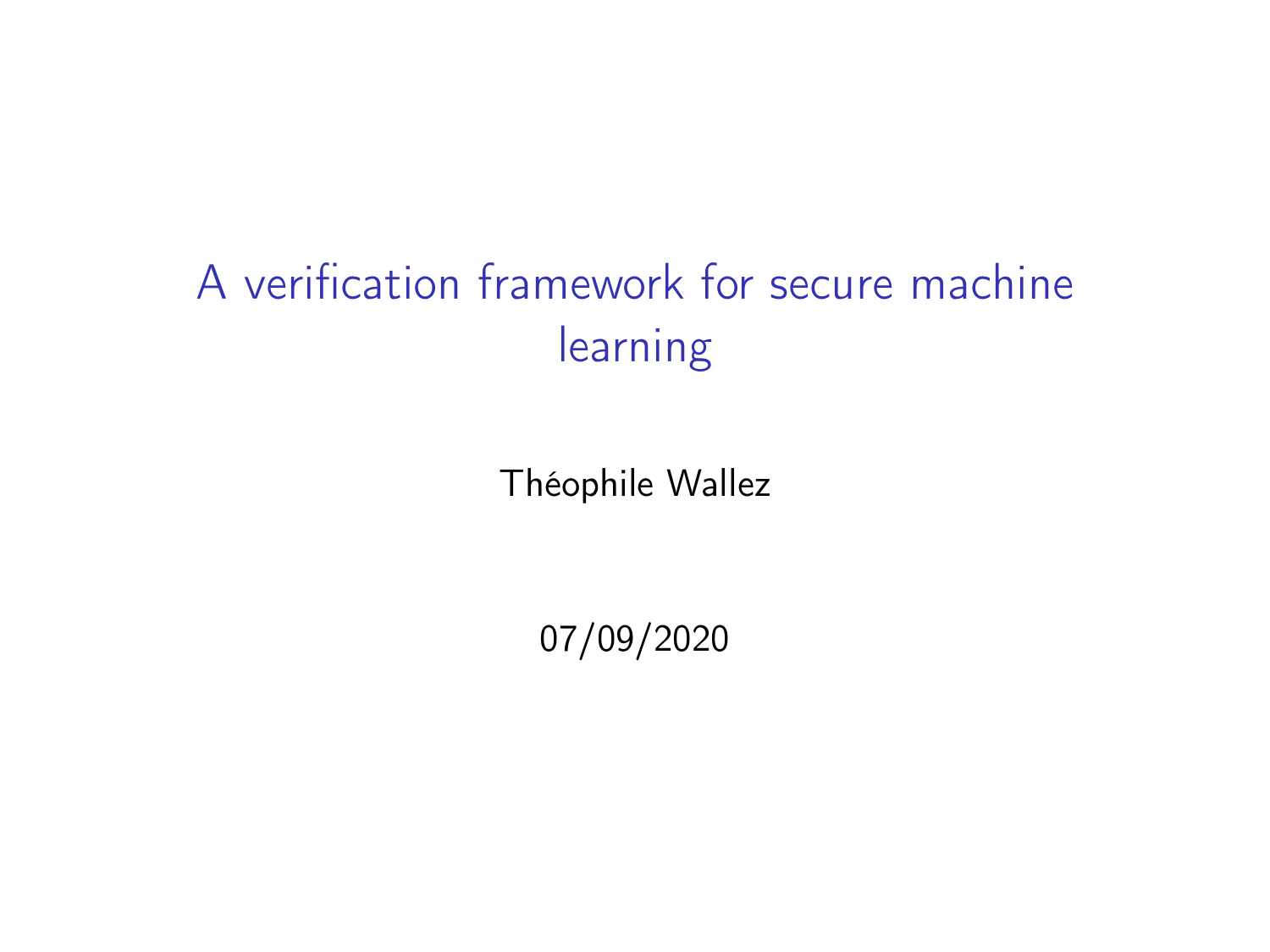Situation:

- $\blacktriangleright$  A server hold a machine learning model M
- $\blacktriangleright$  A client hold an input x
- $\blacktriangleright$  The client want to know  $M(x)$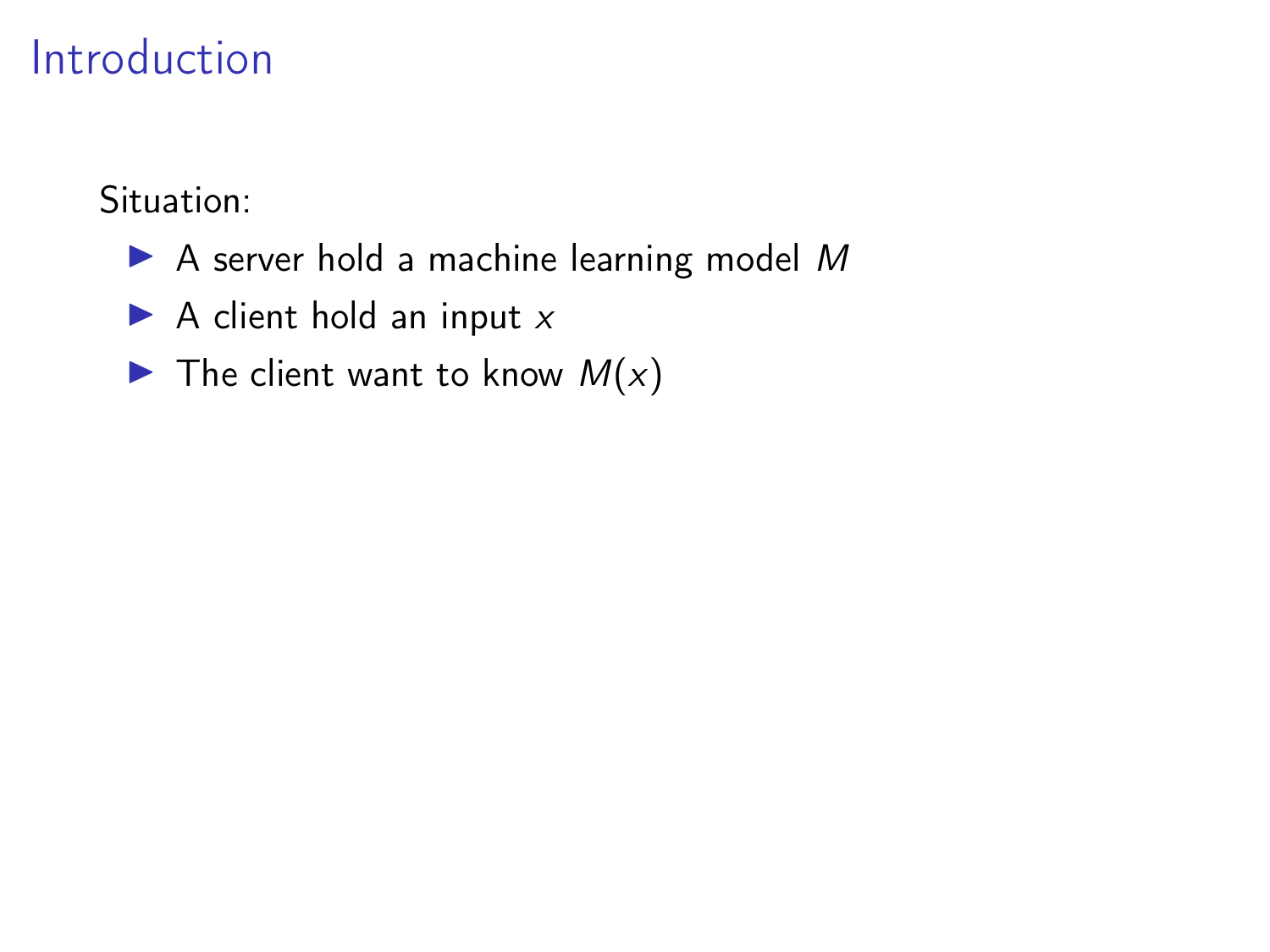Situation:

- $\triangleright$  A server hold a machine learning model M
- $\blacktriangleright$  A client hold an input x
- $\blacktriangleright$  The client want to know  $M(x)$

Problem: M and x should remain secret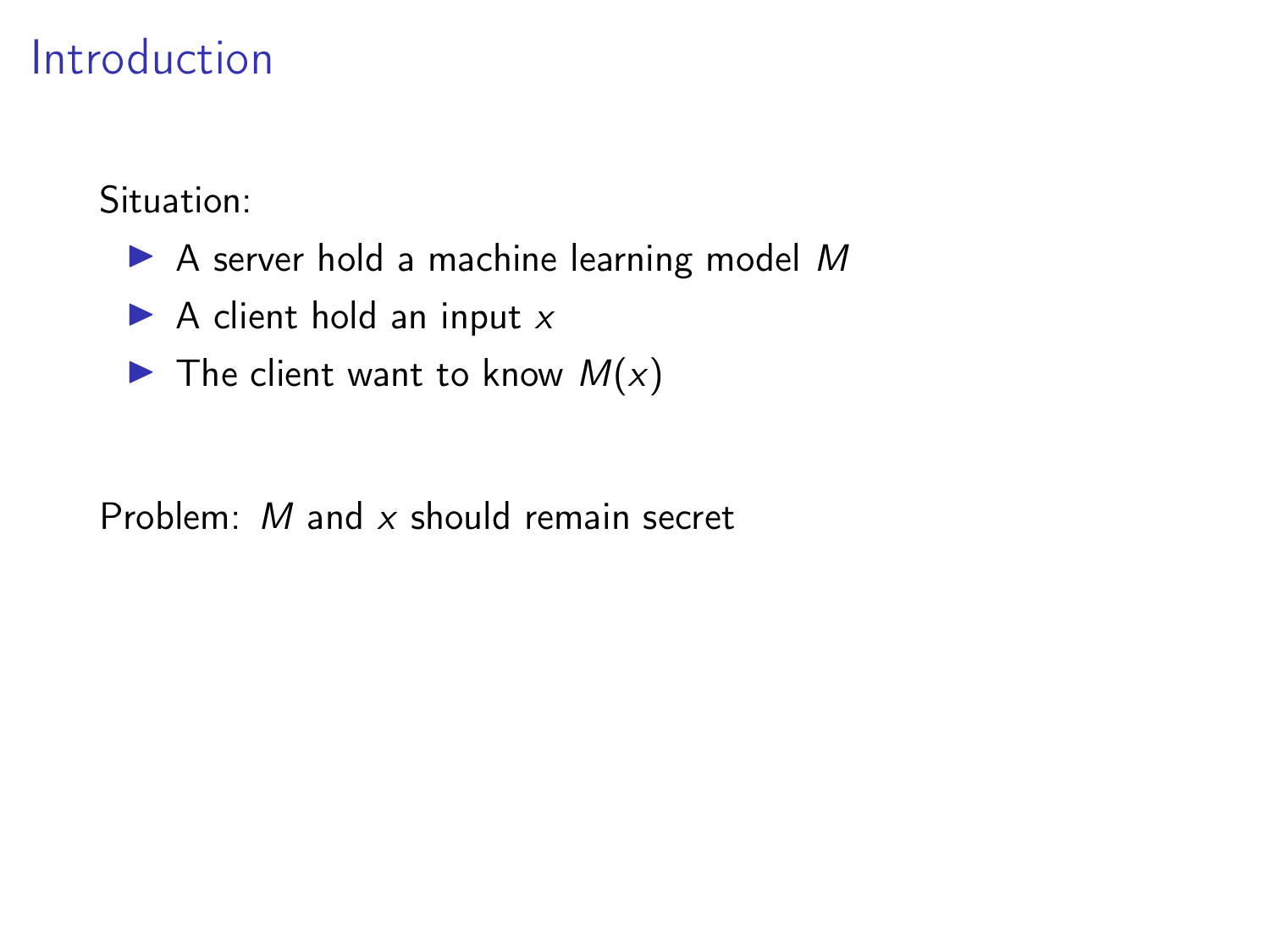Situation:

- $\triangleright$  A server hold a machine learning model M
- $\blacktriangleright$  A client hold an input x
- $\blacktriangleright$  The client want to know  $M(x)$

Problem: M and x should remain secret Solution: Use PPML (Privacy-Preserving Machine Learning) techniques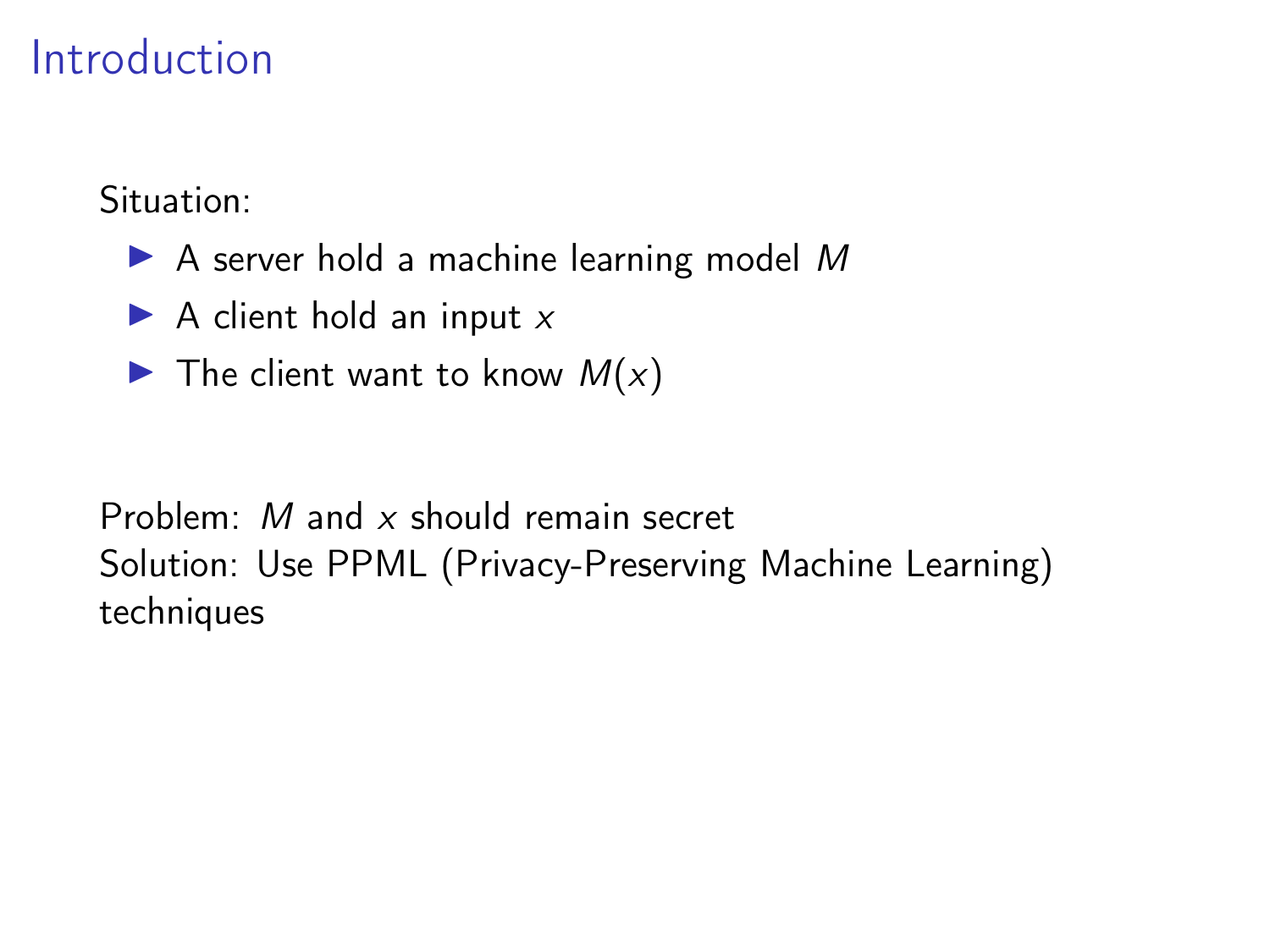Situation:

- $\triangleright$  A server hold a machine learning model M
- $\blacktriangleright$  A client hold an input x
- $\blacktriangleright$  The client want to know  $M(x)$

Problem: M and x should remain secret Solution: Use PPML (Privacy-Preserving Machine Learning) techniques

Problem: Cryptographic implementations are often prone to bugs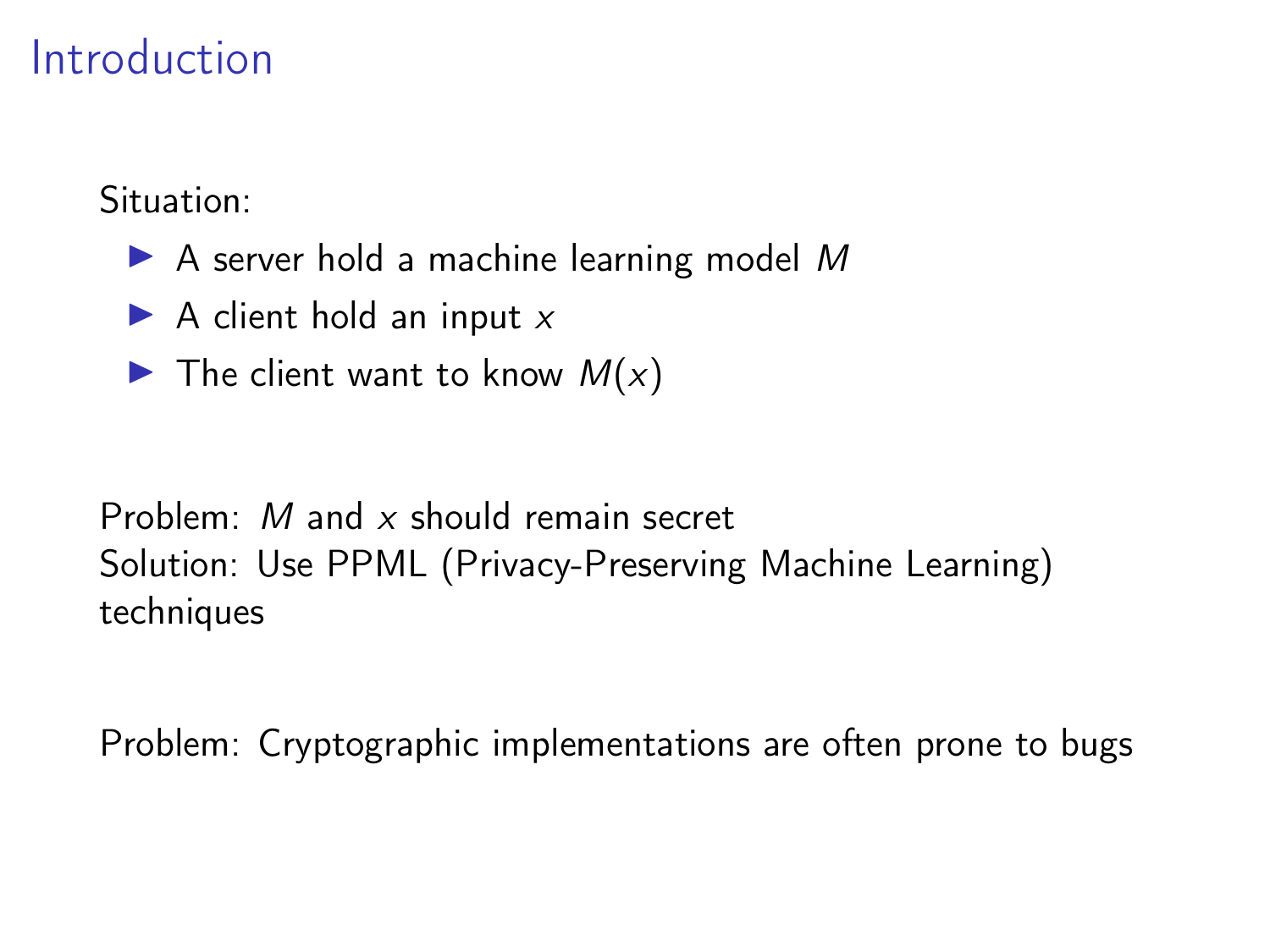Situation:

- $\triangleright$  A server hold a machine learning model M
- $\blacktriangleright$  A client hold an input x
- $\blacktriangleright$  The client want to know  $M(x)$

Problem: M and x should remain secret Solution: Use PPML (Privacy-Preserving Machine Learning) techniques

Problem: Cryptographic implementations are often prone to bugs Solution: Use software verification techniques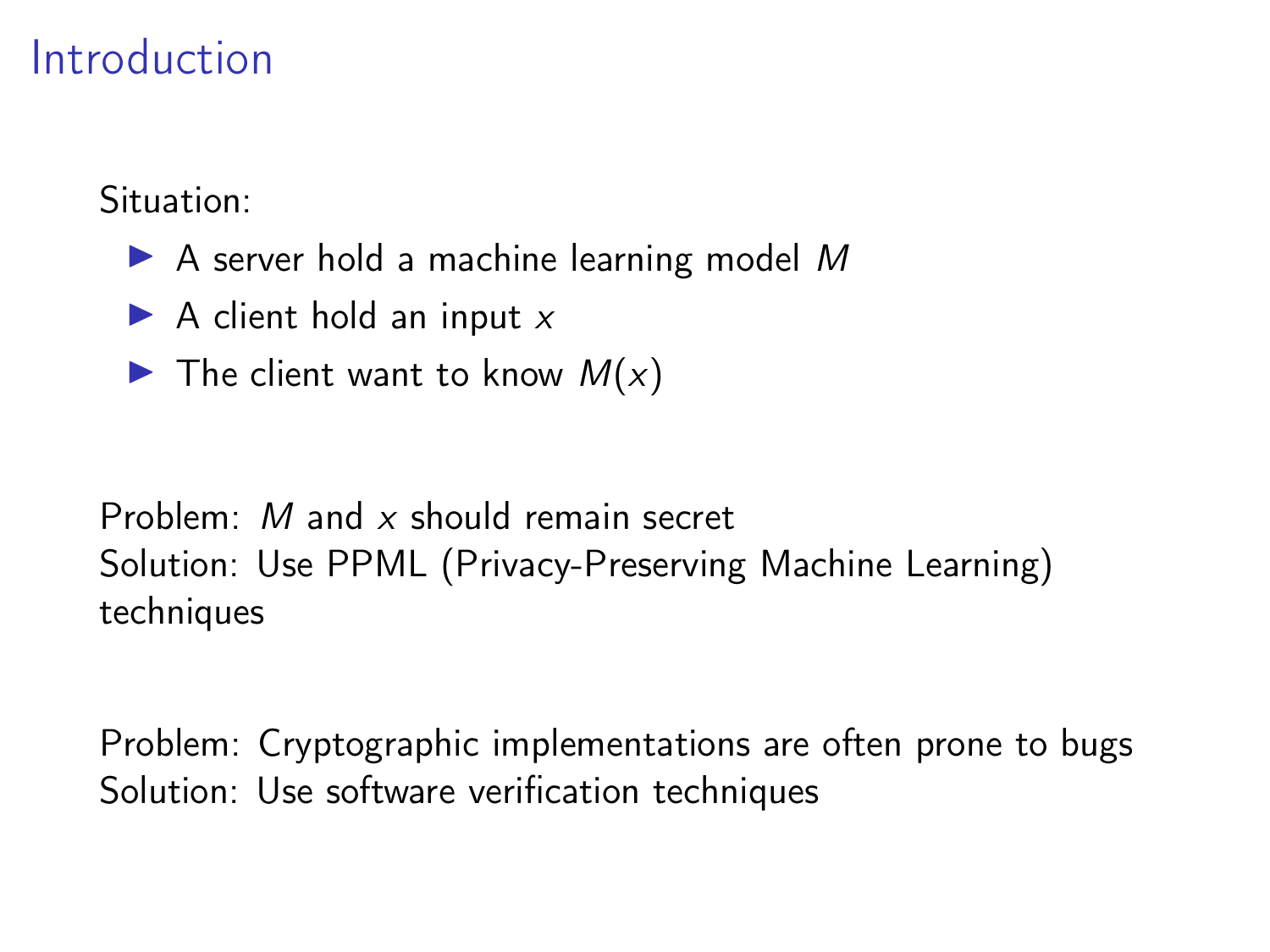# Goal of this internship

Create a verified implementation in F∗ of the secure multiparty computation protocol  $\mathsf{SPD}\mathbb{Z}_{2^k}.$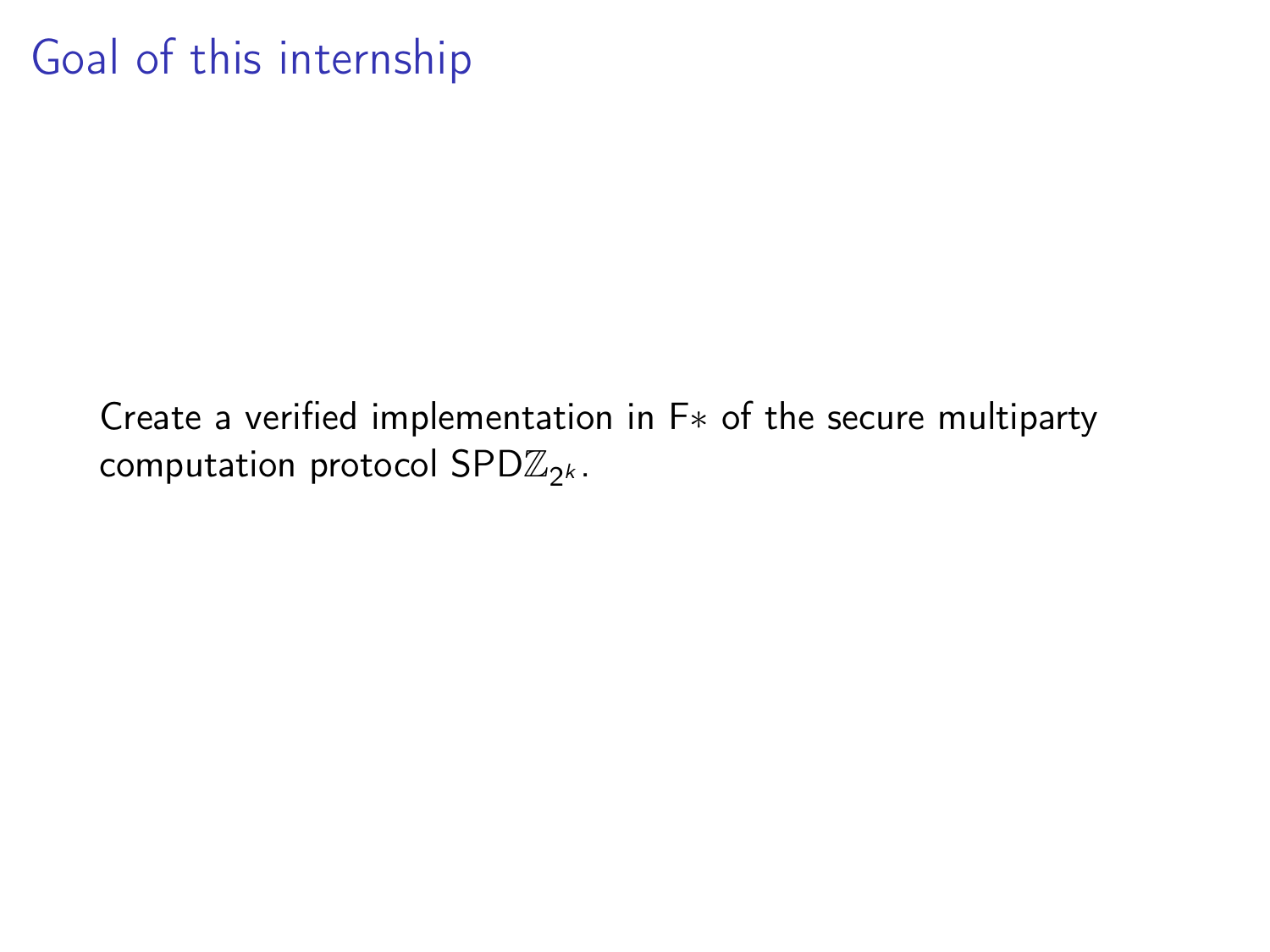# <span id="page-7-0"></span>Table of Contents

#### **[Background](#page-7-0)** Multiparty computation modulo  $2^k$  $\mathsf{SPD}\mathbb{Z}_{2^k}$  $\mathsf{SPD}\mathbb{Z}_{2^k}$  $\mathsf{SPD}\mathbb{Z}_{2^k}$ [F](#page-23-0)∗

[Architecture of this implementation](#page-38-0)

[High-level specification](#page-42-0)

[Low level spec](#page-46-0)

[Conclusion](#page-57-0)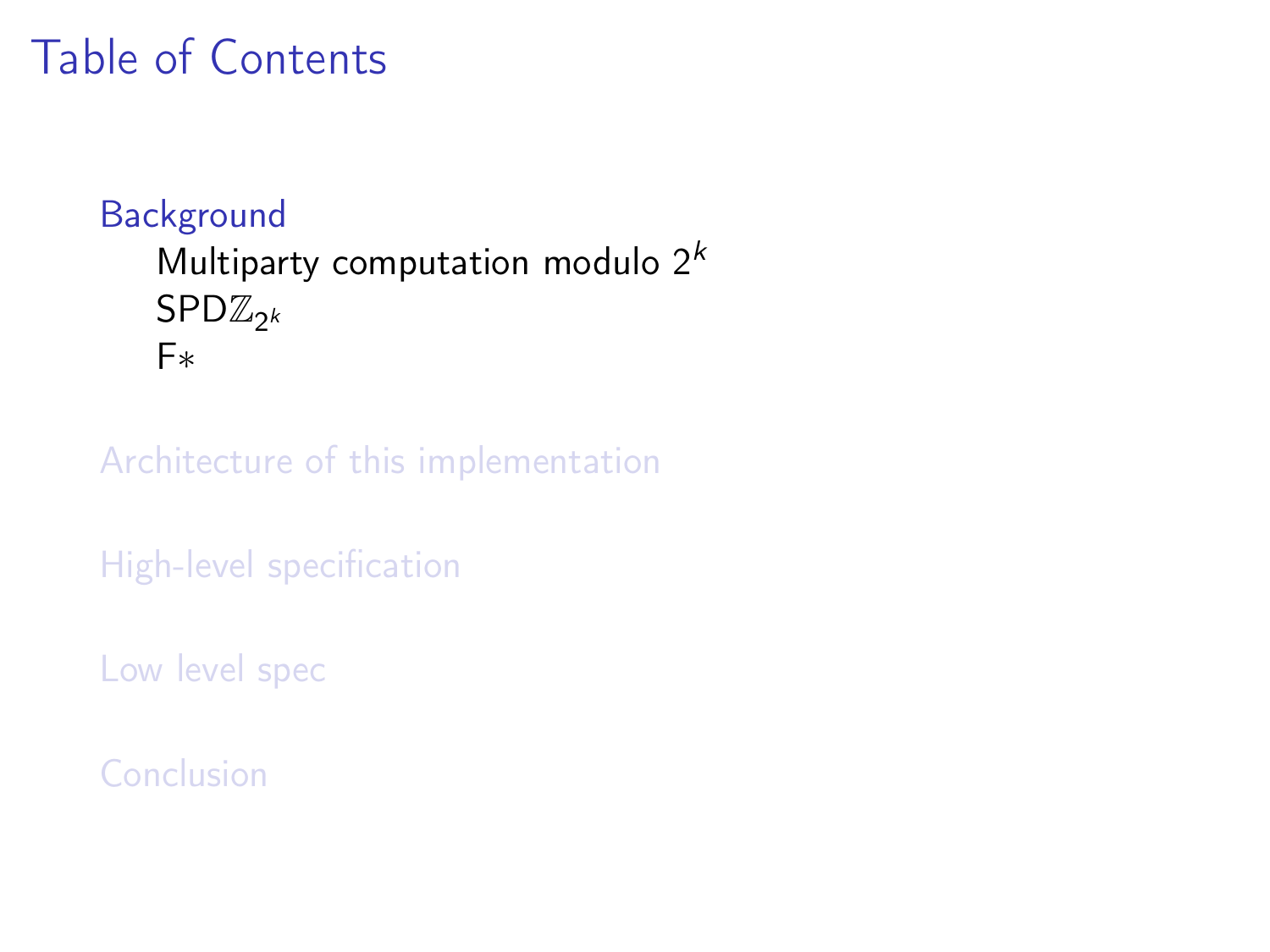<span id="page-8-0"></span>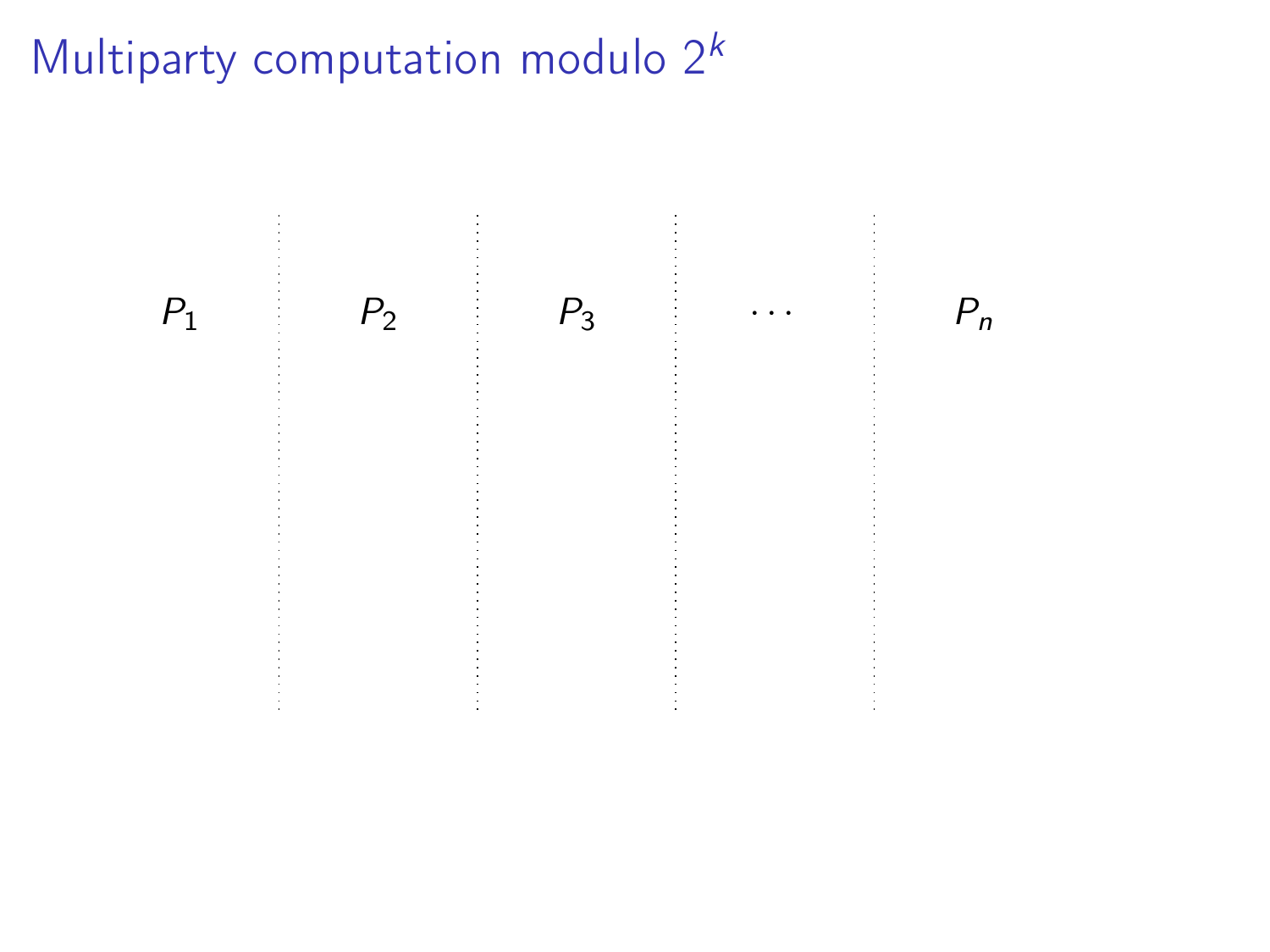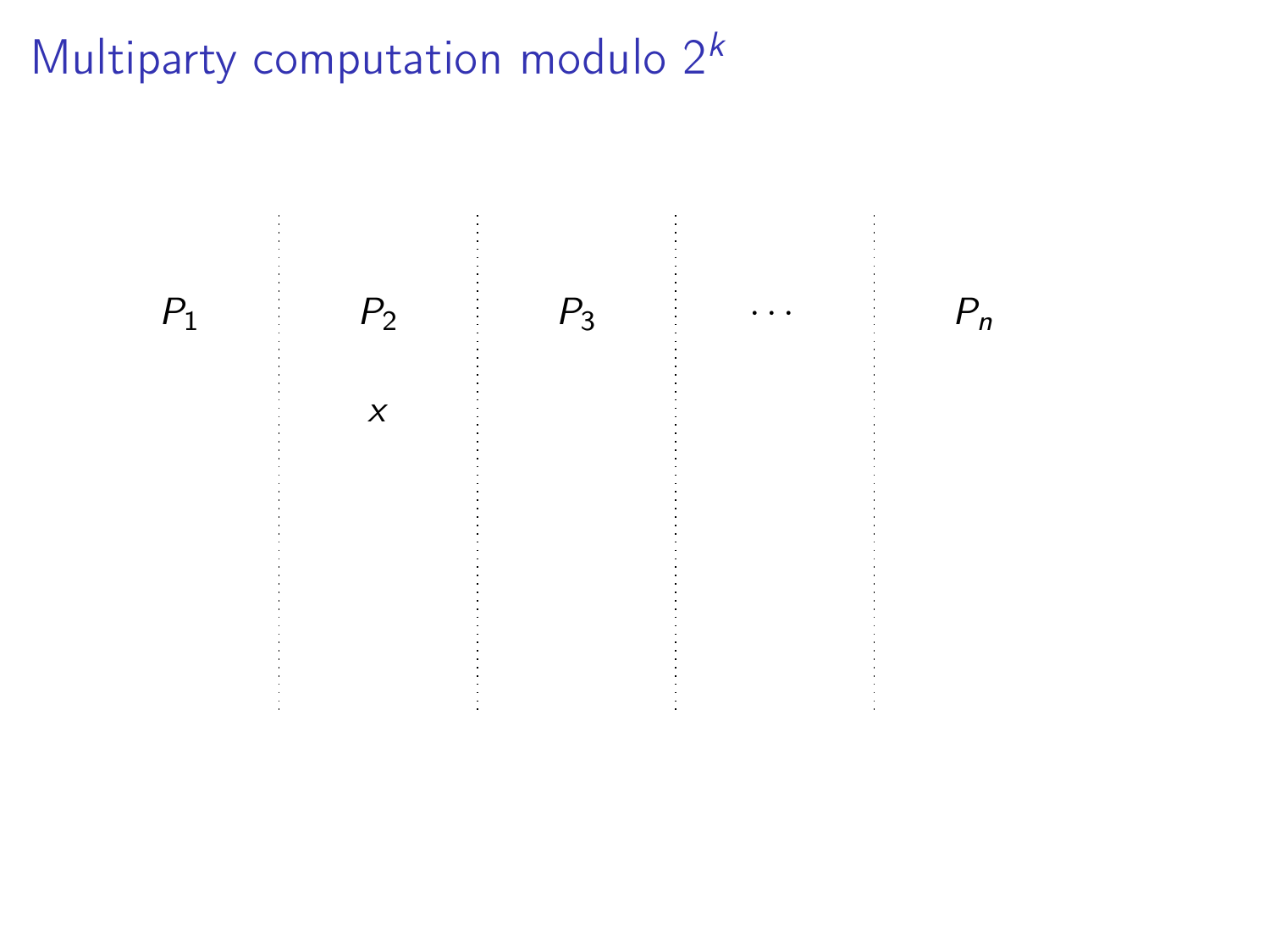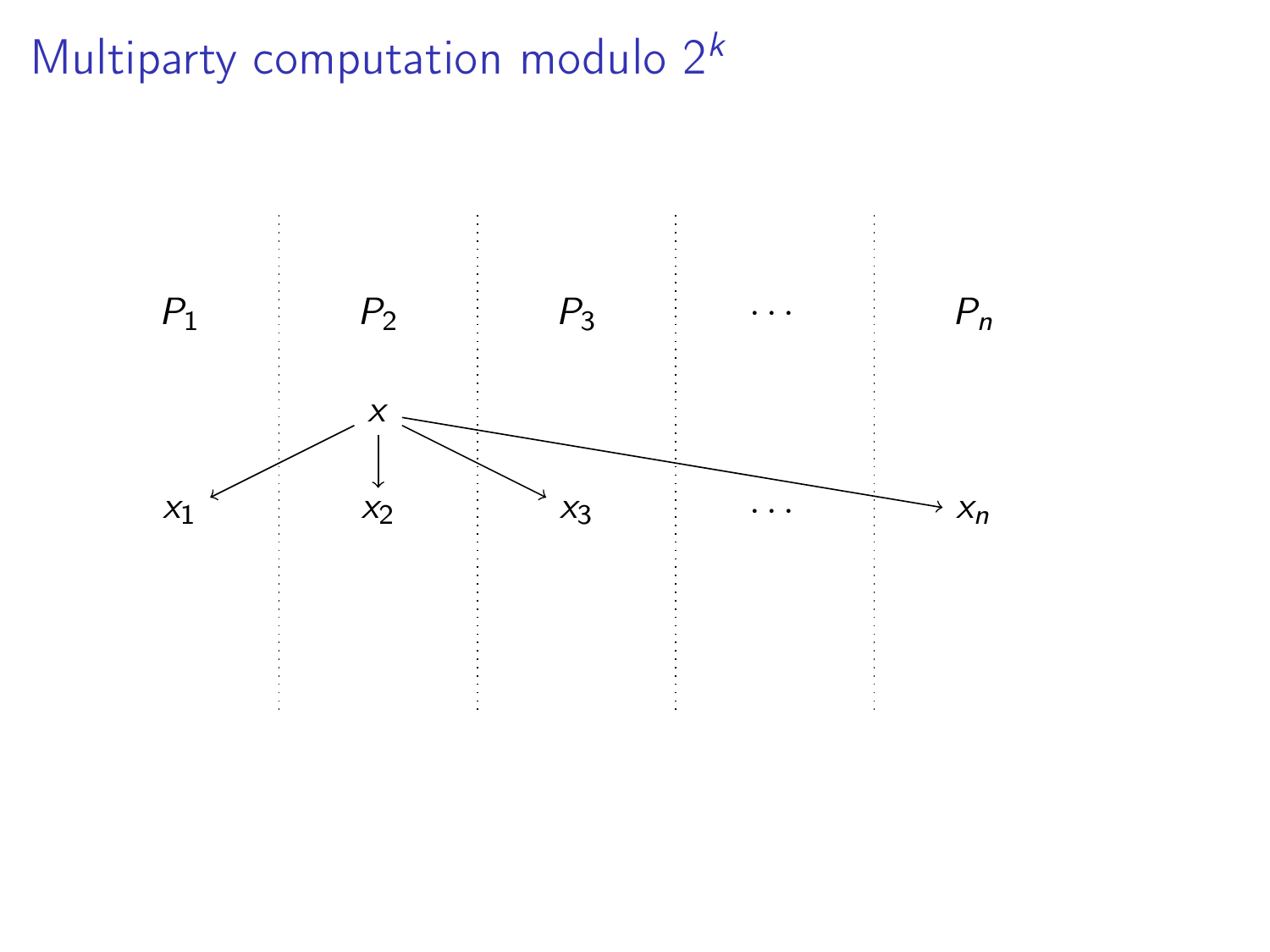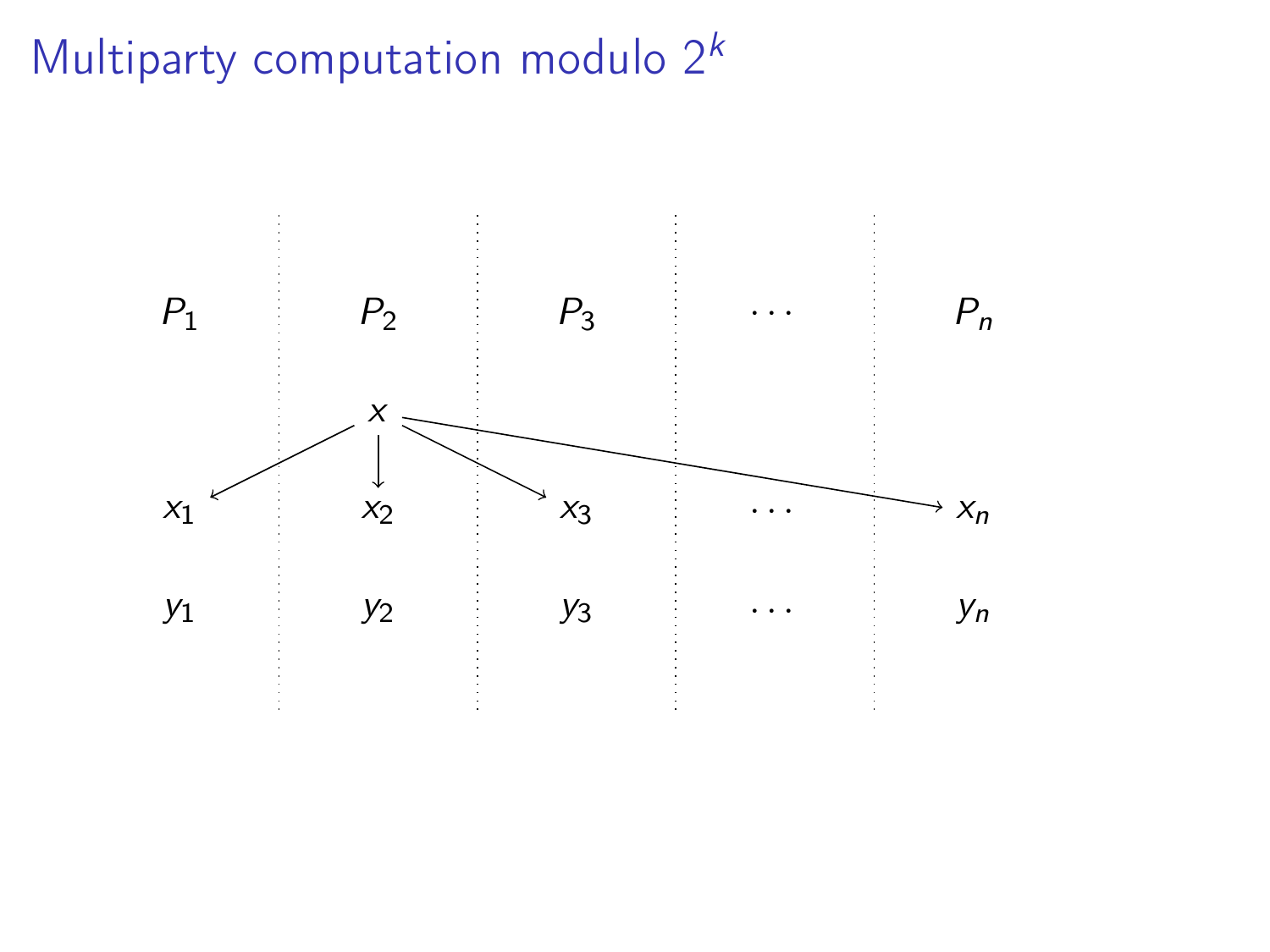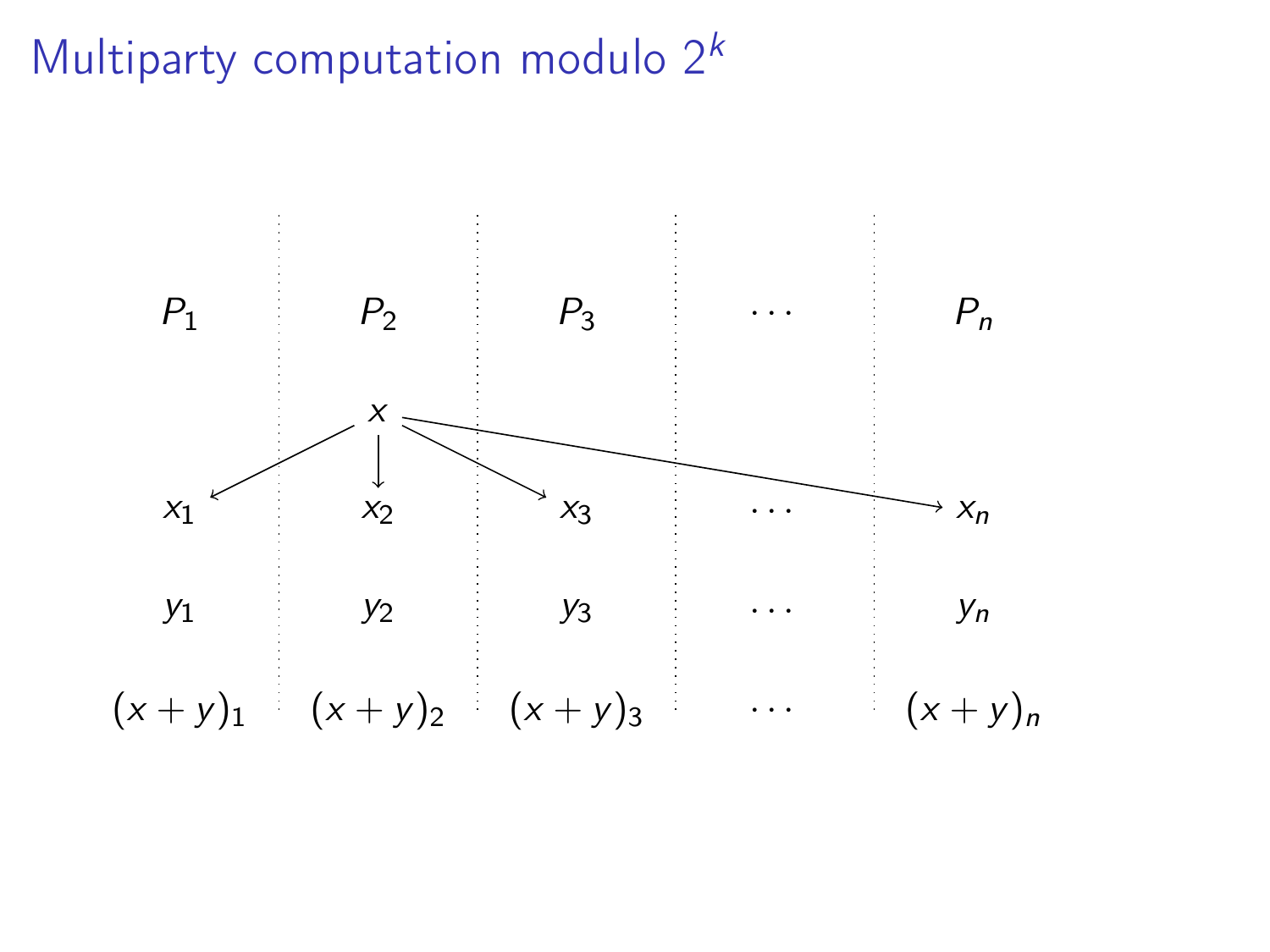| $\vert x \vert$ | $x_1$ | $x_2$ | $x_3$ | $\sim$ $\sim$ $\sim$ | $X_n$ |
|-----------------|-------|-------|-------|----------------------|-------|
| y               | $y_1$ | $y_2$ | $y_3$ | $\cdots$ .           | Уn    |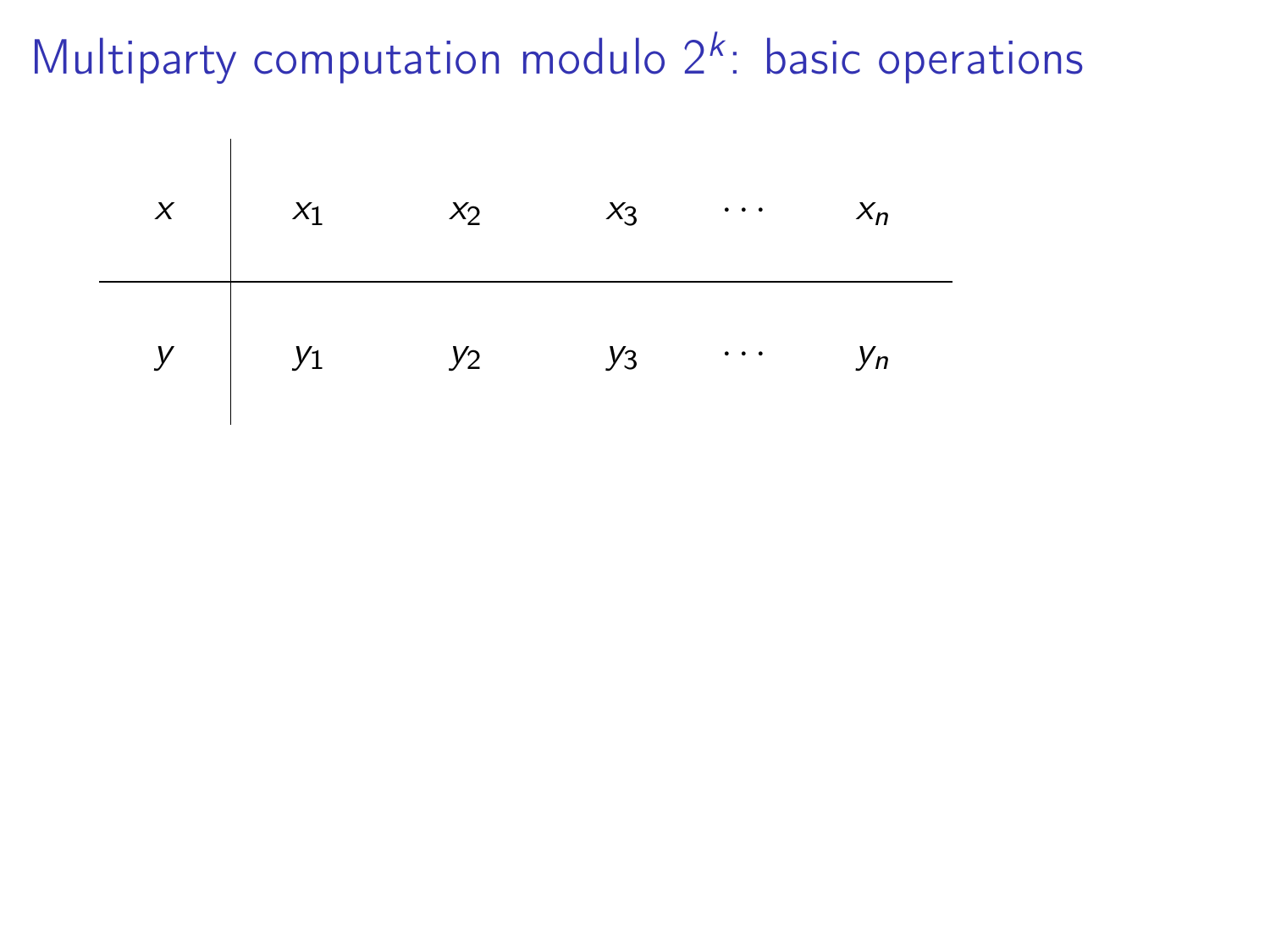|  | $x \mid x_1 \mid x_2 \mid x_3 \mid \cdots \mid x_n$                             |  |  |
|--|---------------------------------------------------------------------------------|--|--|
|  | $y \mid y_1 \mid y_2 \mid y_3 \mid \cdots \mid y_n$                             |  |  |
|  | $x + y \mid x_1 + y_1 \mid x_2 + y_2 \mid x_3 + y_3 \mid \cdots \mid x_n + y_n$ |  |  |

 $\overline{\phantom{a}}$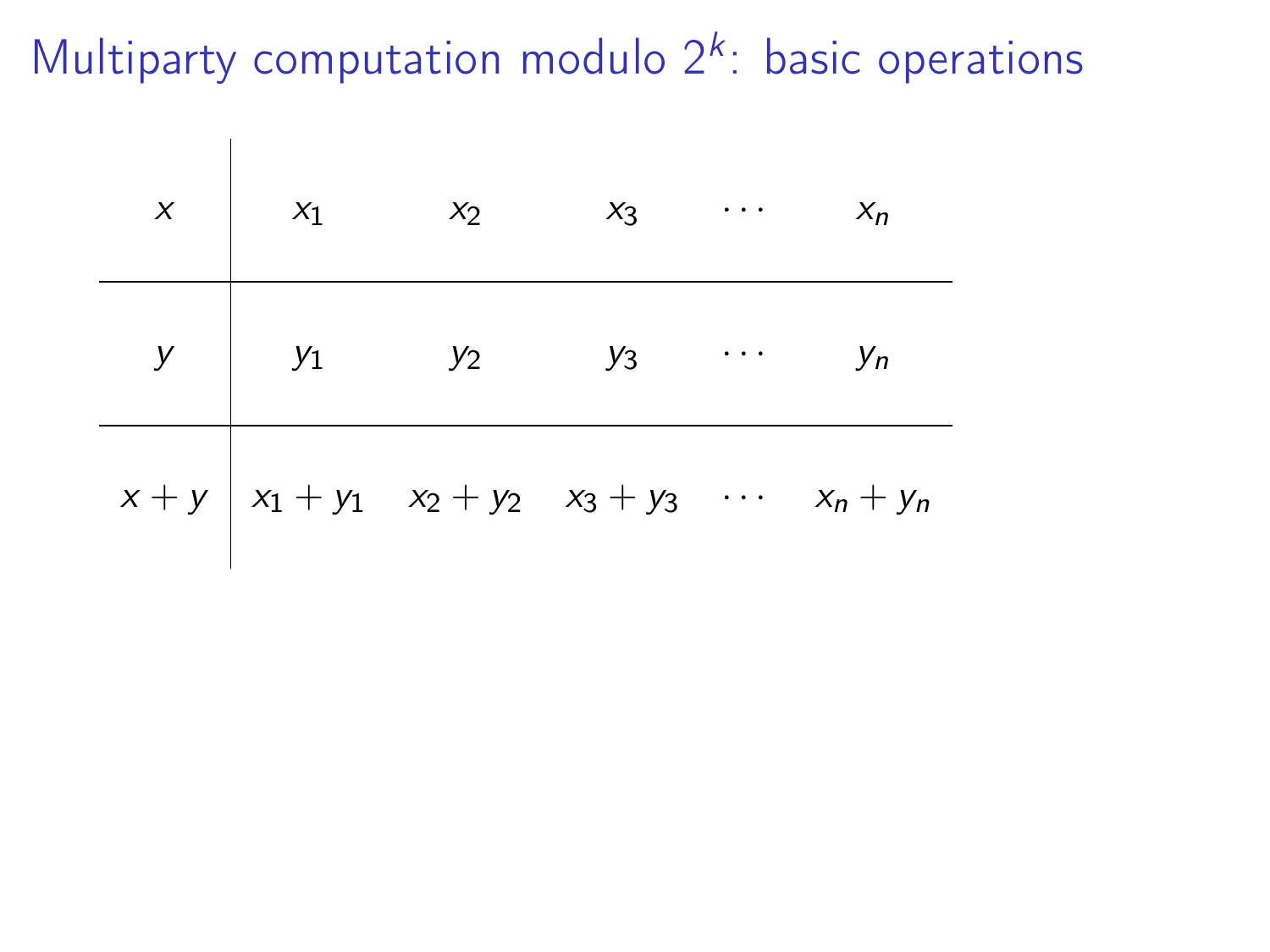$\overline{1}$ 

|                                                | $x \mid x_1 \mid x_2 \mid x_3 \mid \cdots \mid x_n$              |               |  |
|------------------------------------------------|------------------------------------------------------------------|---------------|--|
|                                                | $y \begin{vmatrix} y_1 & y_2 & y_3 & \cdots & y_n \end{vmatrix}$ |               |  |
|                                                | $x + y   x_1 + y_1 x_2 + y_2 x_3 + y_3 \cdots x_n + y_n$         |               |  |
| $cx \begin{vmatrix} cx_1 & cx_2 \end{vmatrix}$ |                                                                  | $cx_3$ $cx_n$ |  |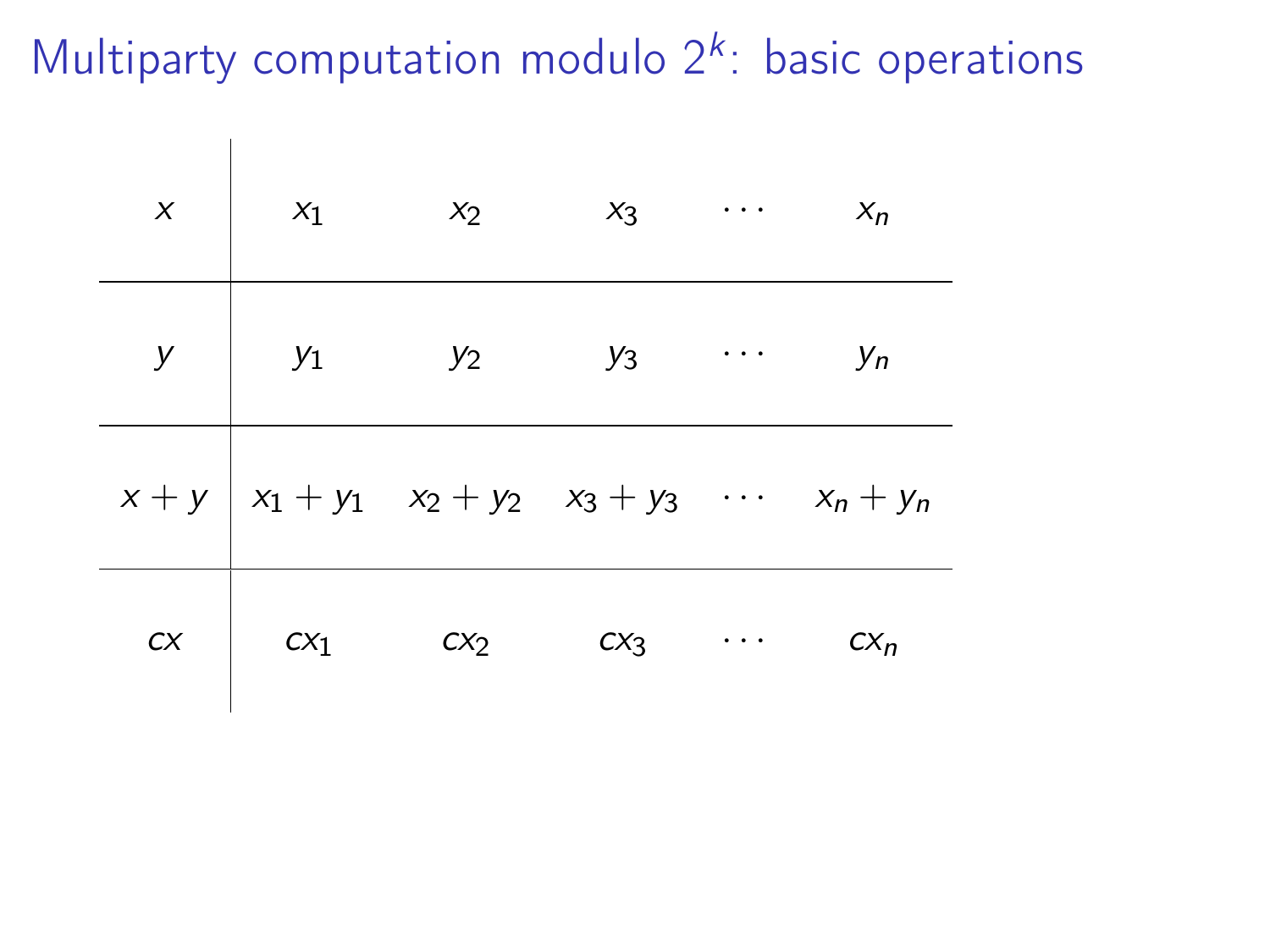$\overline{\phantom{a}}$ 

| $\boldsymbol{x}$ | $x_1$ $x_2$ $x_3$ $x_n$                                               |  |  |
|------------------|-----------------------------------------------------------------------|--|--|
|                  | $y \mid y_1 \mid y_2 \mid y_3 \mid \cdots \mid y_n$                   |  |  |
|                  | $x + y   x_1 + y_1 x_2 + y_2 x_3 + y_3 \cdots x_n + y_n$              |  |  |
|                  | $cx \begin{vmatrix} cx_1 & cx_2 & cx_3 & \cdots & cx_n \end{vmatrix}$ |  |  |
|                  | $c + x$ $c + x_1$ $x_2$ $x_3$ $x_n$                                   |  |  |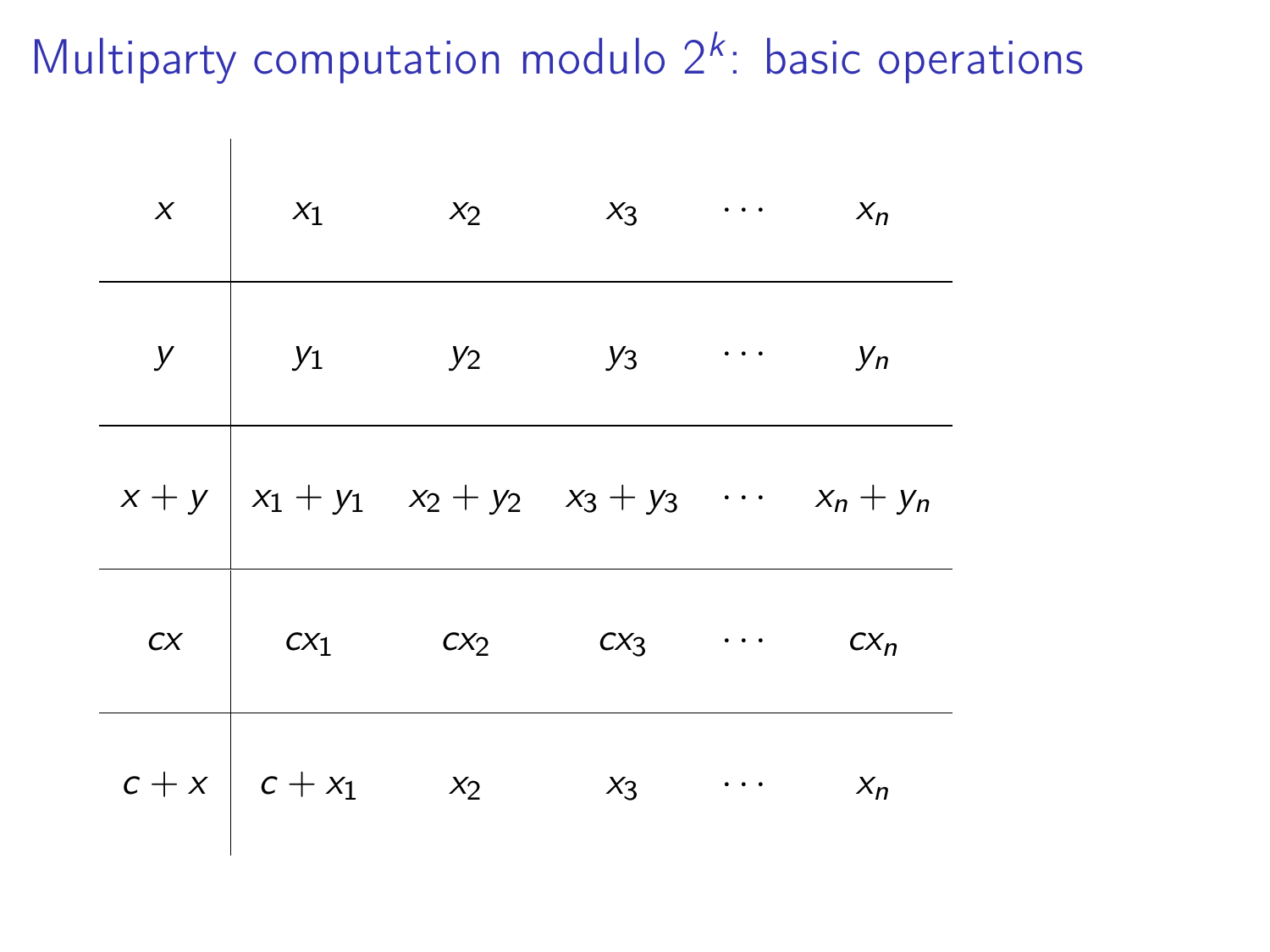Multiparty computation modulo  $2^k$ : multiplication

How to compute shares for  $xy$ ?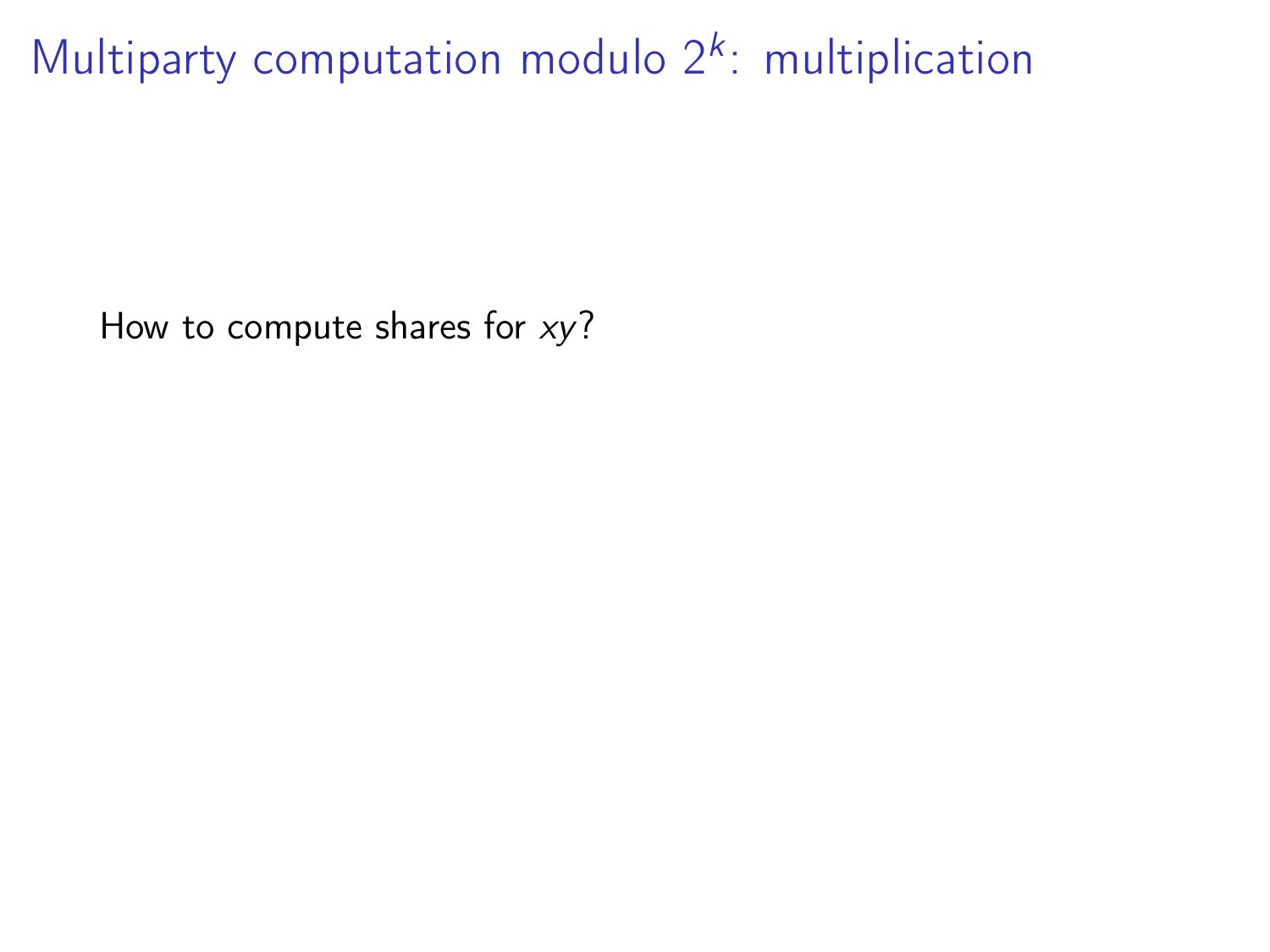Multiparty computation modulo  $2^k$ : multiplication

How to compute shares for  $xy$ ? Trick: use shares of random a, b, c such that  $ab = c$ .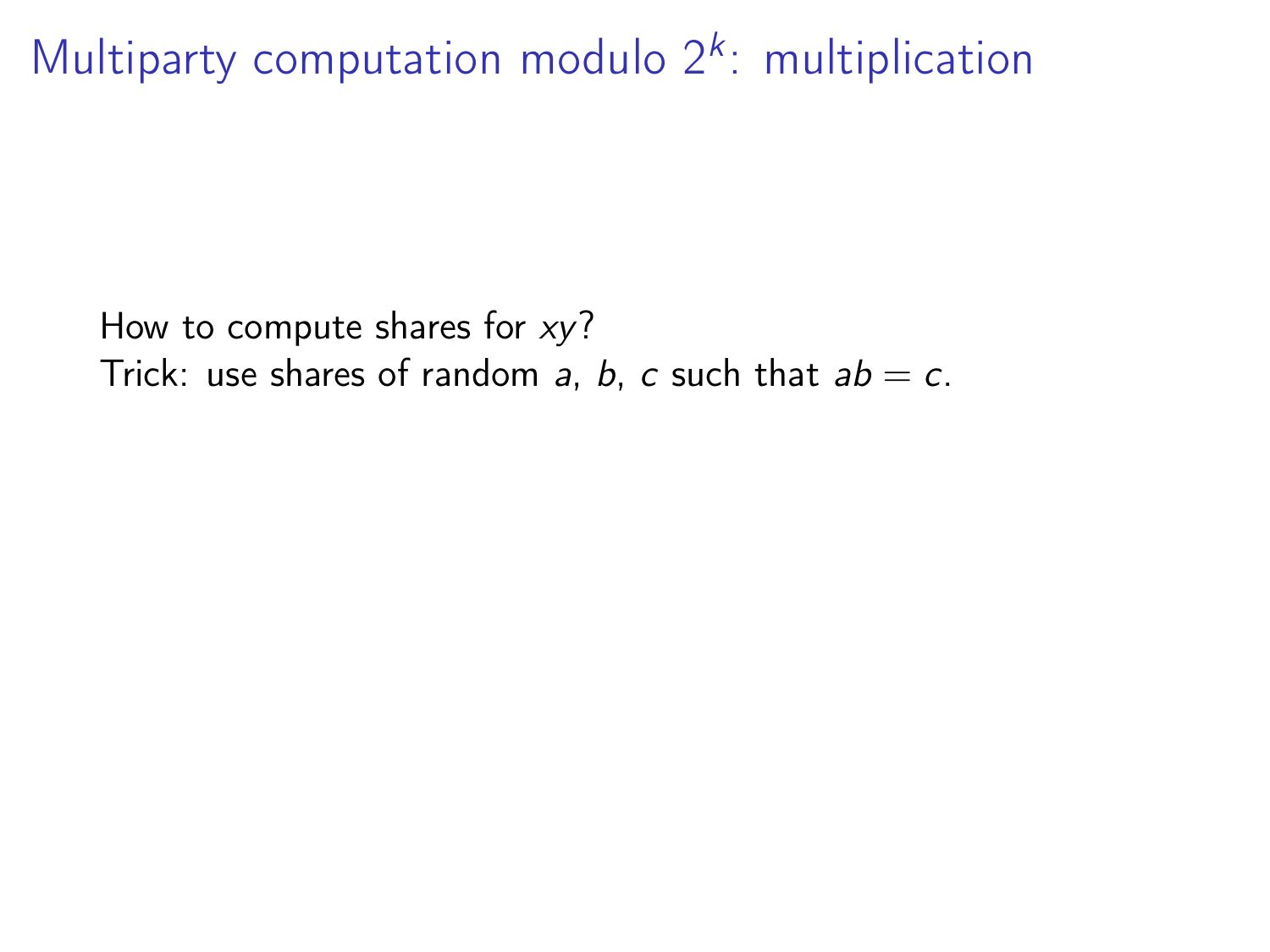Multiparty computation modulo  $2^k$ : multiplication

How to compute shares for  $xy$ ? Trick: use shares of random a, b, c such that  $ab = c$ .

xy  
=
$$
((x-a)+a)((y-b)+b)
$$
  
= $(x-a)(y-b)+(y-b)a+(x-a)b+ab$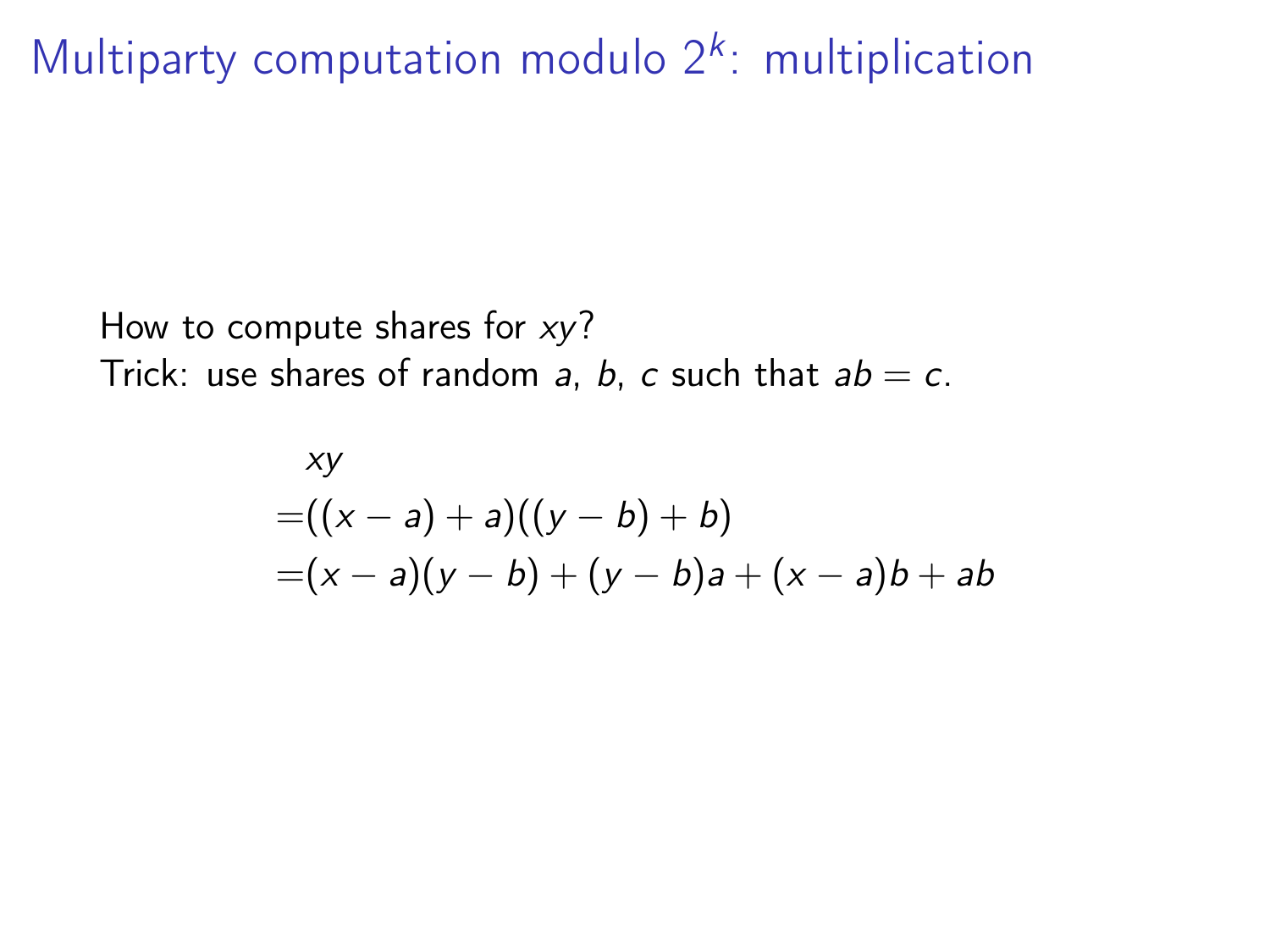# <span id="page-20-0"></span> $SPD\mathbb{Z}_{2^k}$ , a rough idea

Problem: when opening  $x$ , an active adversary can lie about its share.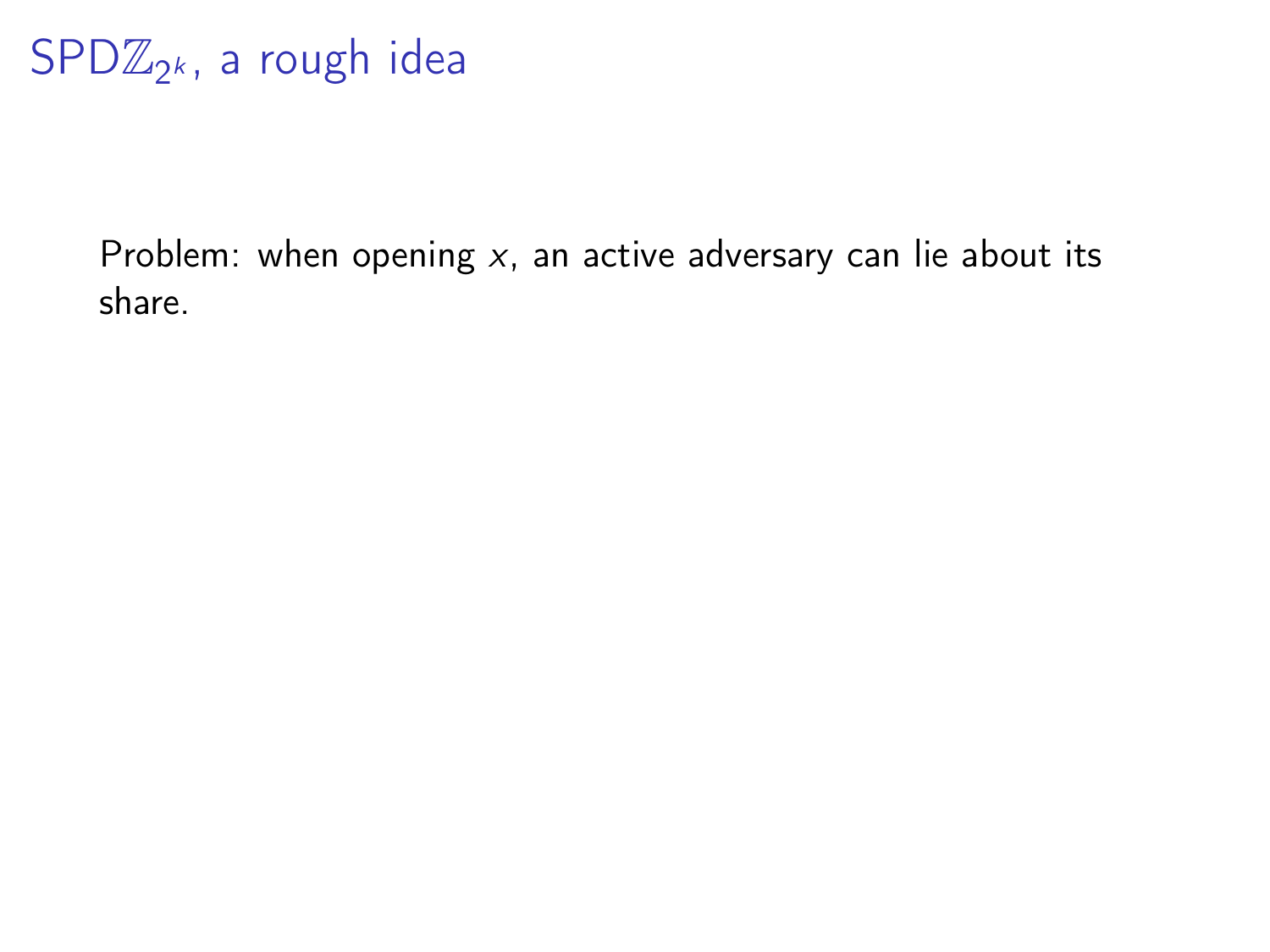# $SPD\mathbb{Z}_{2^k}$ , a rough idea

Problem: when opening  $x$ , an active adversary can lie about its share.

Solution:

- I Use a random shared secret  $\alpha$  (an authentication key)
- **I** Compute  $m_x := \alpha x$  along x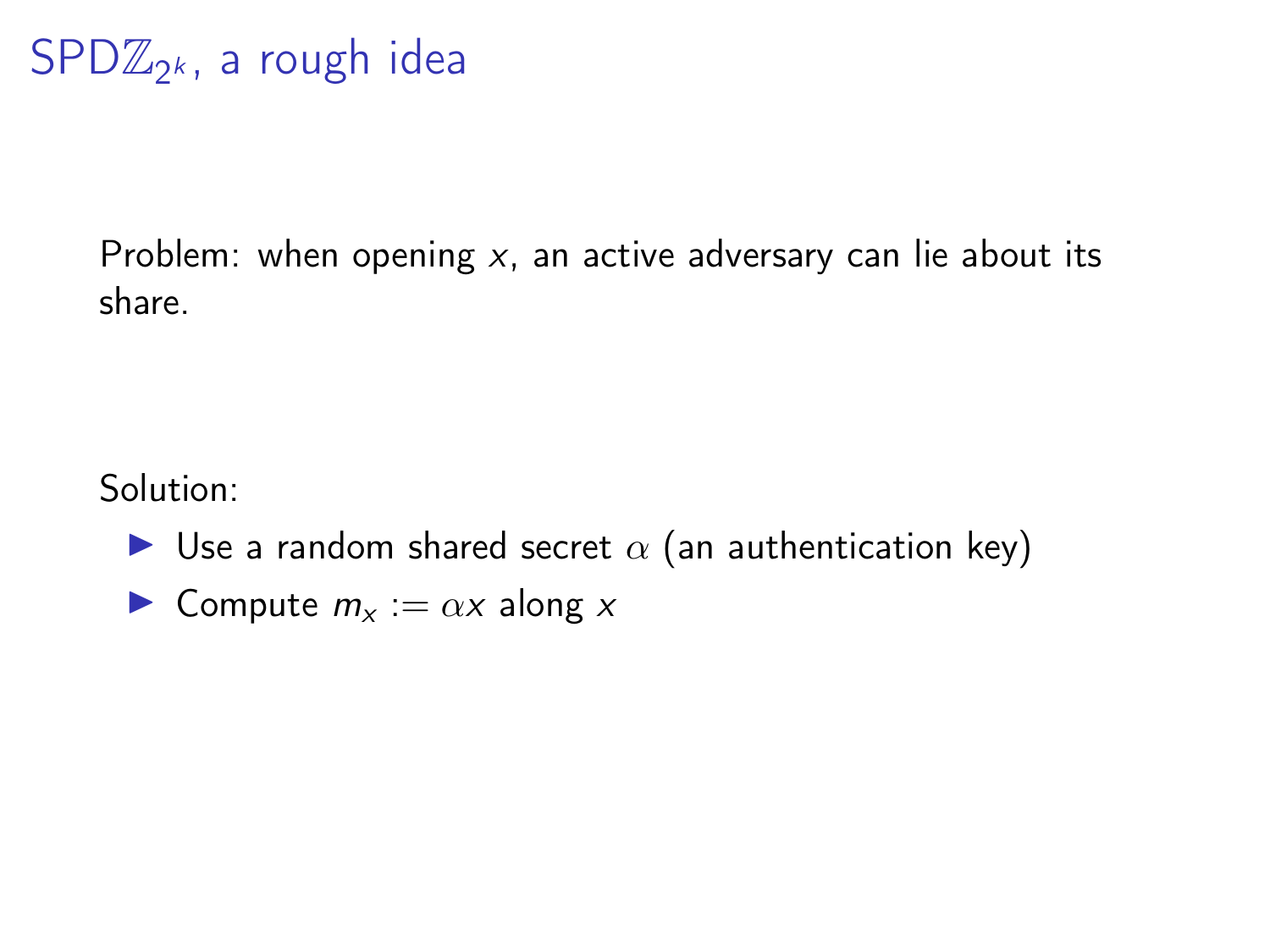# $SPD\mathbb{Z}_{2^k}$ , a rough idea

Problem: when opening  $x$ , an active adversary can lie about its share.

Solution:

- $\triangleright$  Use a random shared secret  $\alpha$  (an authentication key)
- **I** Compute  $m_x := \alpha x$  along x

If an adversary lies about its share of  $x$ , it has to lie about its share of  $m<sub>x</sub>$  and therefore guess  $\alpha$ .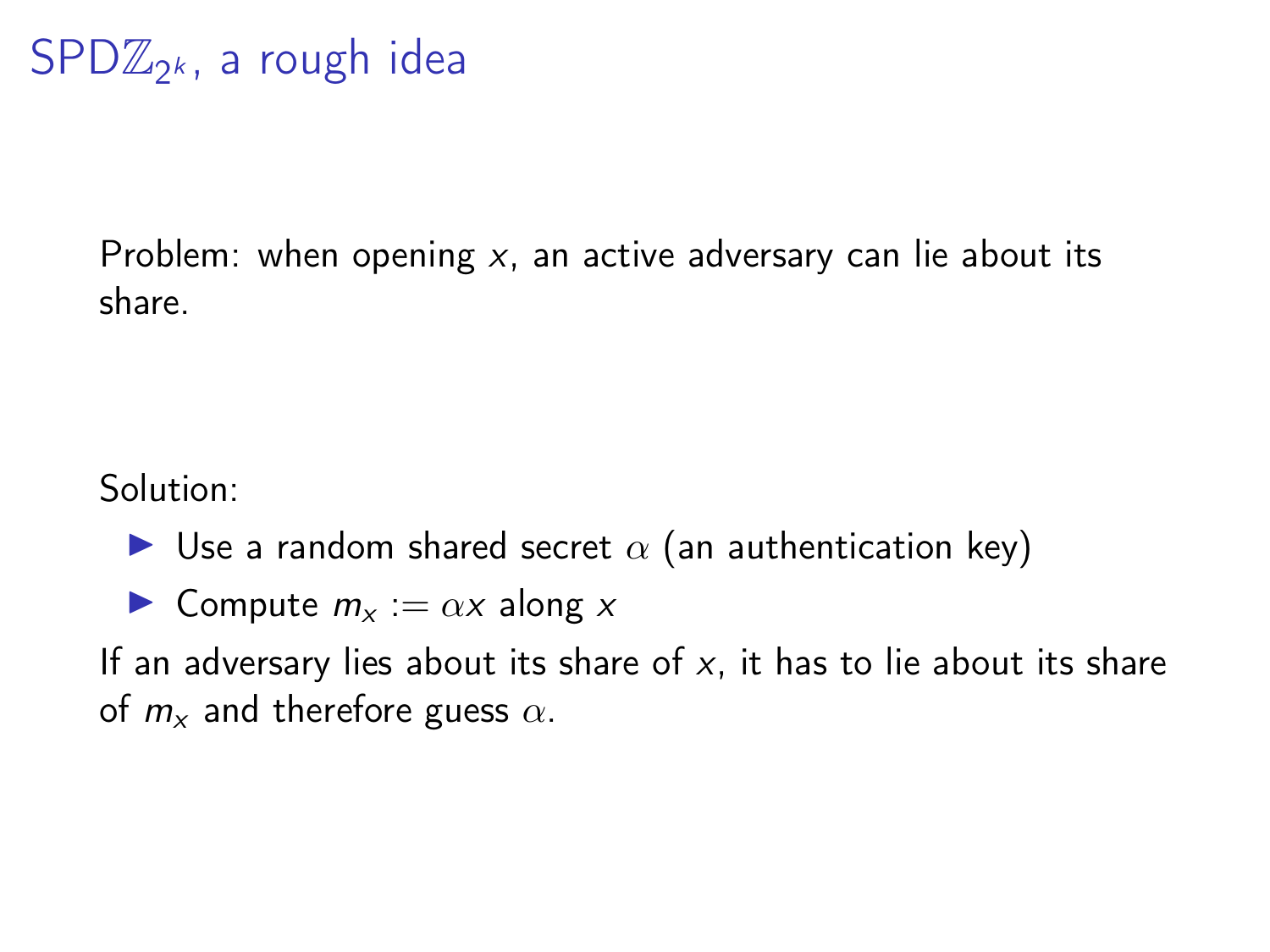# <span id="page-23-0"></span>A look at F∗'s syntax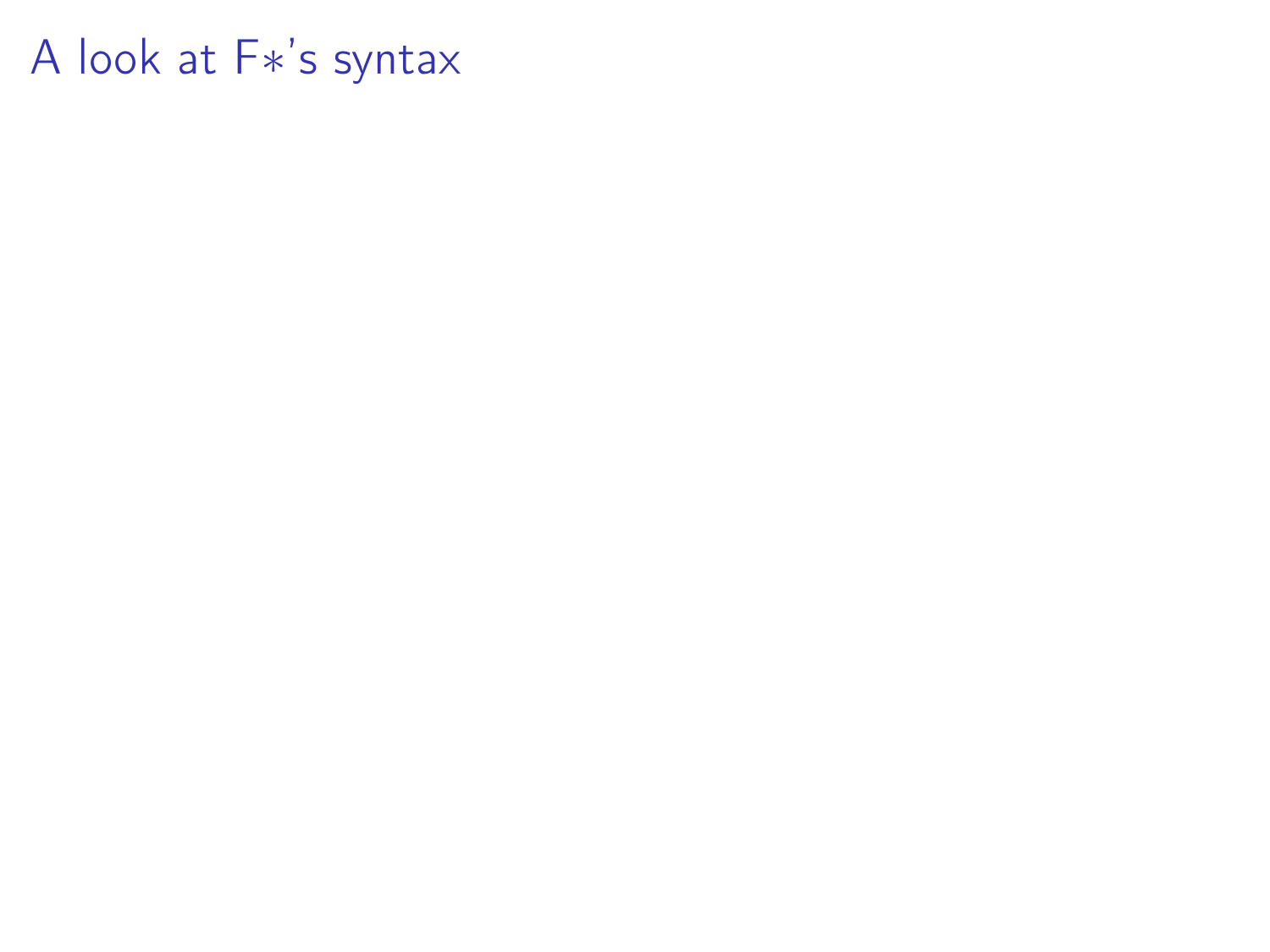# A look at F∗'s syntax

val add: int  $\rightarrow$  int  $\rightarrow$  int let add  $x y = x + y$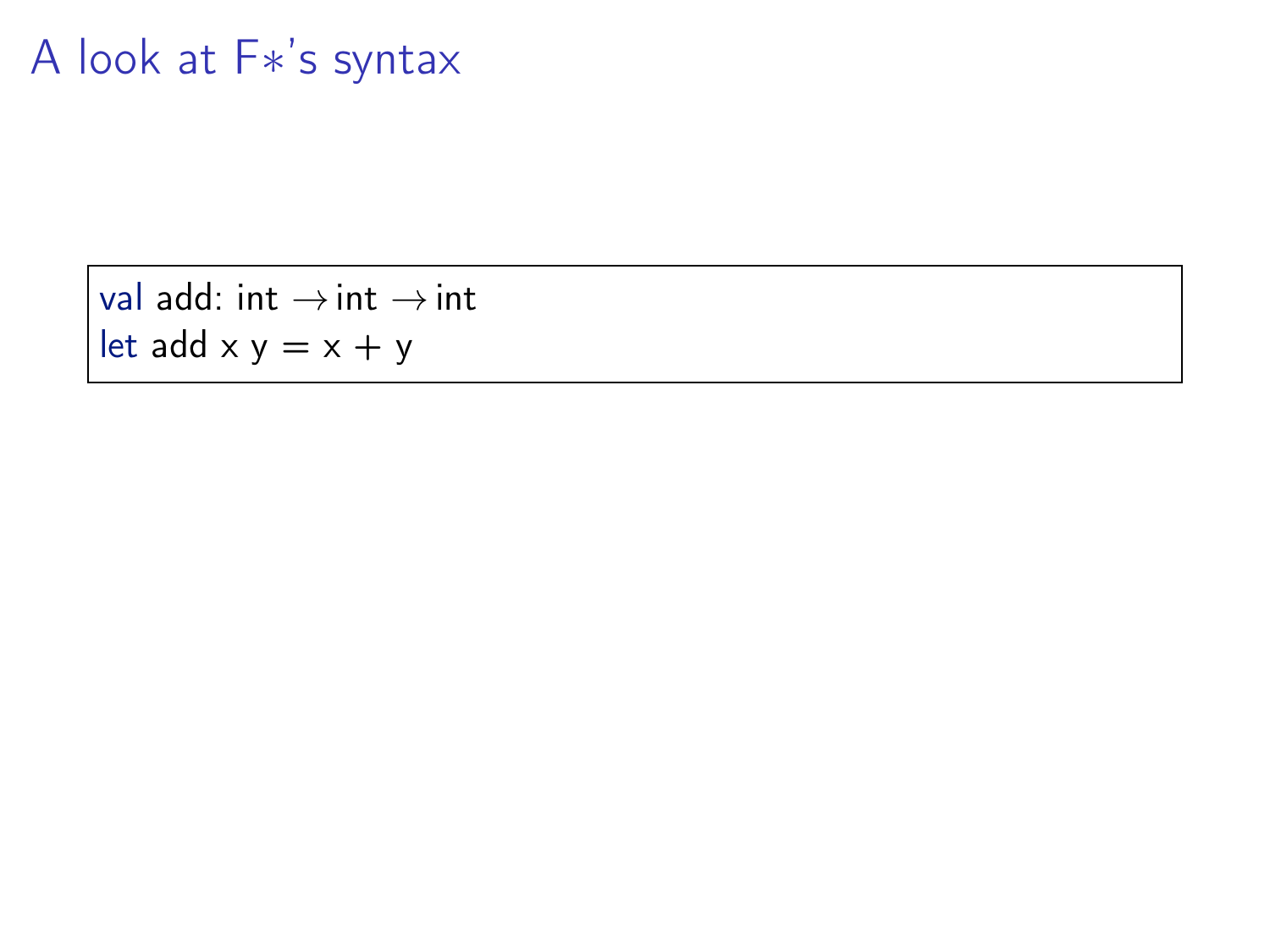# A look at F∗'s syntax

val add: int  $\rightarrow$  int  $\rightarrow$  int let add  $x y = x + y$ 

```
val map: (\alpha \rightarrow \beta) \rightarrowlist \alpha \rightarrowlist \betalet rec map f =match l with
   | | | \rightarrow |h::t \rightarrow (fh):(map f t)
```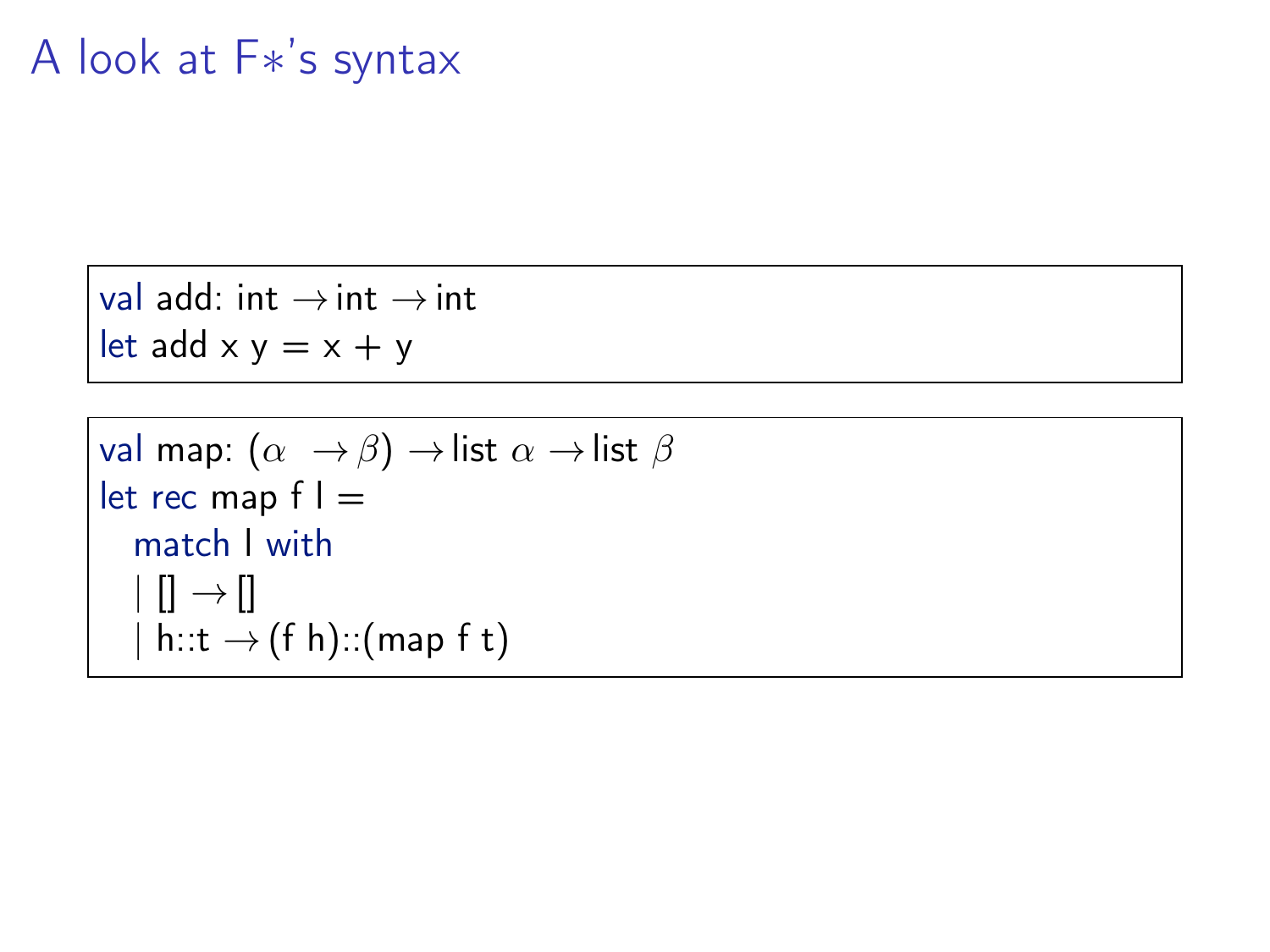```
val index: list \alpha \rightarrow nat \rightarrow \alphalet index l i = \ldots
```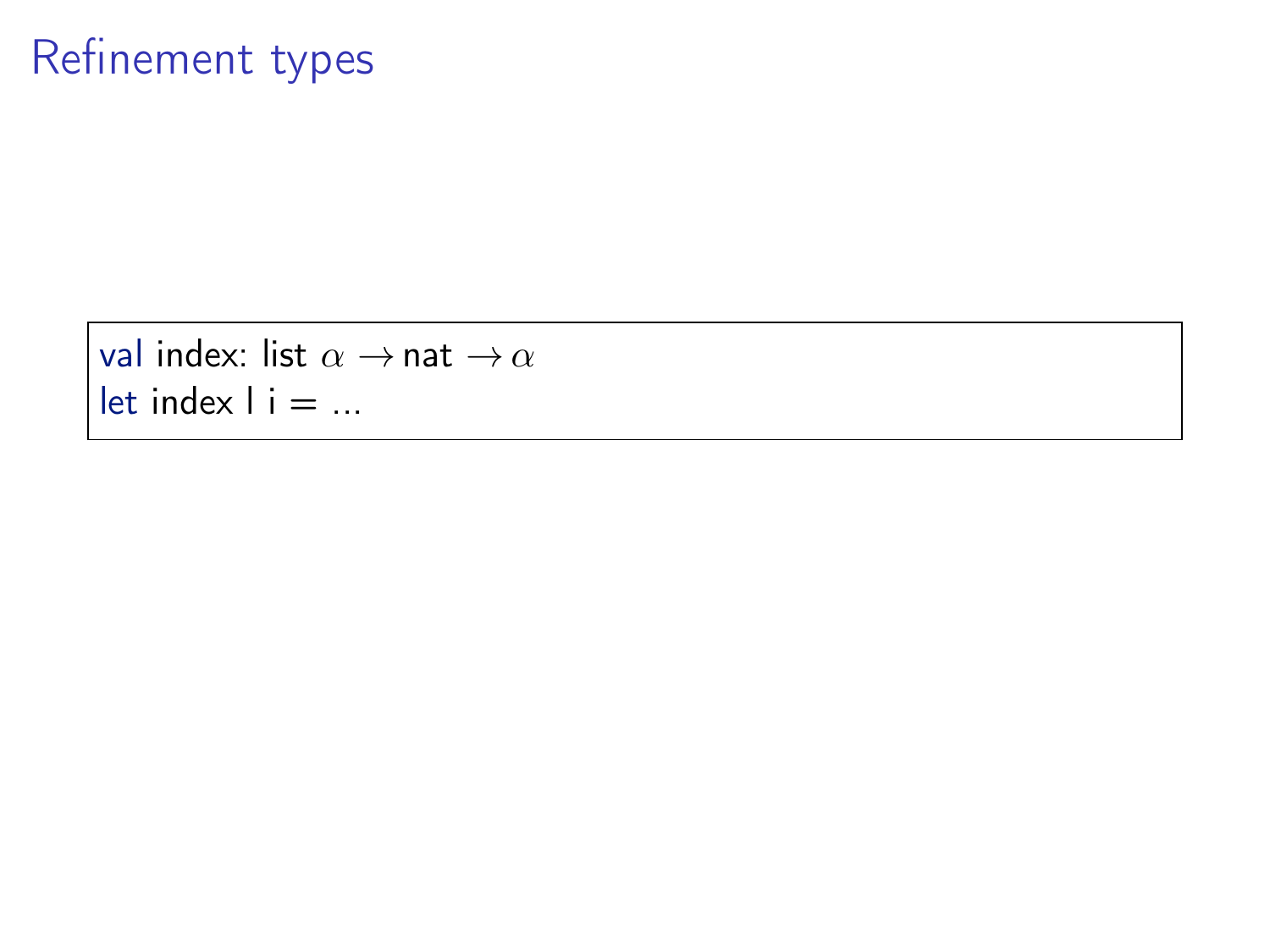```
val index: list \alpha \rightarrow nat \rightarrow \alphalet index i = ...
```

```
index [57;3;1000;42] 2
(* = 1000 *)
```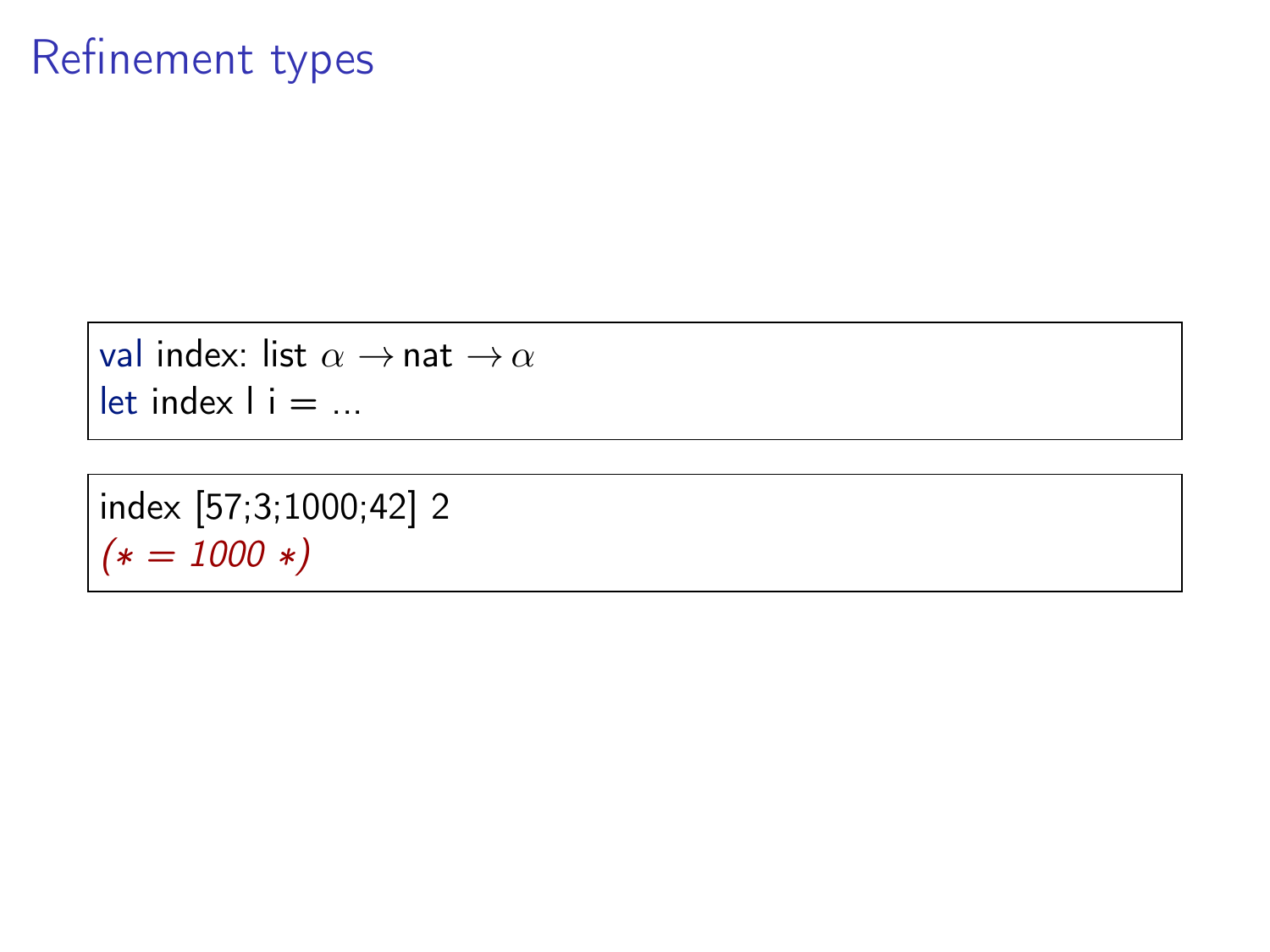```
val index: list \alpha \rightarrow nat \rightarrow \alphalet index i = ...
```

```
index [57;3;1000;42] 10
(* = ? *)
```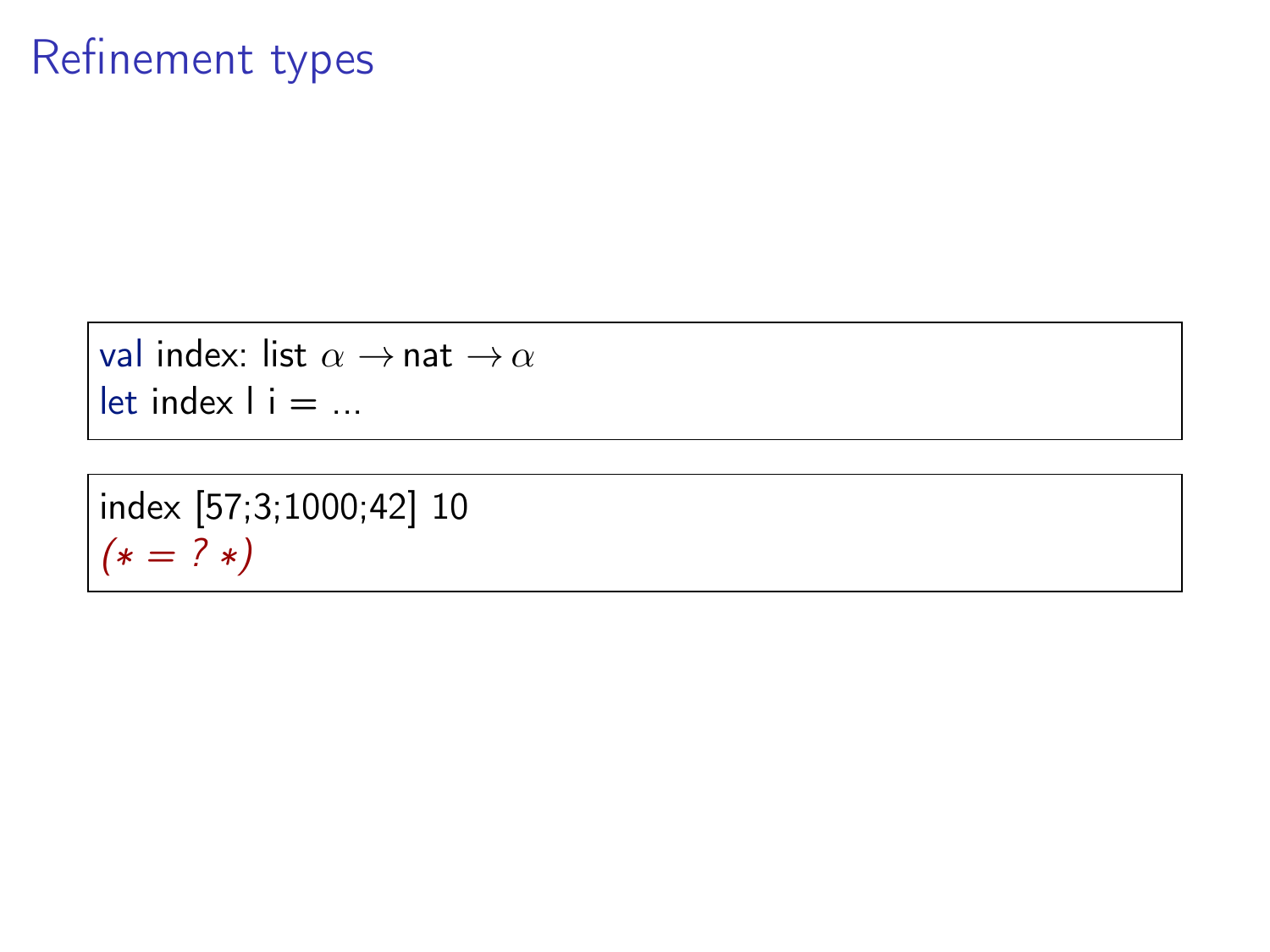```
val index: l:list \alpha \rightarrow i:nat \rightarrow \alphalet index i = ...
```

```
index [57;3;1000;42] 10
(* = ? *)
```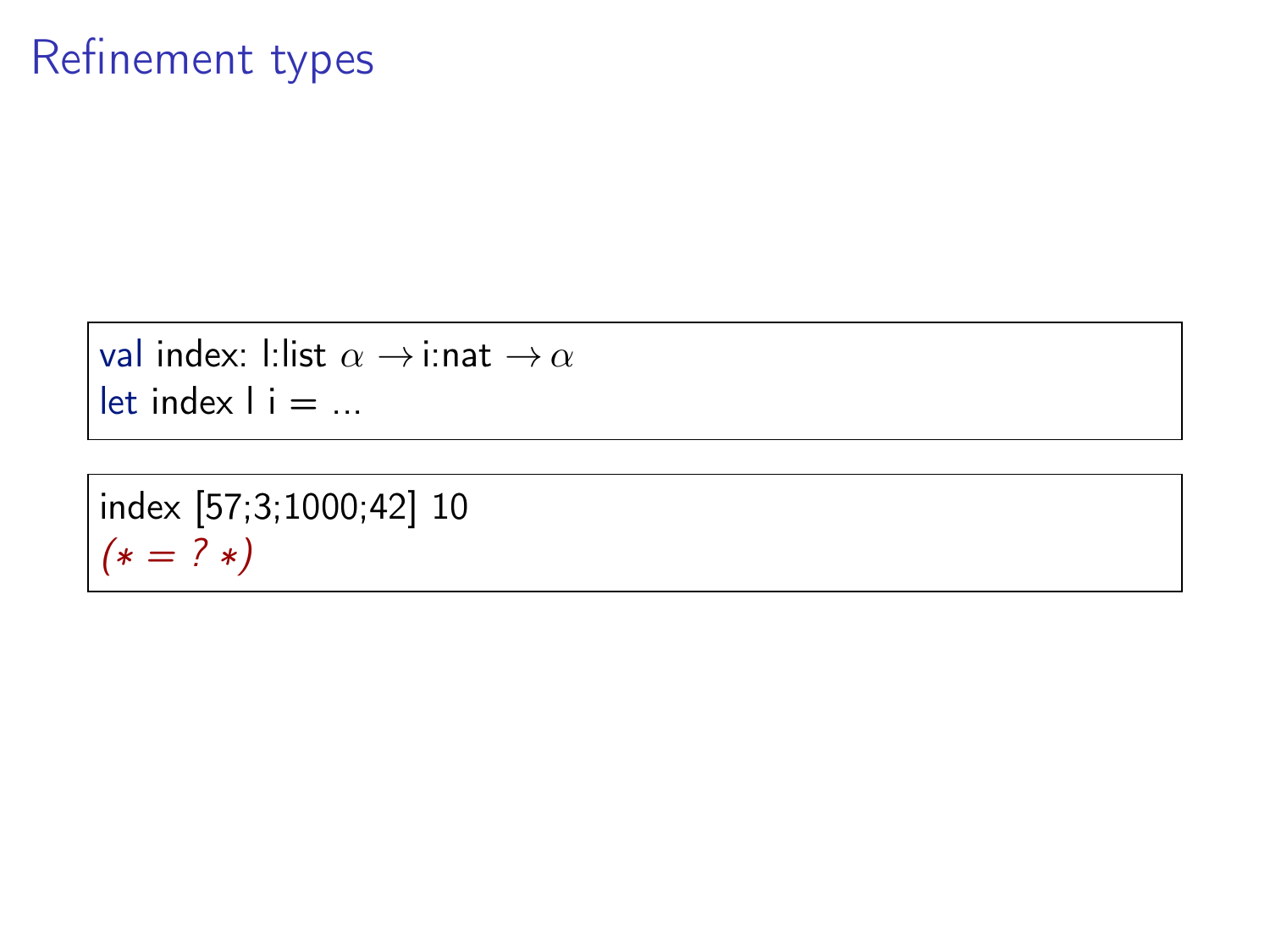```
val index: l:list \alpha \rightarrow i:nat{i < length l} \rightarrow \alphalet index i = ...
```
index [57;3;1000;42] 10  $(* → "Sub typing check failed" *)$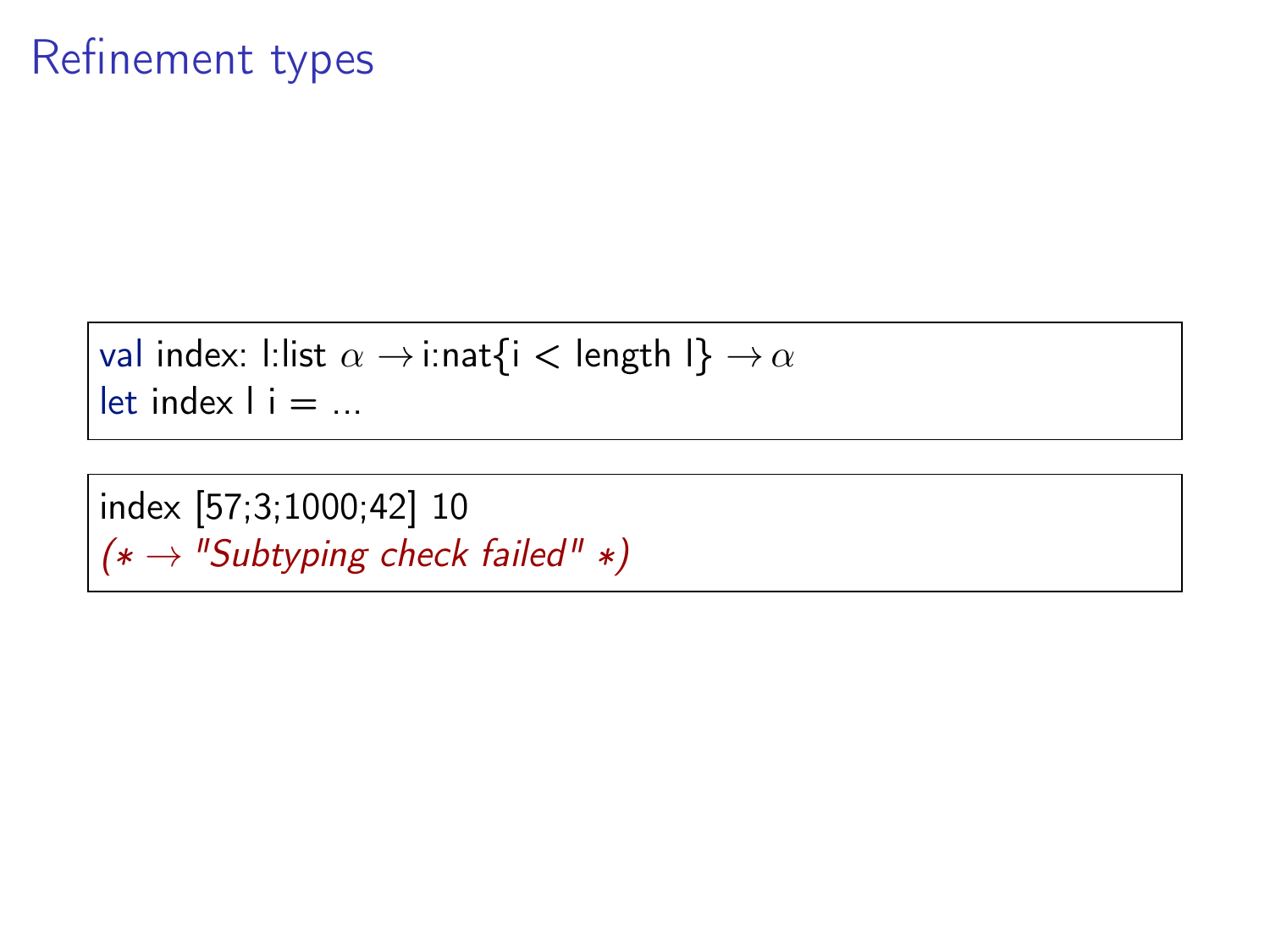...

```
val index: l:list \alpha \rightarrow i:nat{i < length l} \rightarrow \alphalet index l i =
```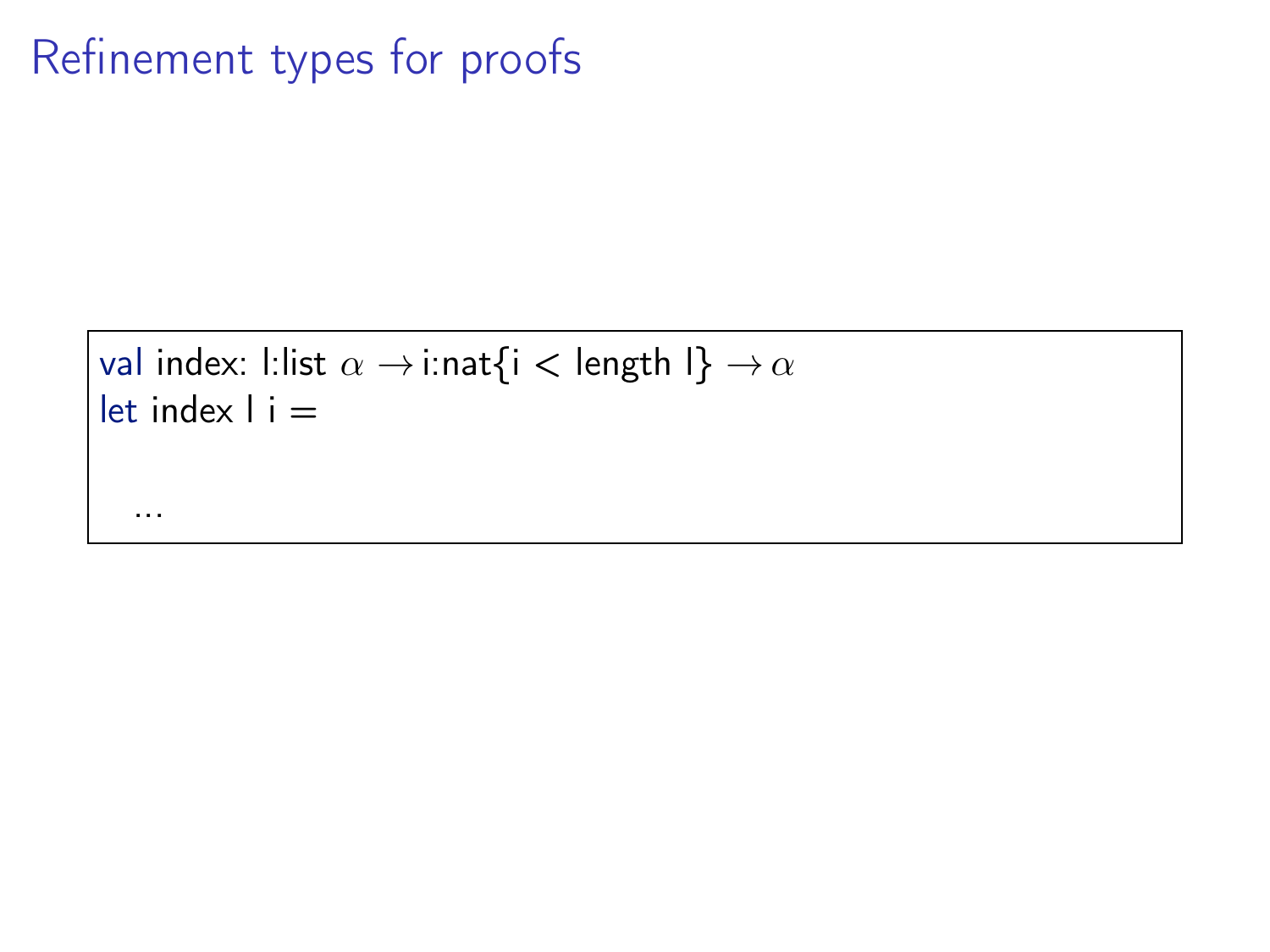```
val index: l:list \alpha \rightarrow i:nat{i < length l} \rightarrow \alphalet index l i =(* Here we can use the fact that i < length | * \rangle...
```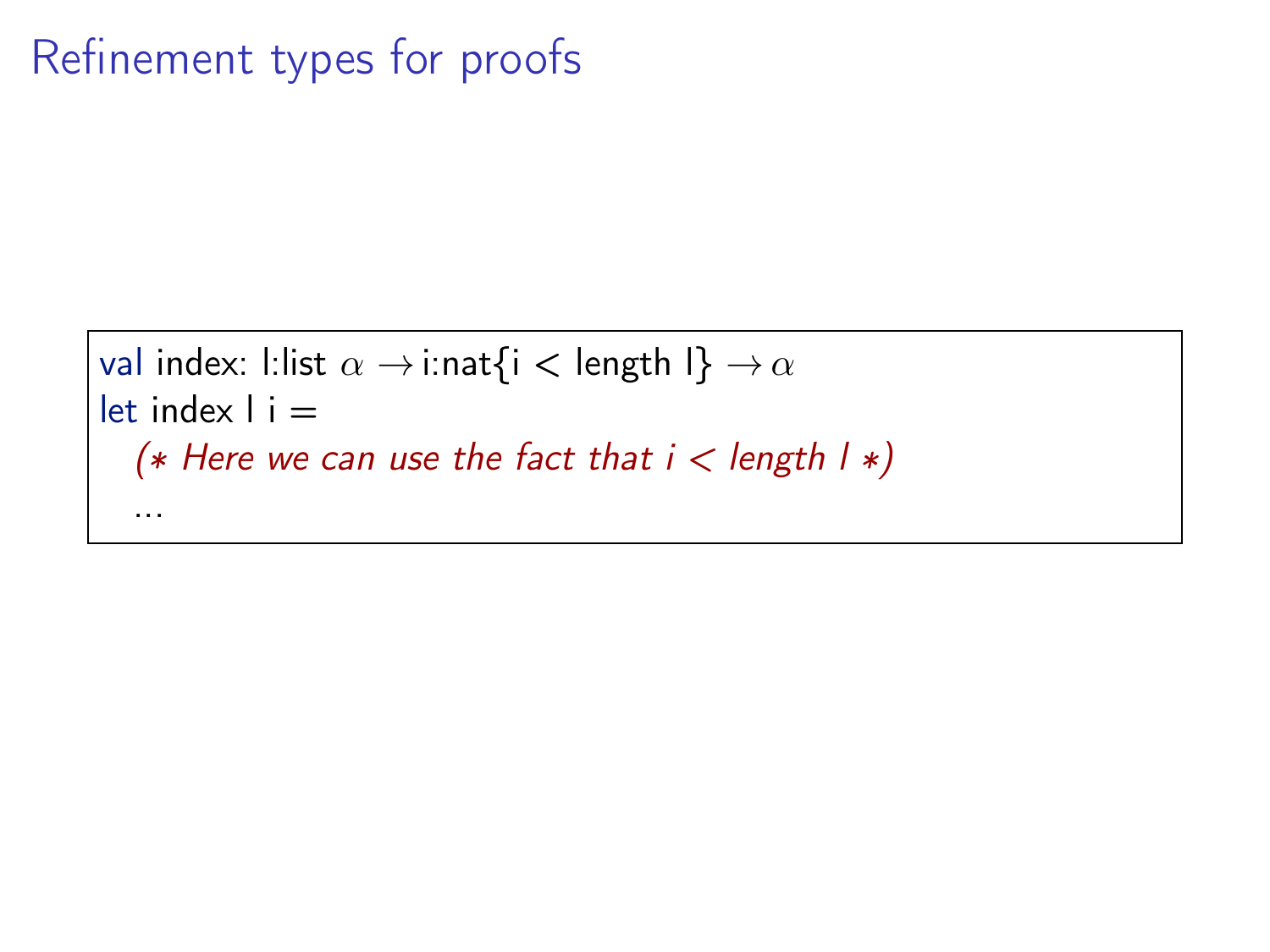```
val index: l:list \alpha \rightarrow i:nat\{1+1=2\} \rightarrow \alphalet index l i =(* Here we can use the fact that 1+1 = 2 *)
   ...
```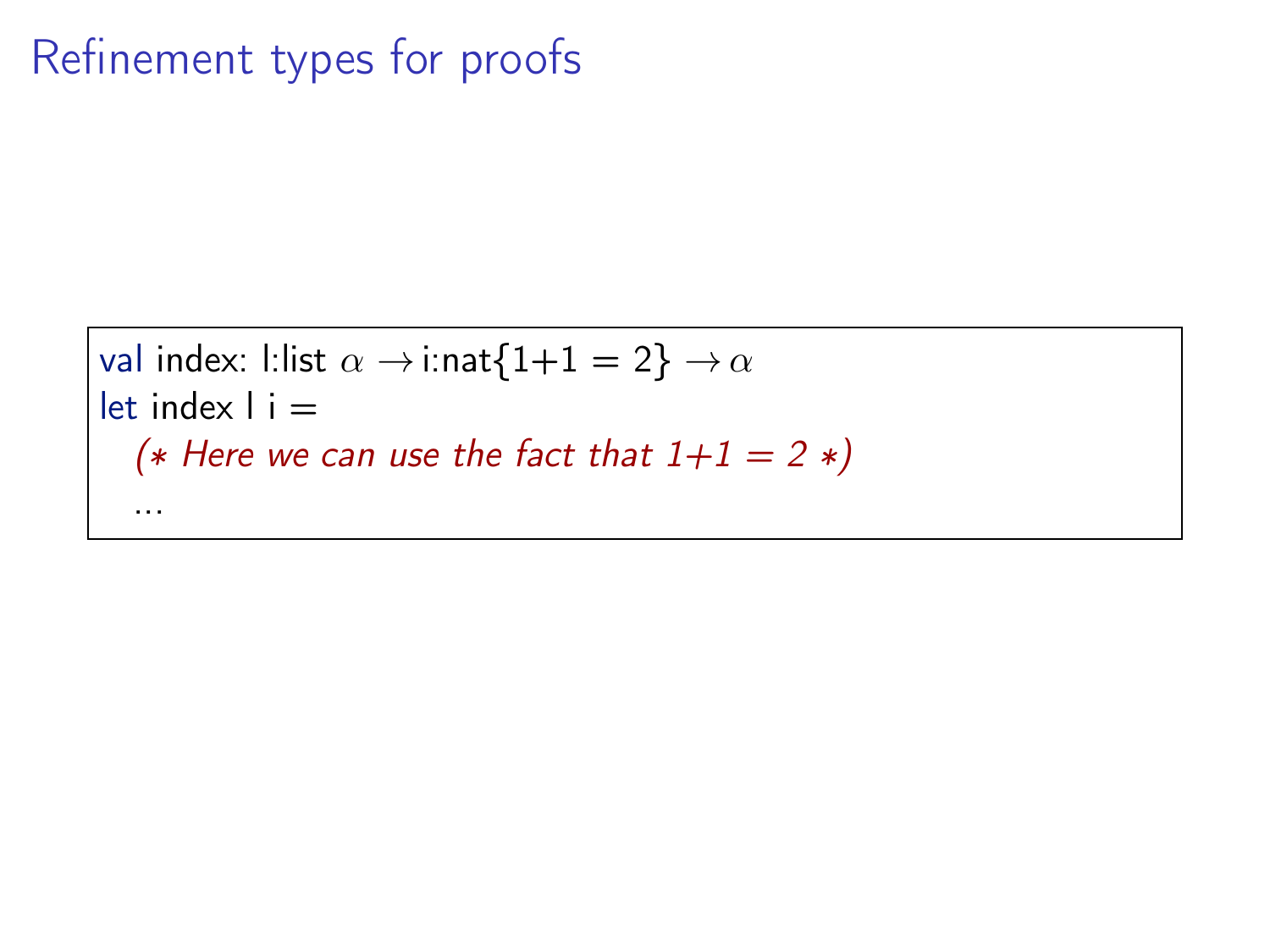val index: L:list 
$$
α →
$$
 i:nat{1+1 = 2} →  $α$   
let index l i =  
(\* Here we can use the fact that 1+1 = 2 \*)  
...

An instance of  $(\frac{1}{1+1=2})$  is a proof that  $1+1=2$ .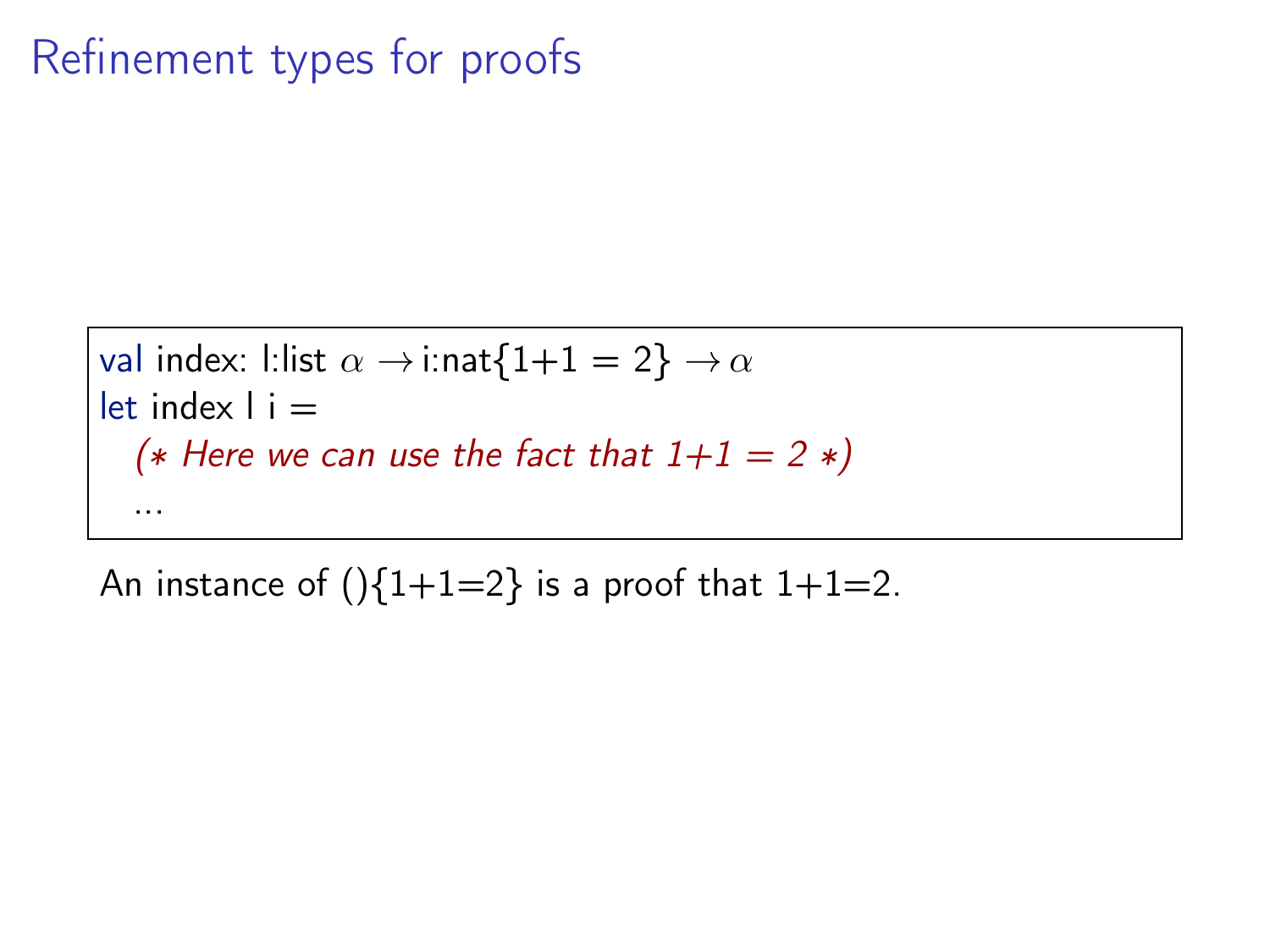# The Lemma effect

```
val append_length:
   l1:list \alpha \rightarrow l2:list \alpha \rightarrow(\text{length} (11@12) = \text{length} 11 + \text{length} 12)
```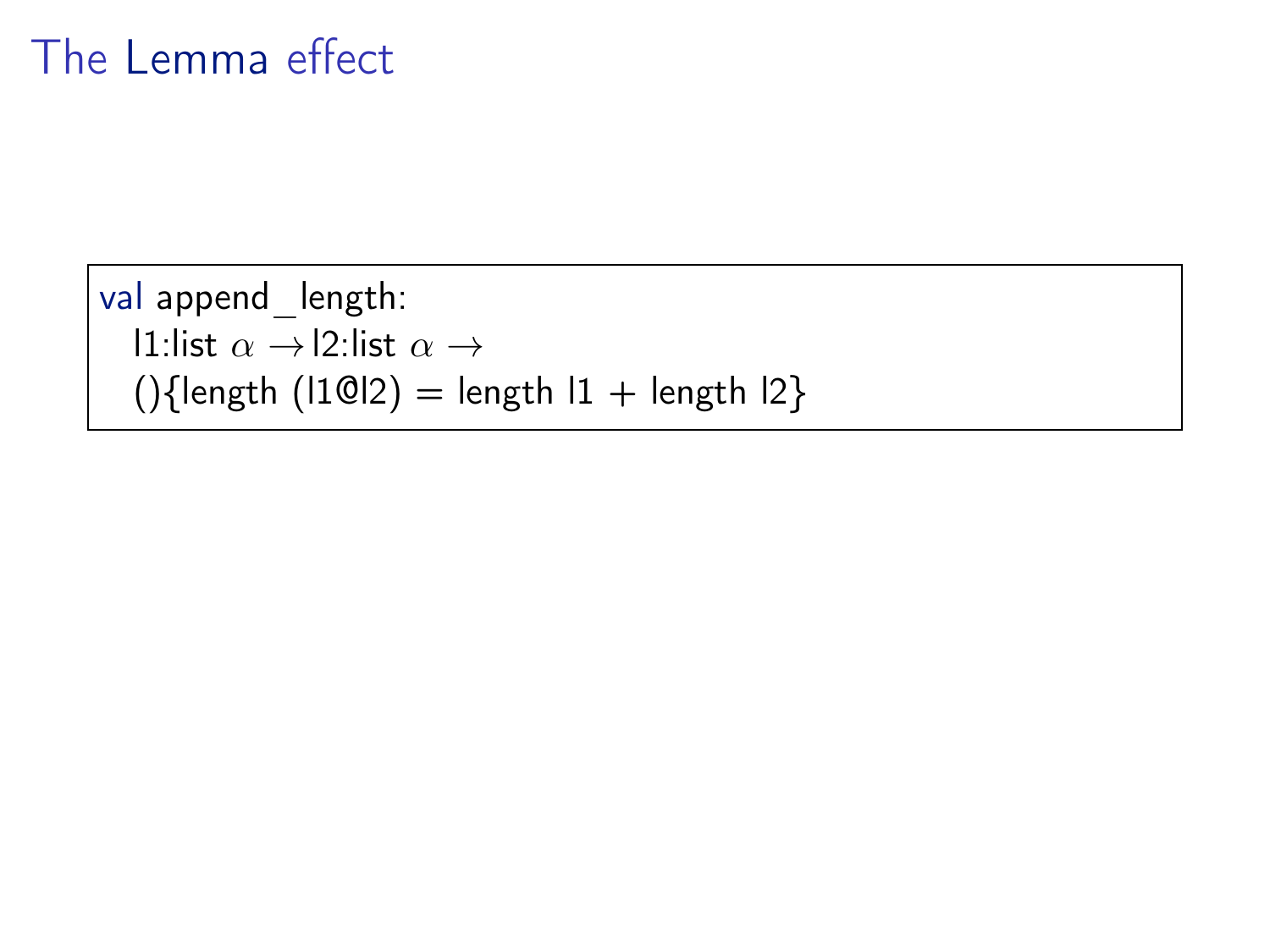# The Lemma effect

```
val append_length:
  l1:list \alpha \rightarrow l2:list \alpha \rightarrowLemma ((length (11@12) = length 11 + length 12))
```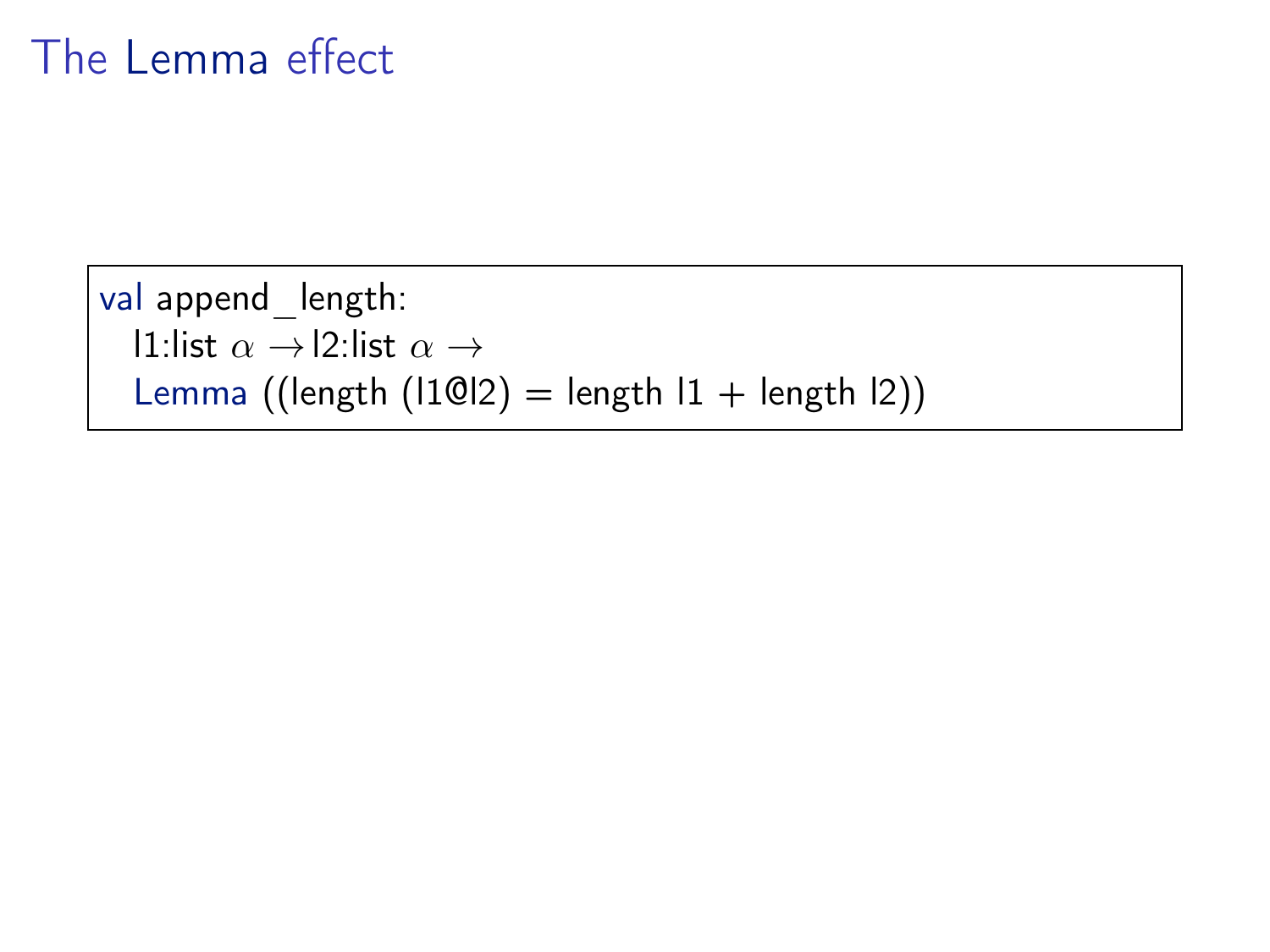# The Lemma effect

```
val append_length:
  l1:list \alpha \rightarrow l2:list \alpha \rightarrowLemma ((length (11@12) = length 11 + length 12))
```
val append\_eq\_nil: l1:list α → l2:list α → Lemma (requires (l1@l2 == [])) (ensures (l1 == [] ∧ l2 == []))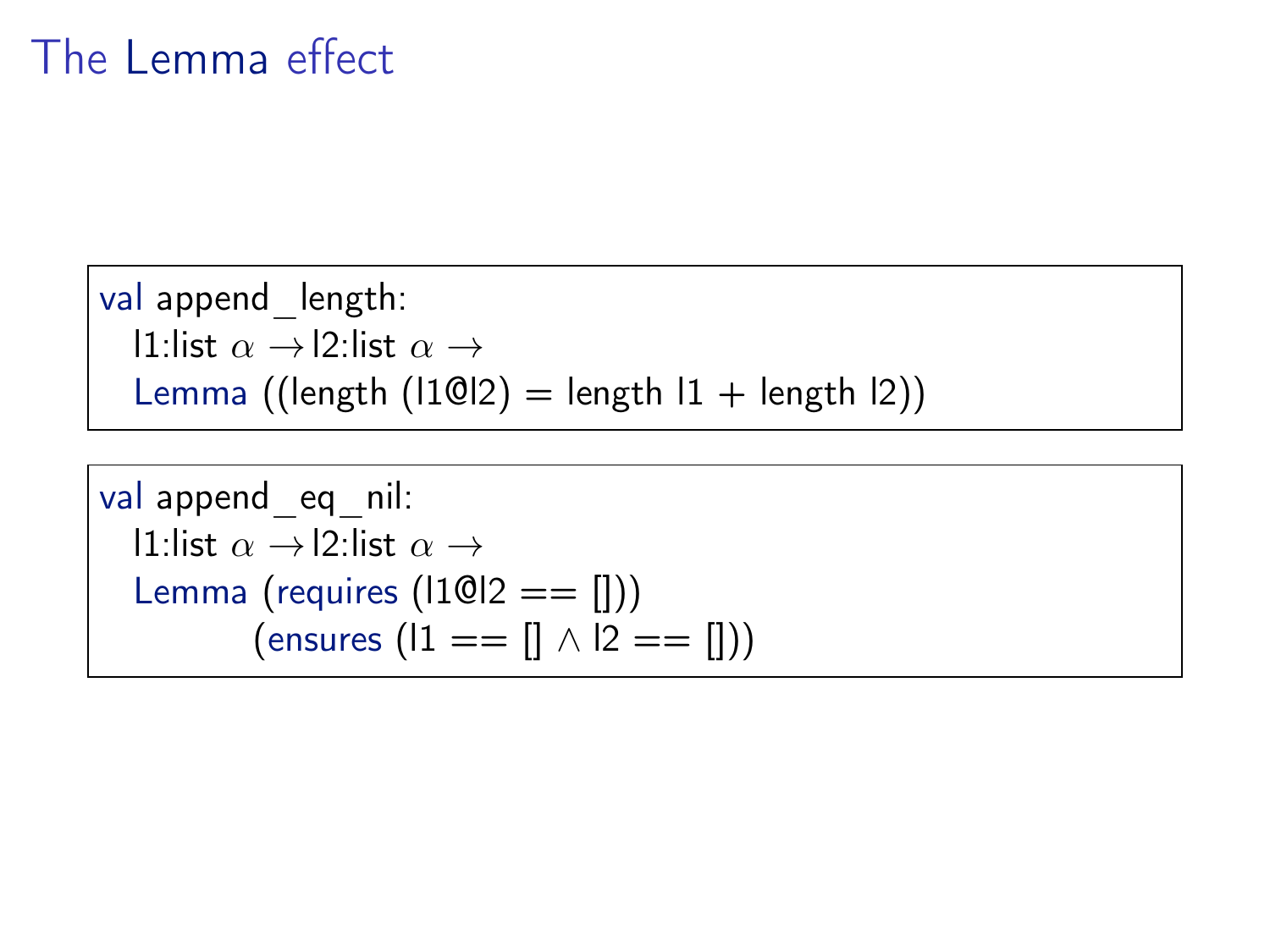# <span id="page-38-0"></span>Table of Contents

#### **[Background](#page-7-0)**

#### [Architecture of this implementation](#page-38-0) [Modules](#page-39-0) [Types](#page-40-0)

[High-level specification](#page-42-0)

[Low level spec](#page-46-0)

[Conclusion](#page-57-0)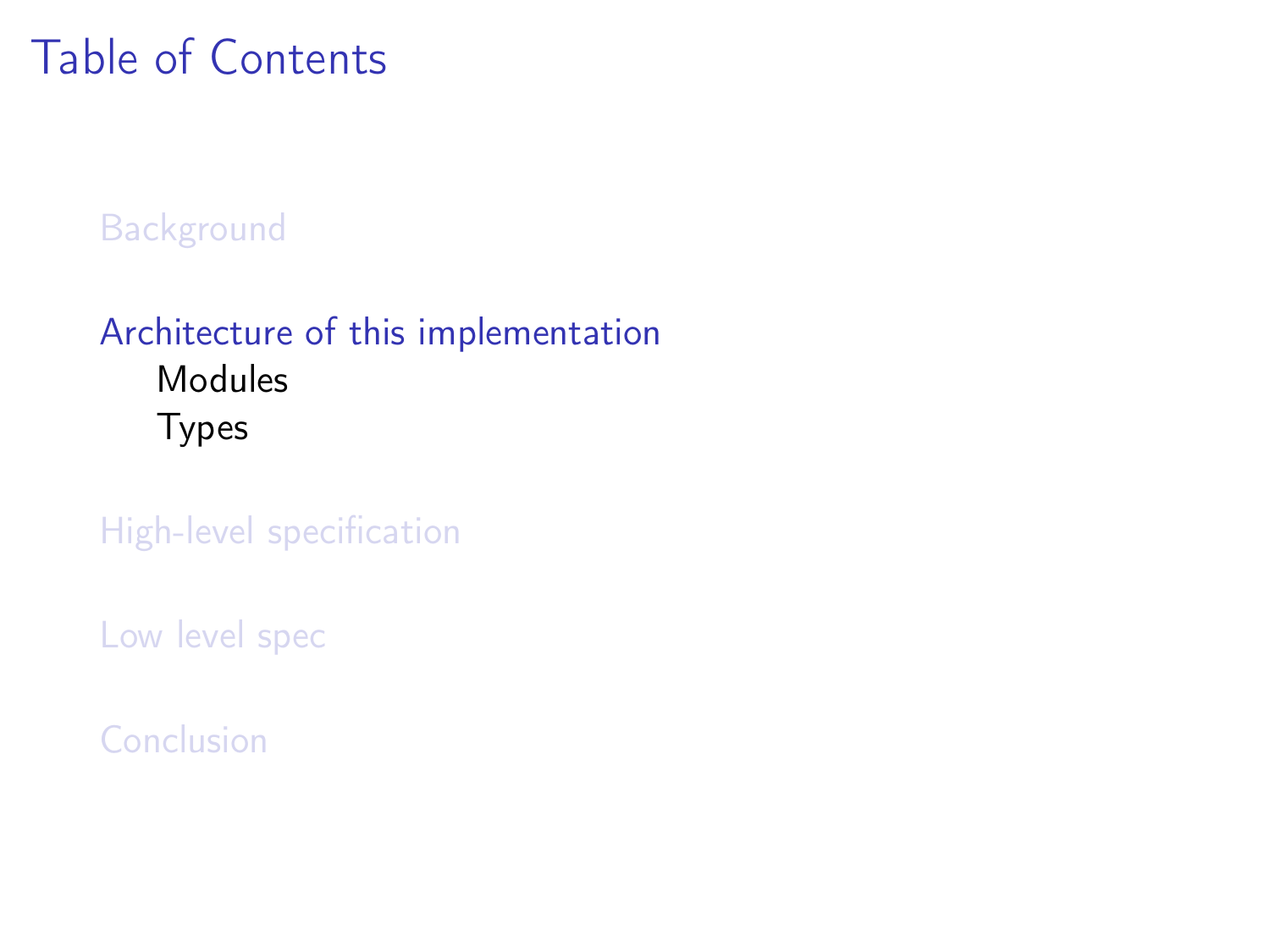### <span id="page-39-0"></span>Modules for this project

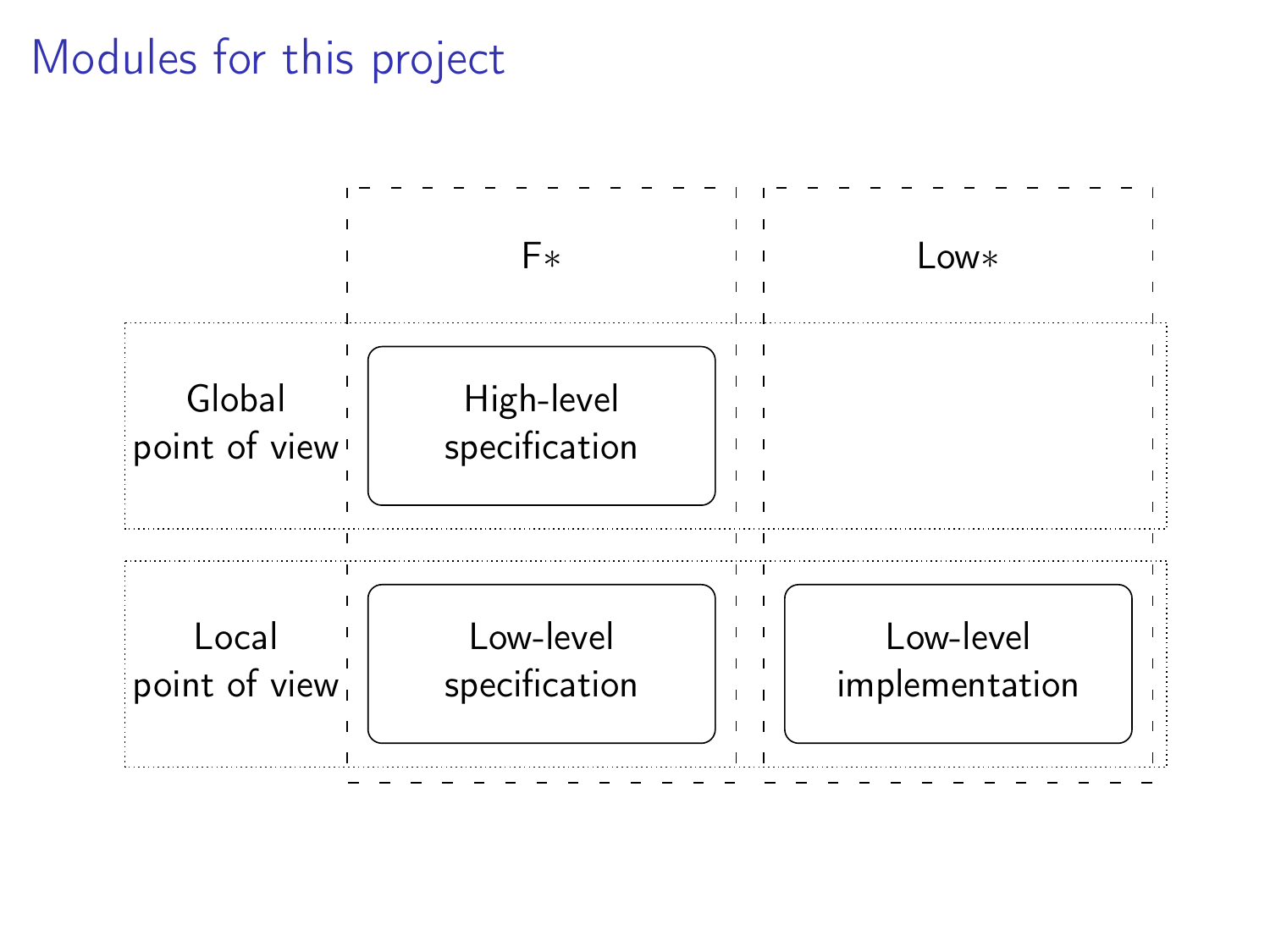# <span id="page-40-0"></span>Types used in this project

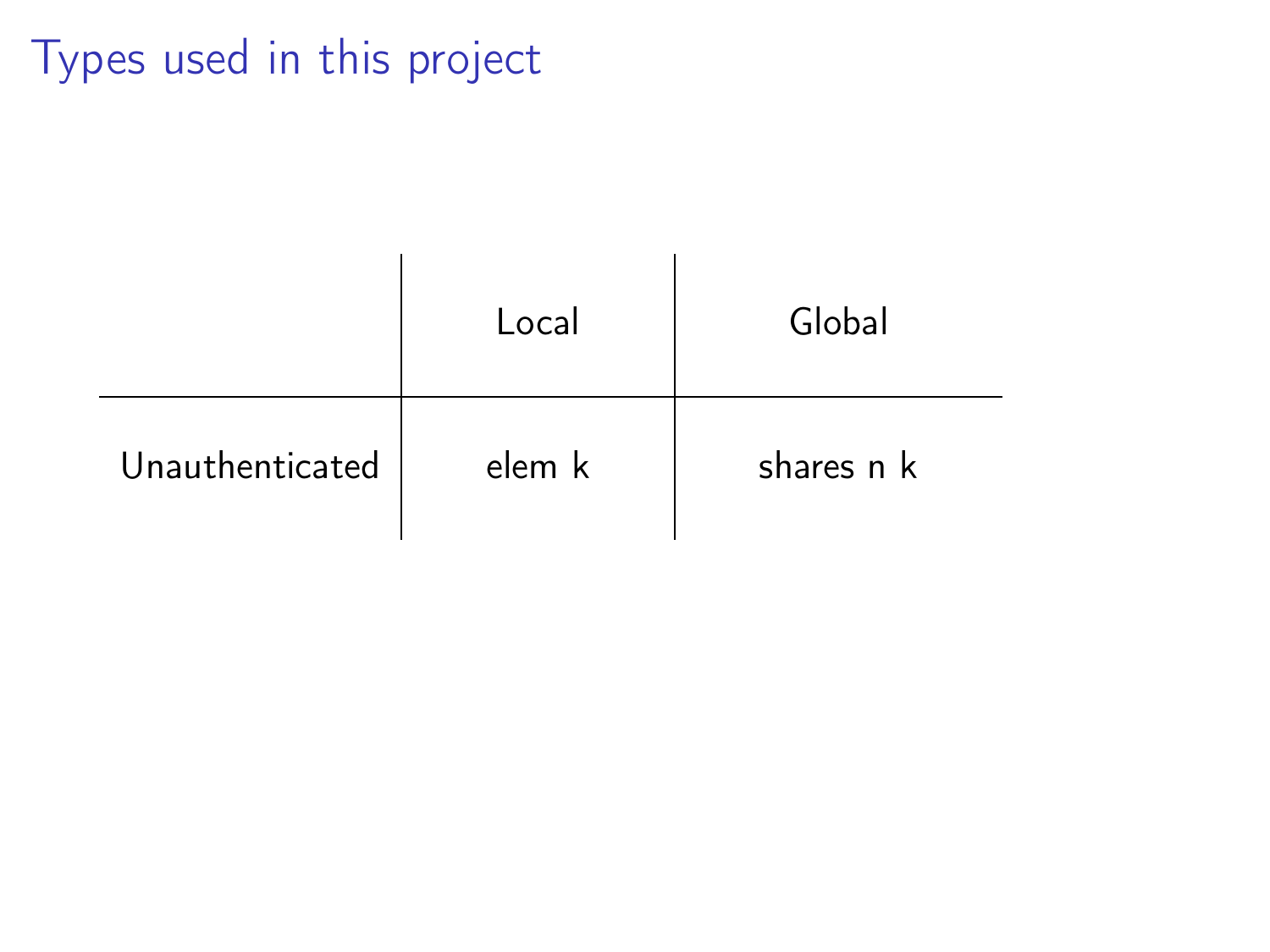# Types used in this project

|                 | Local  | Global                                                                                                  |  |  |
|-----------------|--------|---------------------------------------------------------------------------------------------------------|--|--|
| Unauthenticated | elem k | shares n k                                                                                              |  |  |
| Authenticated   |        | $\mathsf{auth\_elem} \mathsf{k} \mathsf{s} \mid \mathsf{auth\_shares} \mathsf{n} \mathsf{k} \mathsf{s}$ |  |  |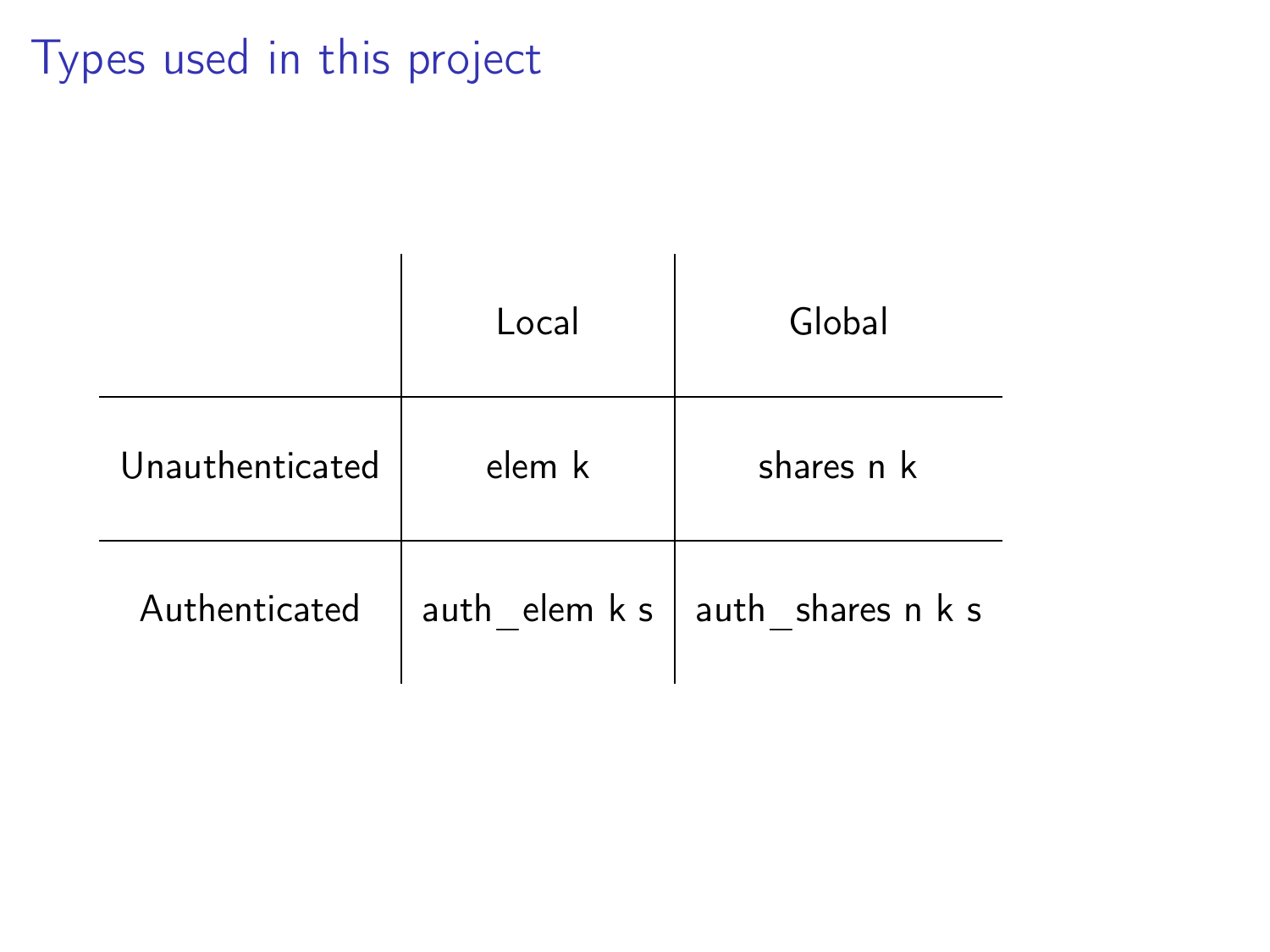# <span id="page-42-0"></span>Table of Contents

**[Background](#page-7-0)** 

[Architecture of this implementation](#page-38-0)

[High-level specification](#page-42-0) [Specification](#page-43-0) [Correctness theorems](#page-44-0)

[Low level spec](#page-46-0)

[Conclusion](#page-57-0)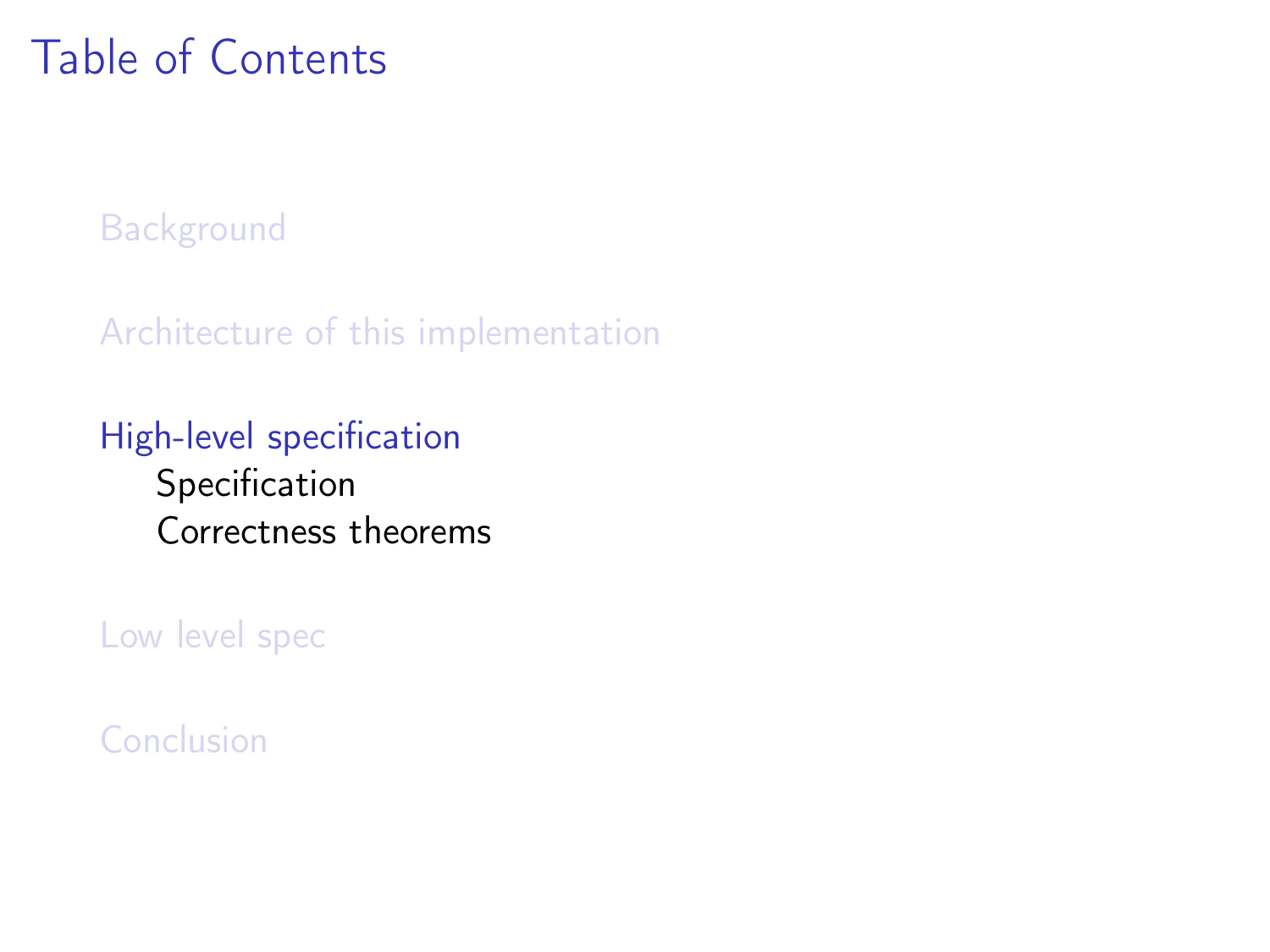# <span id="page-43-0"></span>High-level specification

val add\_shares\_shares: auth shares n k s  $\rightarrow$  auth shares n k s  $\rightarrow$  auth shares n k s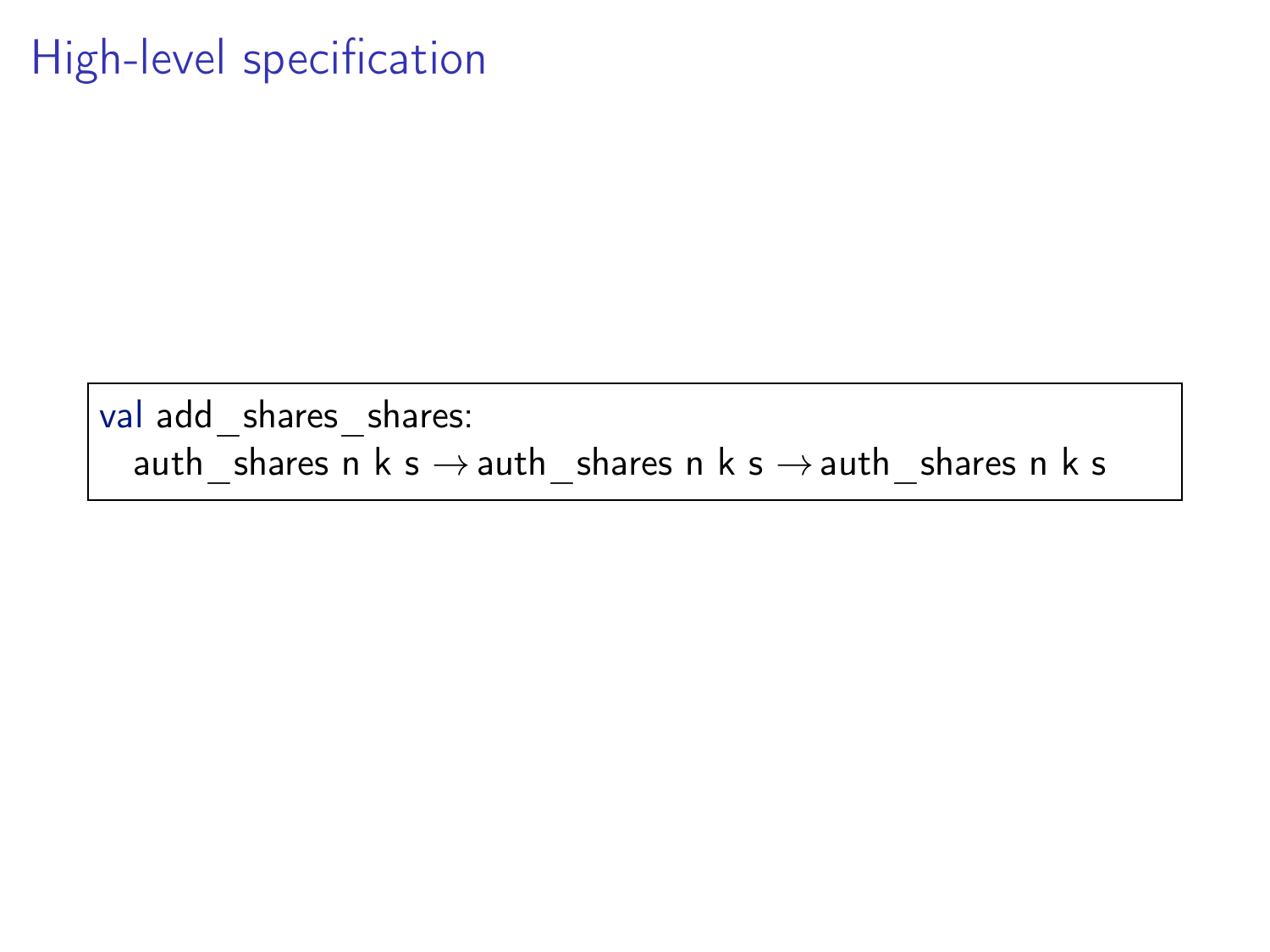# <span id="page-44-0"></span>High-level specification: correctness theorems

```
val combine add shares shares lemma:
  a:auth shares n k s \rightarrow b:auth shares n k s \rightarrowLemma (
    (combine (add_shares_shares a b))
  = (combine a) +% (combine b)
  )
```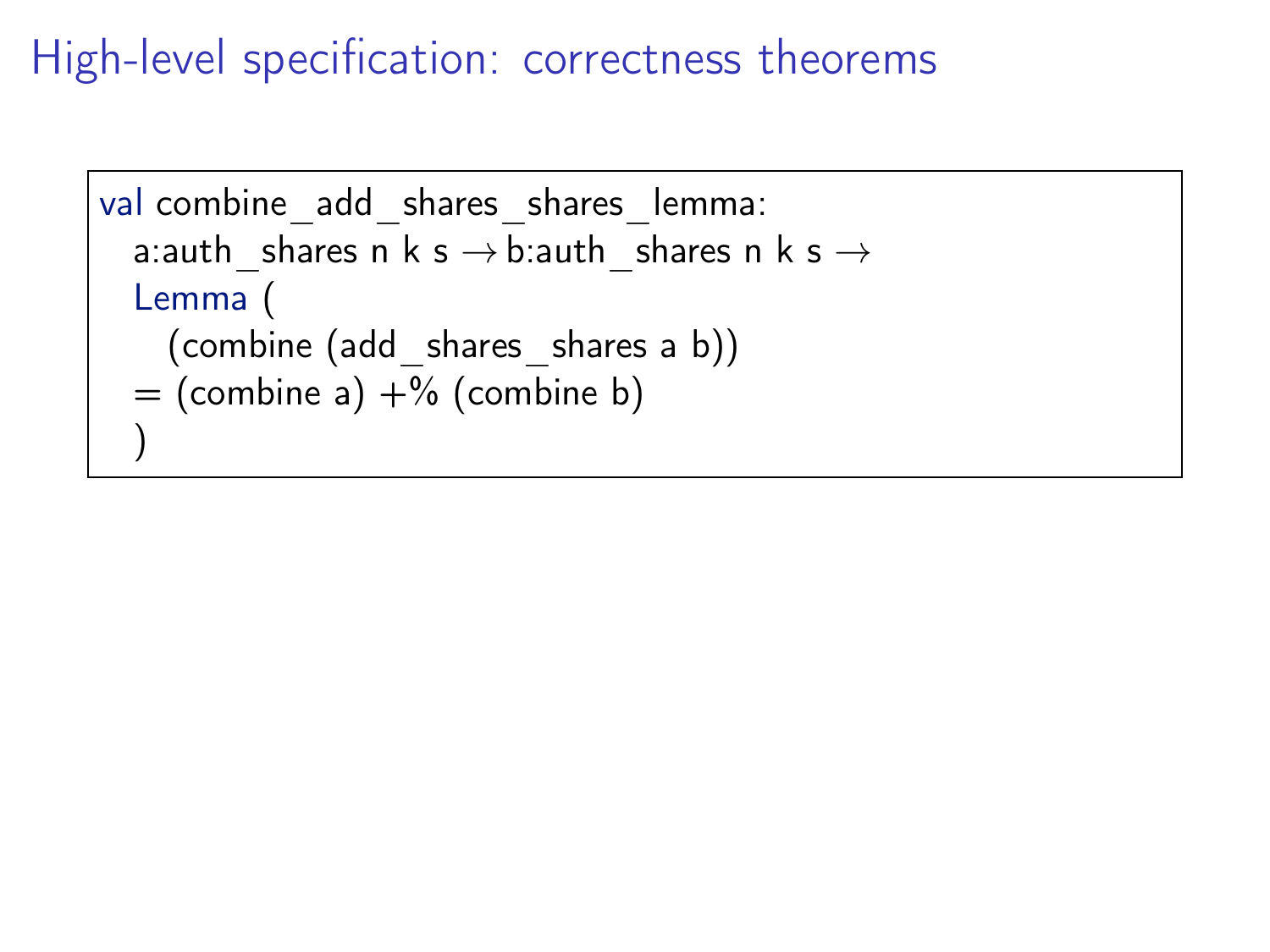# High-level specification: correctness theorems

```
val combine add shares shares lemma:
  a:auth shares n k s \rightarrow b:auth shares n k s \rightarrowLemma (
    (combine (add_shares_shares a b))
  = (combine a) +% (combine b)
  )
```

```
val auth add shares shares lemma:
  alpha:shares n s \rightarrowa:auth shares n k s \rightarrow b:auth shares n k s \rightarrowLemma
    (requires authenticated alpha a \land authenticated alpha b)
    (ensures authenticated alpha (add_shares_shares a b))
```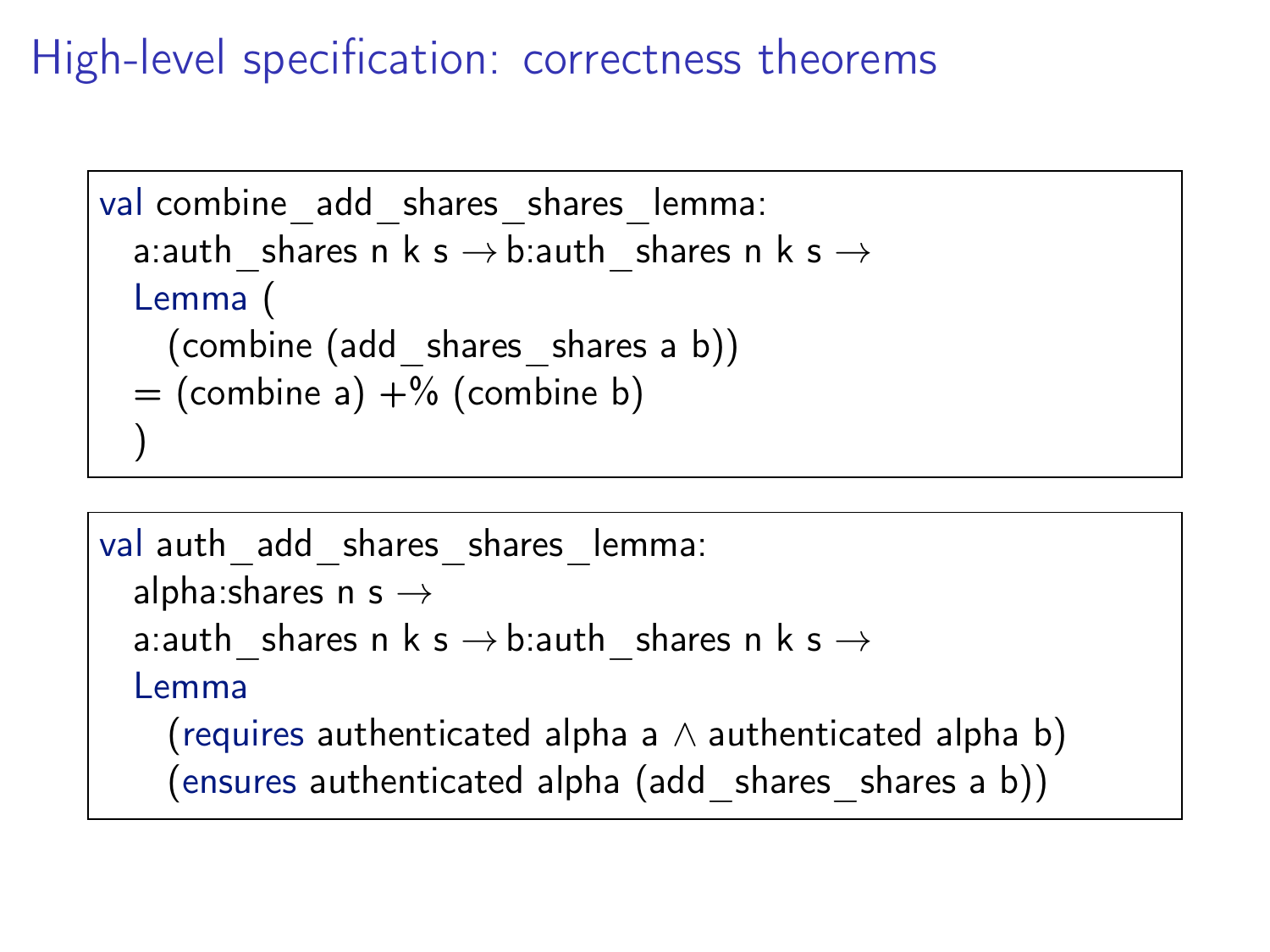# <span id="page-46-0"></span>Table of Contents

[Background](#page-7-0)

[Architecture of this implementation](#page-38-0)

[High-level specification](#page-42-0)

#### [Low level spec](#page-46-0)

[Representing communication](#page-47-0) [Specification](#page-53-0) [Correctness theorems](#page-54-0)

#### [Conclusion](#page-57-0)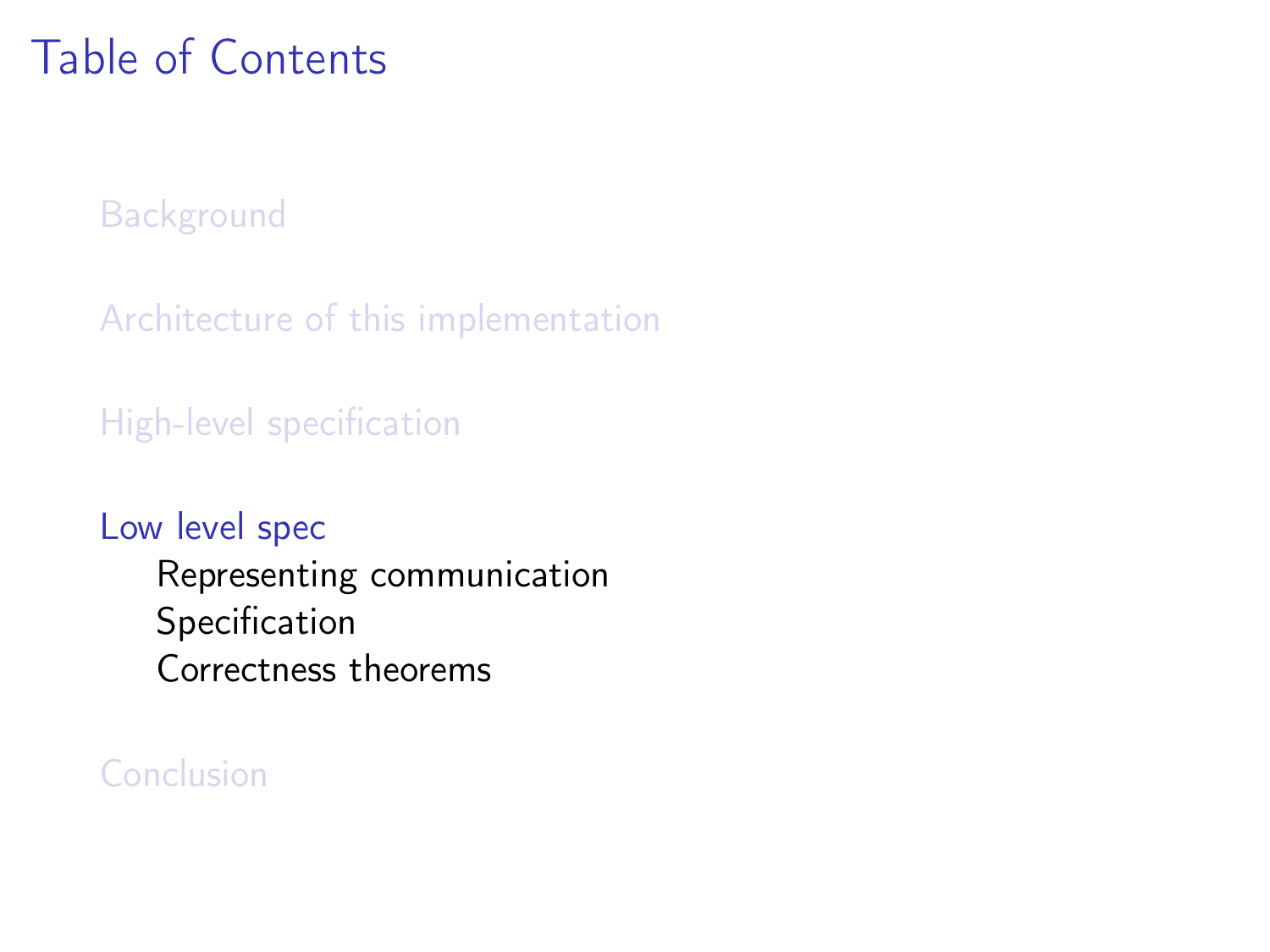<span id="page-47-0"></span>f:

#### receives a local  $\alpha$

- receives a  $\gamma$  from the network
- returns a  $\delta$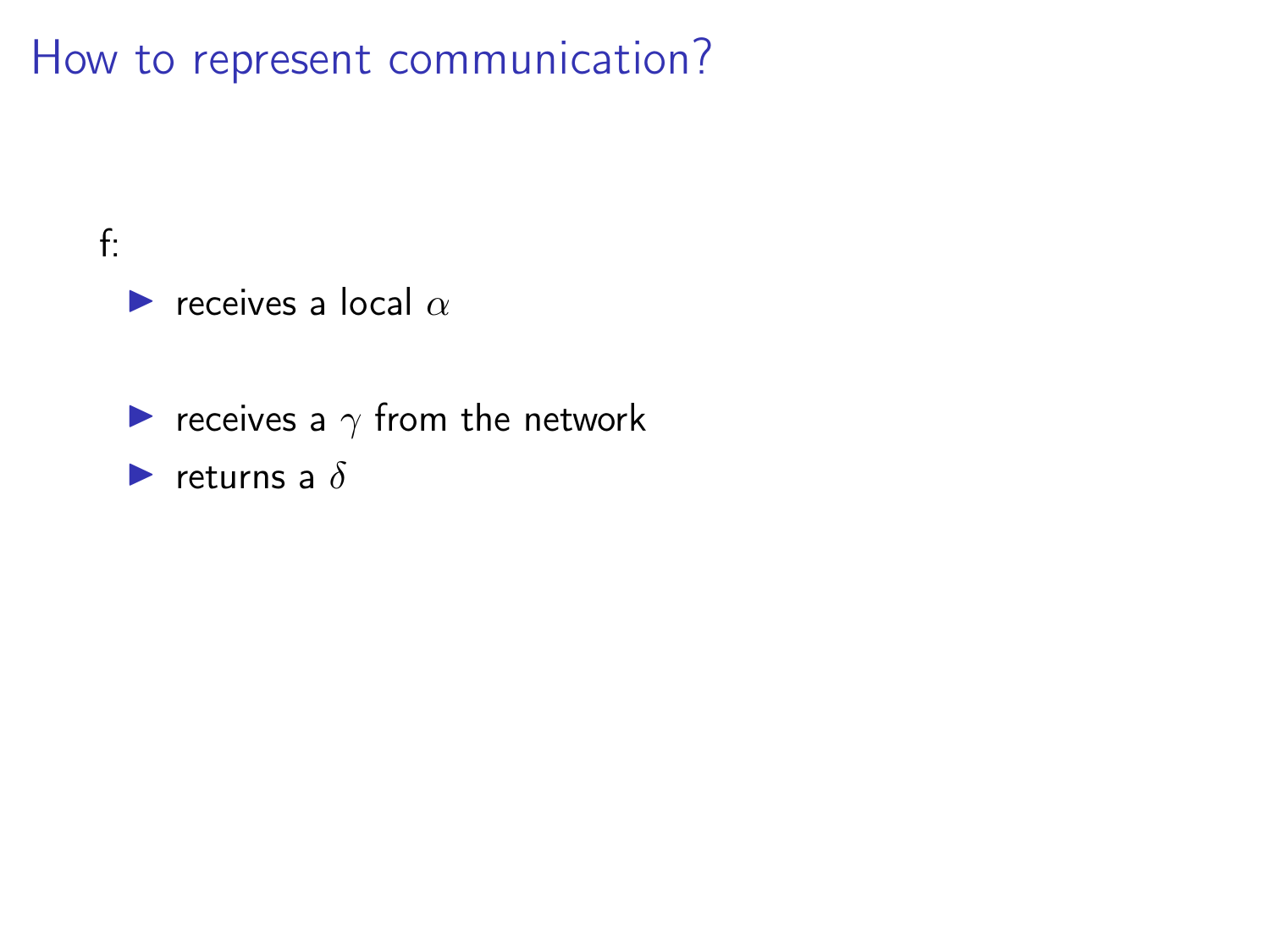f:



receives a  $\gamma$  from the network

returns a  $\delta$ 

#### val f:  $\alpha \rightarrow (\gamma \rightarrow \delta)$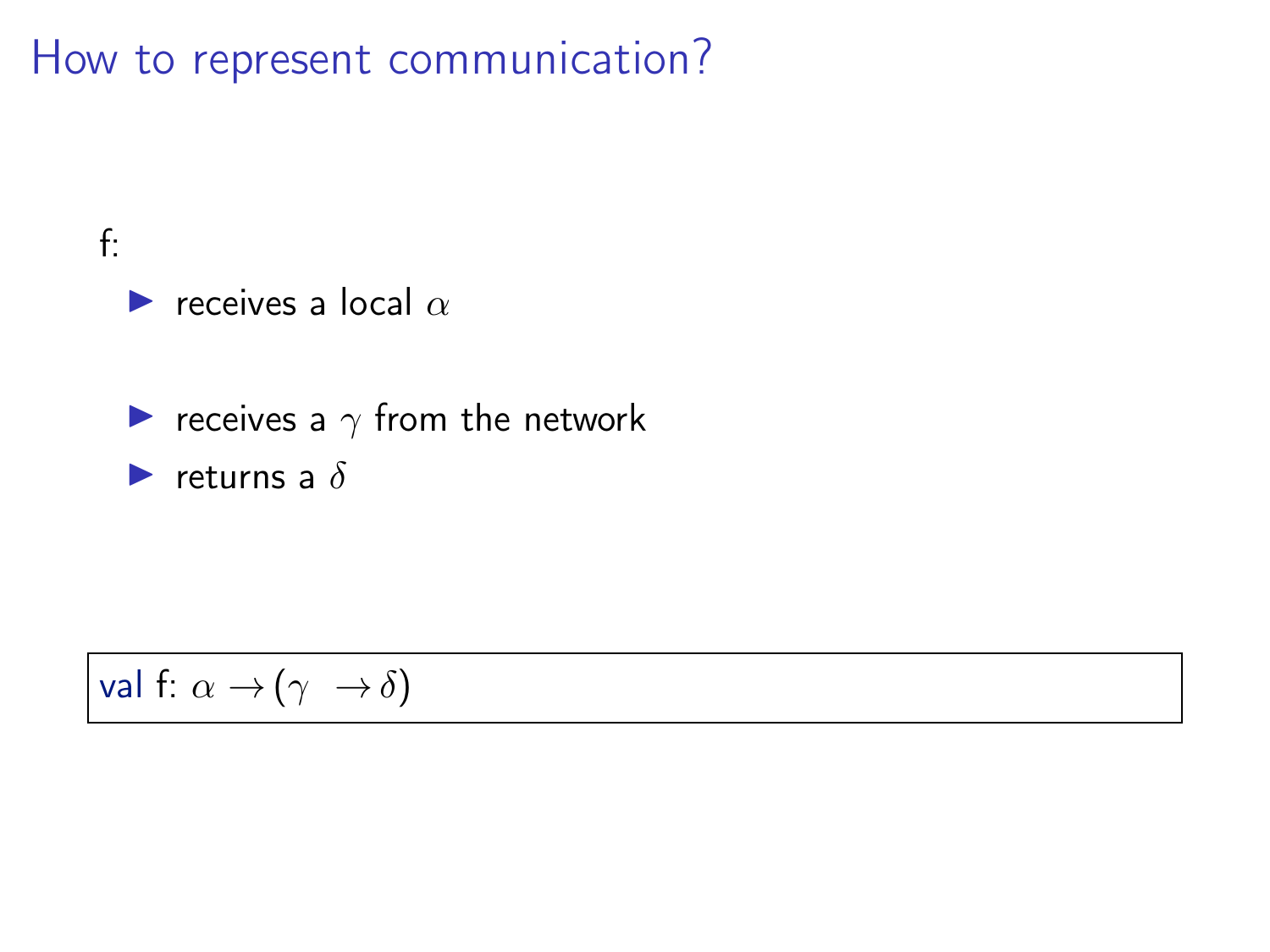#### f:

receives a local  $\alpha$ 

- $\blacktriangleright$  sends a  $\beta$  to the network
- receives a  $\gamma$  from the network
- returns a  $\delta$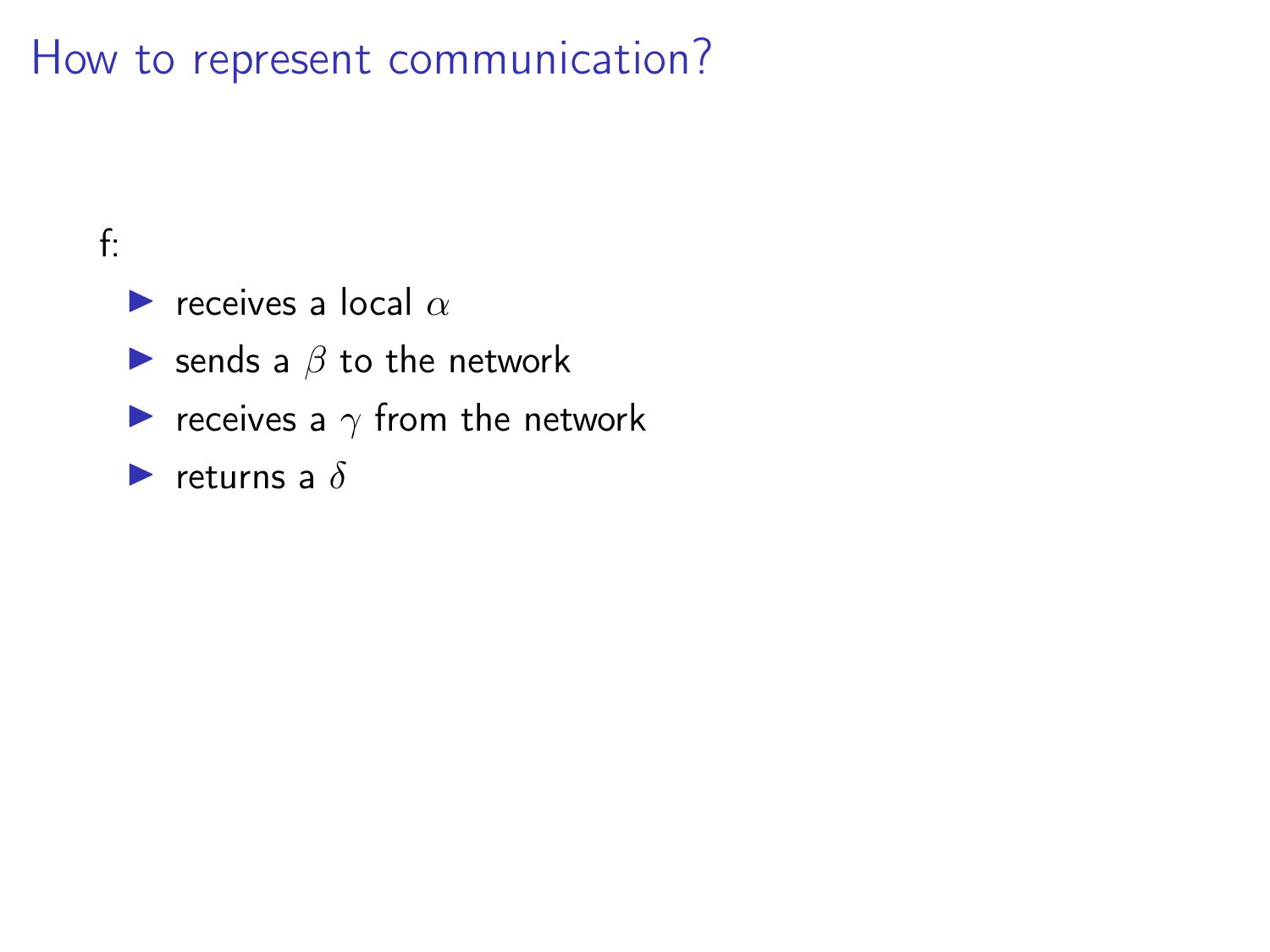#### f:

receives a local  $\alpha$ 

- $\blacktriangleright$  sends a  $\beta$  to the network
- receives a  $\gamma$  from the network

 $\blacktriangleright$  returns a  $\delta$ 

 $\vert$  val f:  $\alpha \rightarrow (\beta * (\gamma \rightarrow \delta))$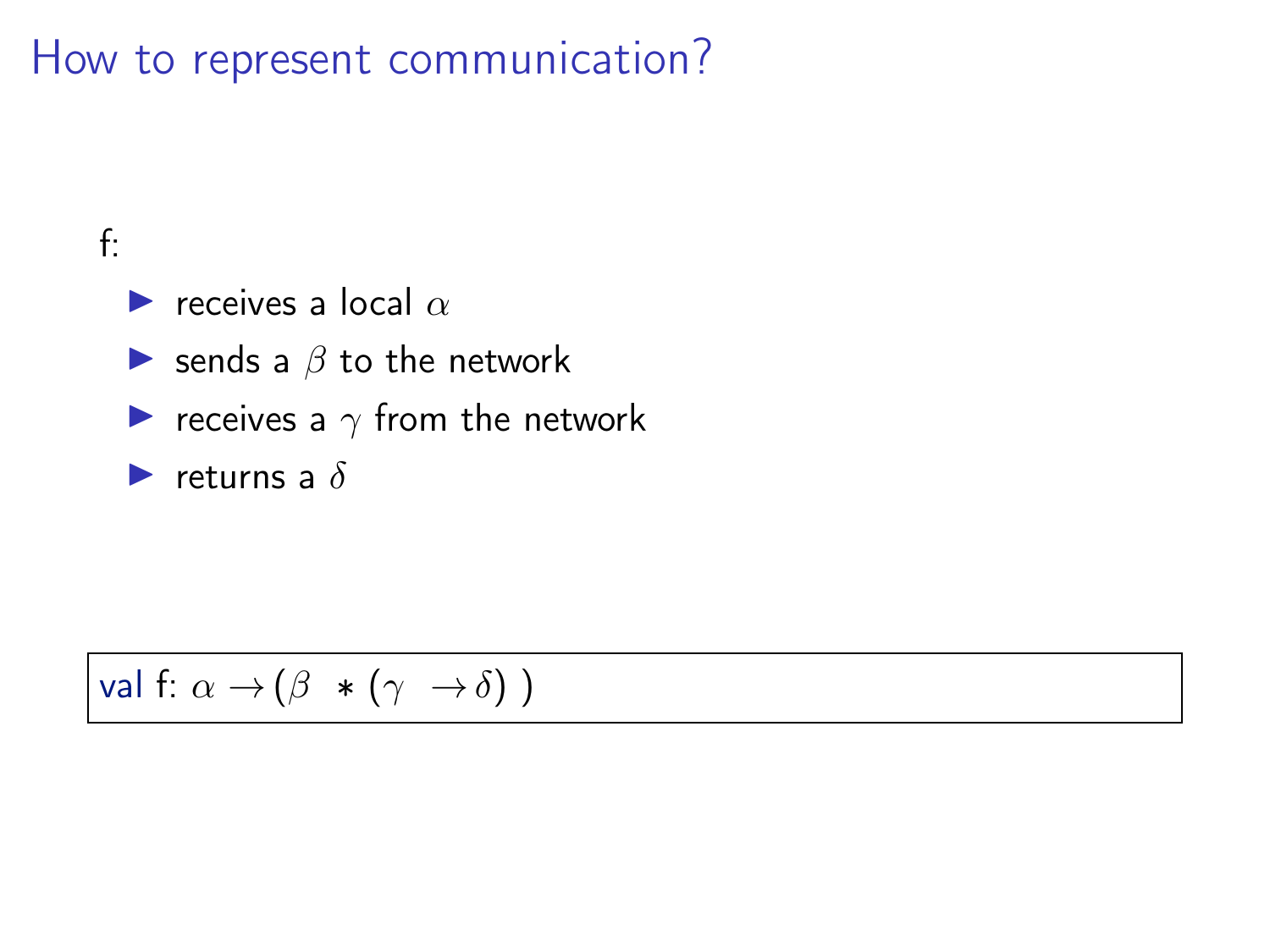# The com datatype

type com (send:Type) (recv:Type) (ret:Type) = send  $*$  (recv  $\rightarrow$  ret)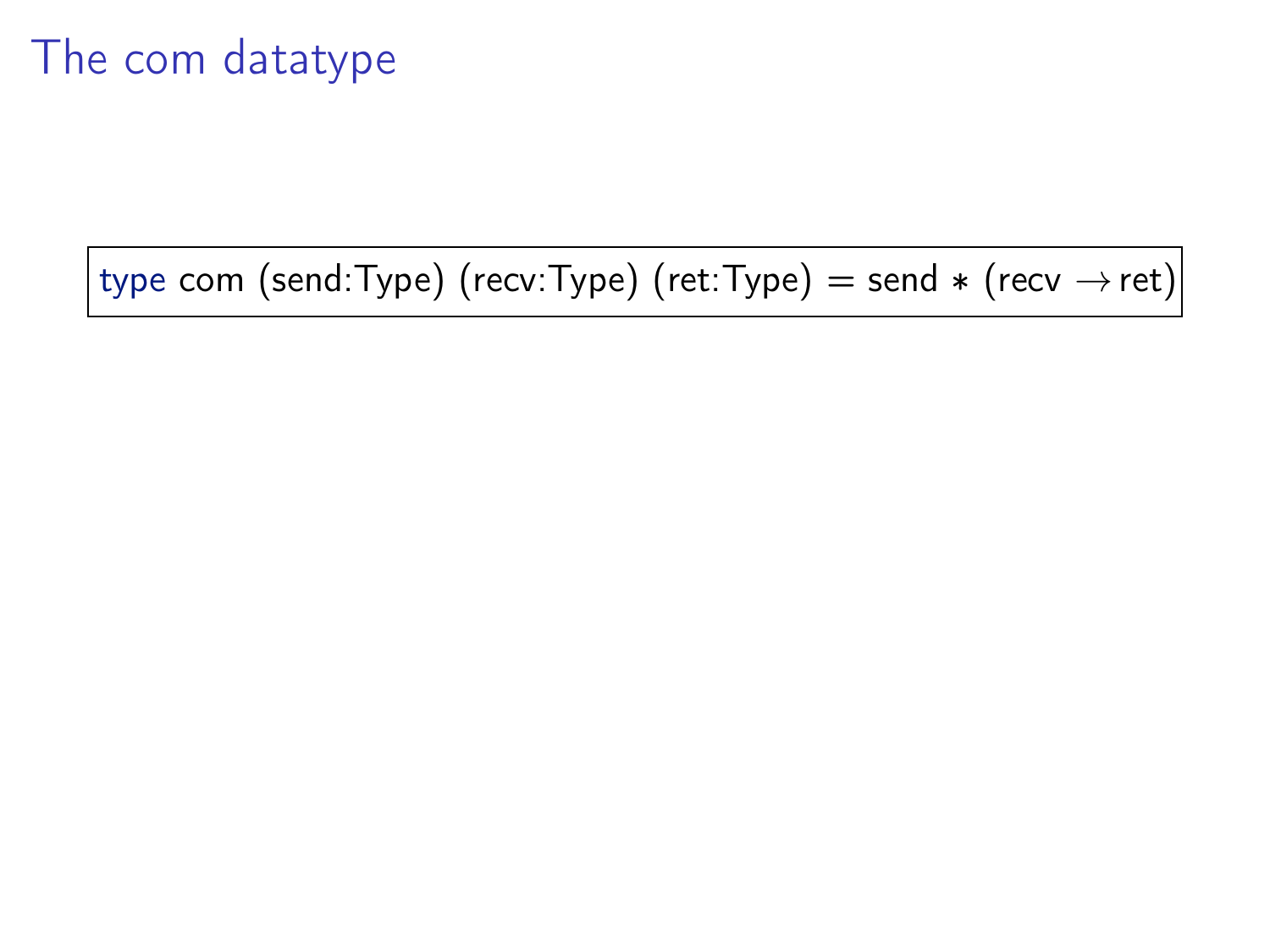# The com datatype

type com (send:Type) (recv:Type) (ret:Type) = send  $*$  (recv  $\rightarrow$  ret)

val open\_share\_dumb: elem k →com (elem k) (shares n k) (elem k) let open\_share\_dumb x\_share = (x\_share, (λ x\_shares → List.fold\_right (+%) x\_shares 0))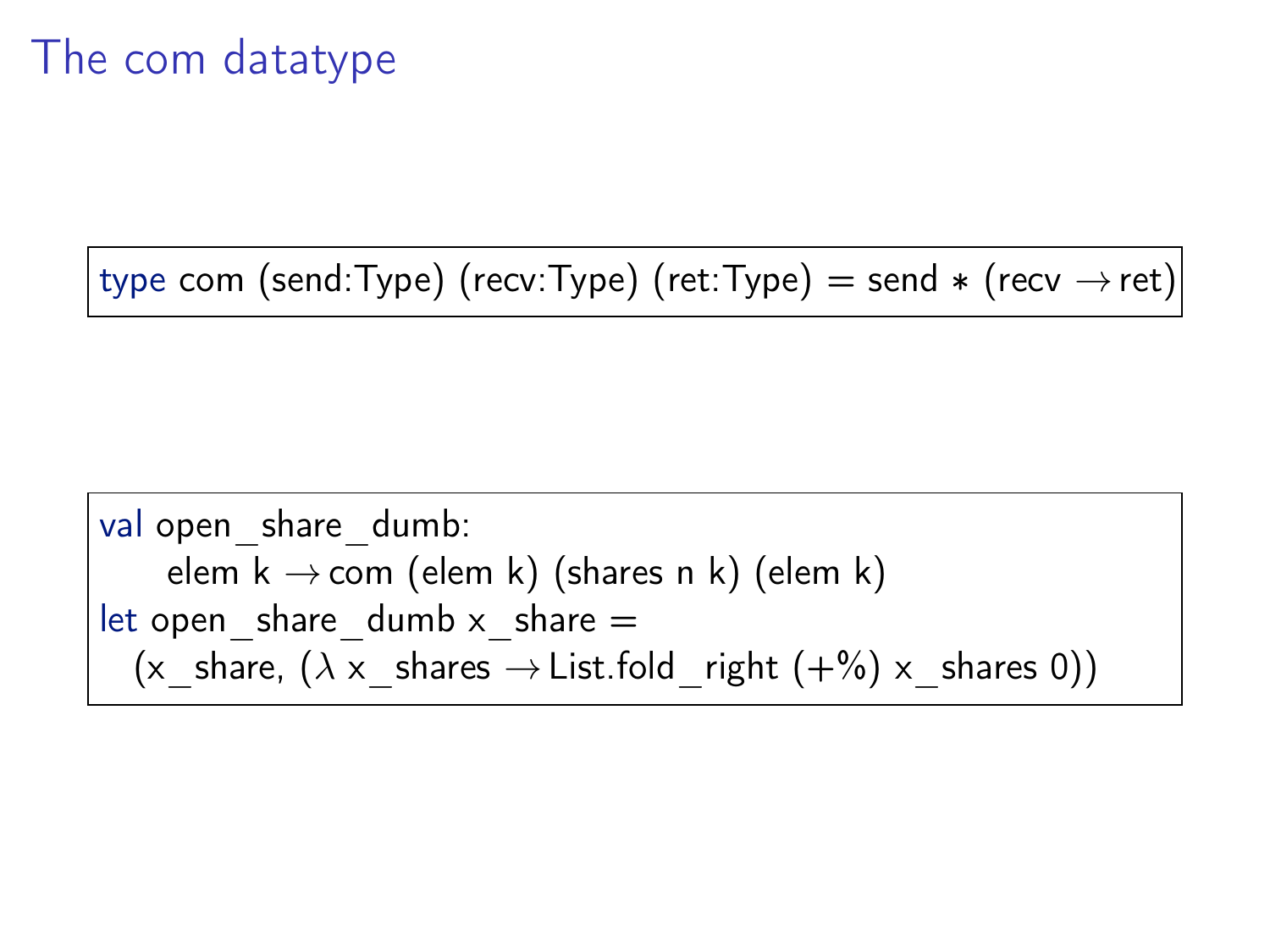#### <span id="page-53-0"></span>Low-level specification

val add\_share\_share:  $\mathsf{auth}\_\mathsf{elem}\ \mathsf{k}\ \mathsf{s}\to \mathsf{auth}\_\mathsf{elem}\ \mathsf{k}\ \mathsf{s}$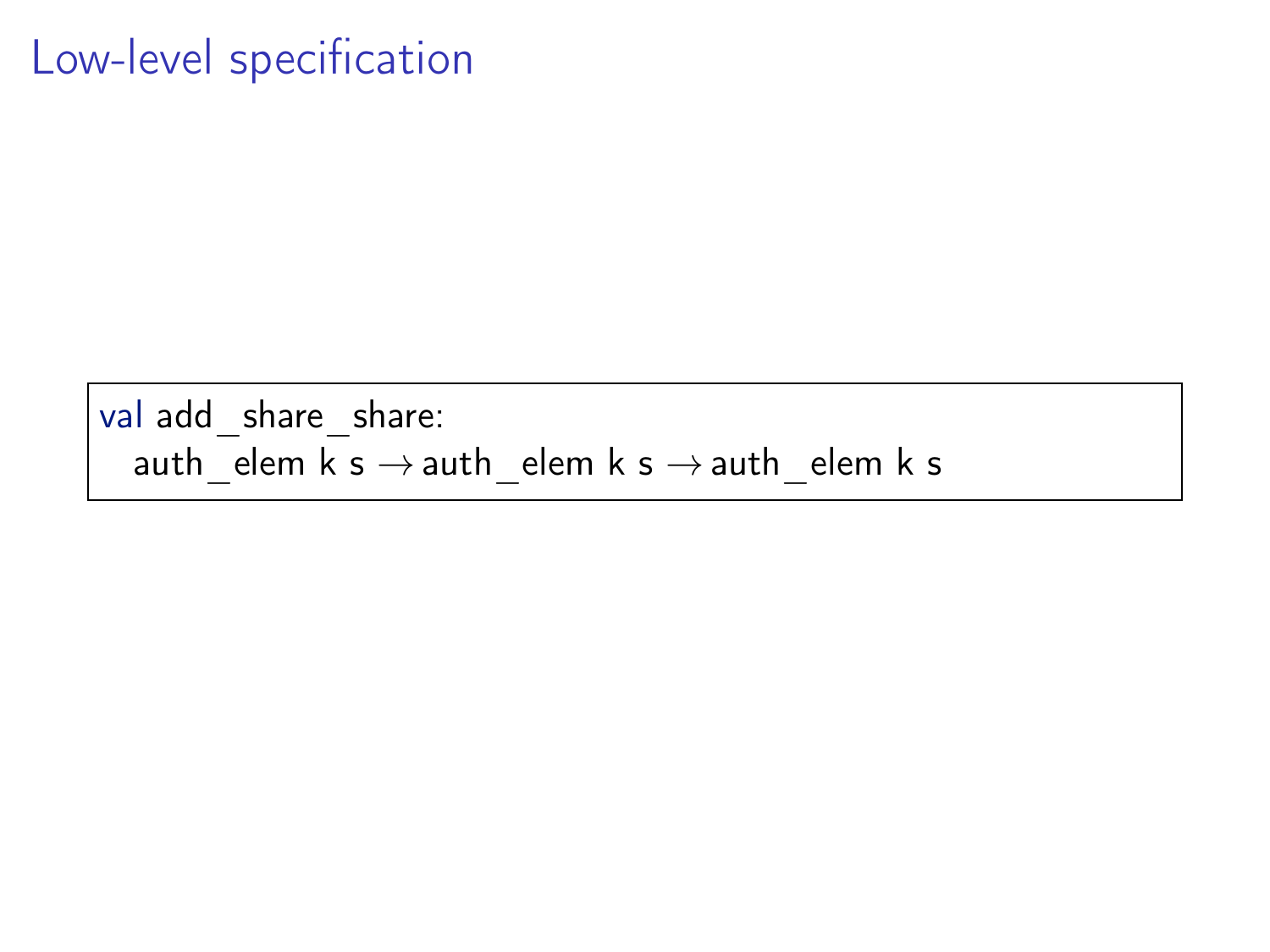# <span id="page-54-0"></span>Low-level specification correctness theorems on local code

```
val add share share correct:
    x:auth shares n k s \rightarrowy:auth shares n k s \rightarrow i:nat{i<n} \rightarrowLemma (
         add share share (List.index x i) (List.index y i)
       = List.index (add shares shares x y) i
     )
```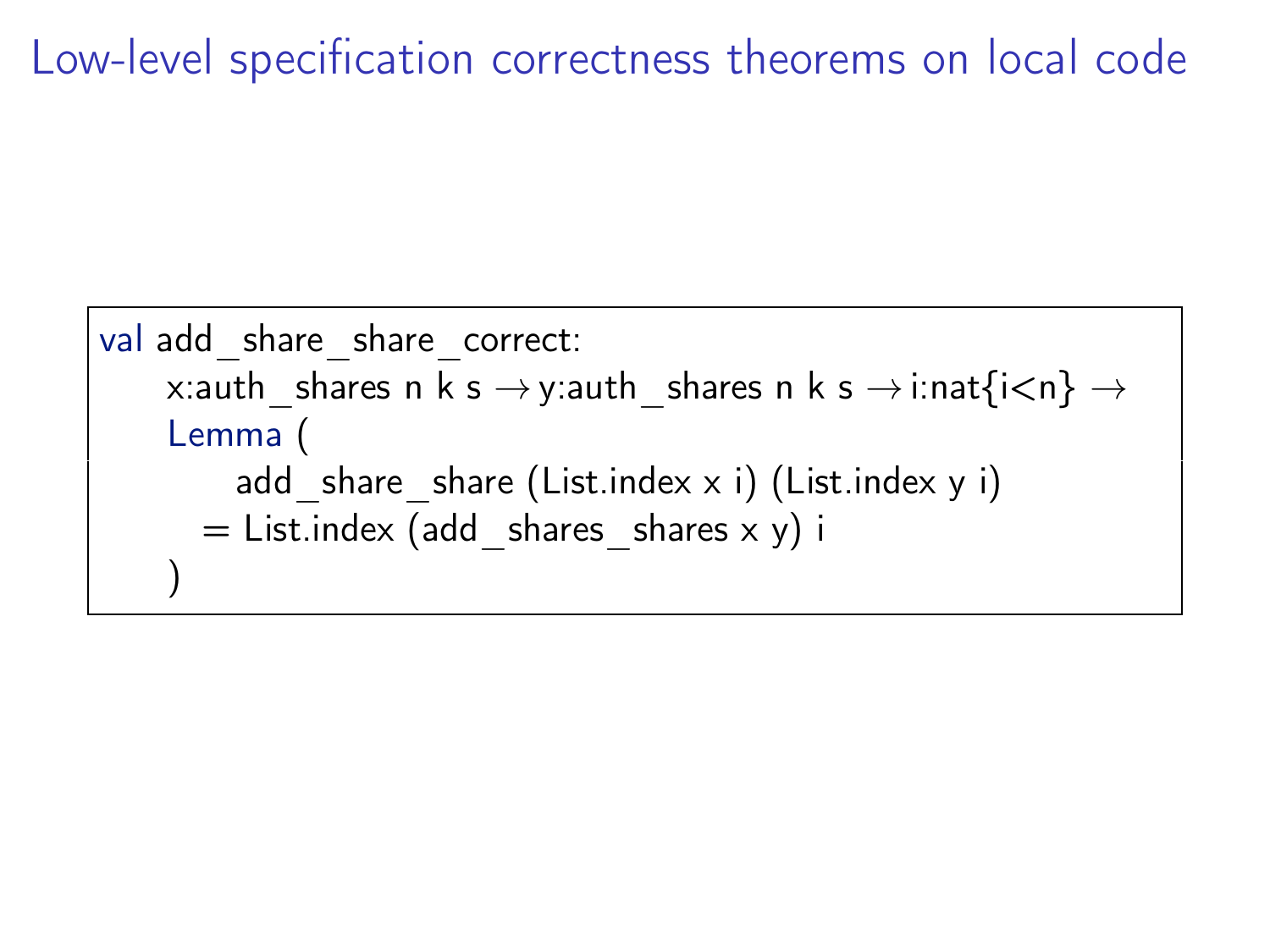# The make broadcast function

val make broadcast: llist (com  $\alpha$  (llist  $\alpha$  n)  $\gamma$ ) n  $\rightarrow$  llist  $\gamma$  n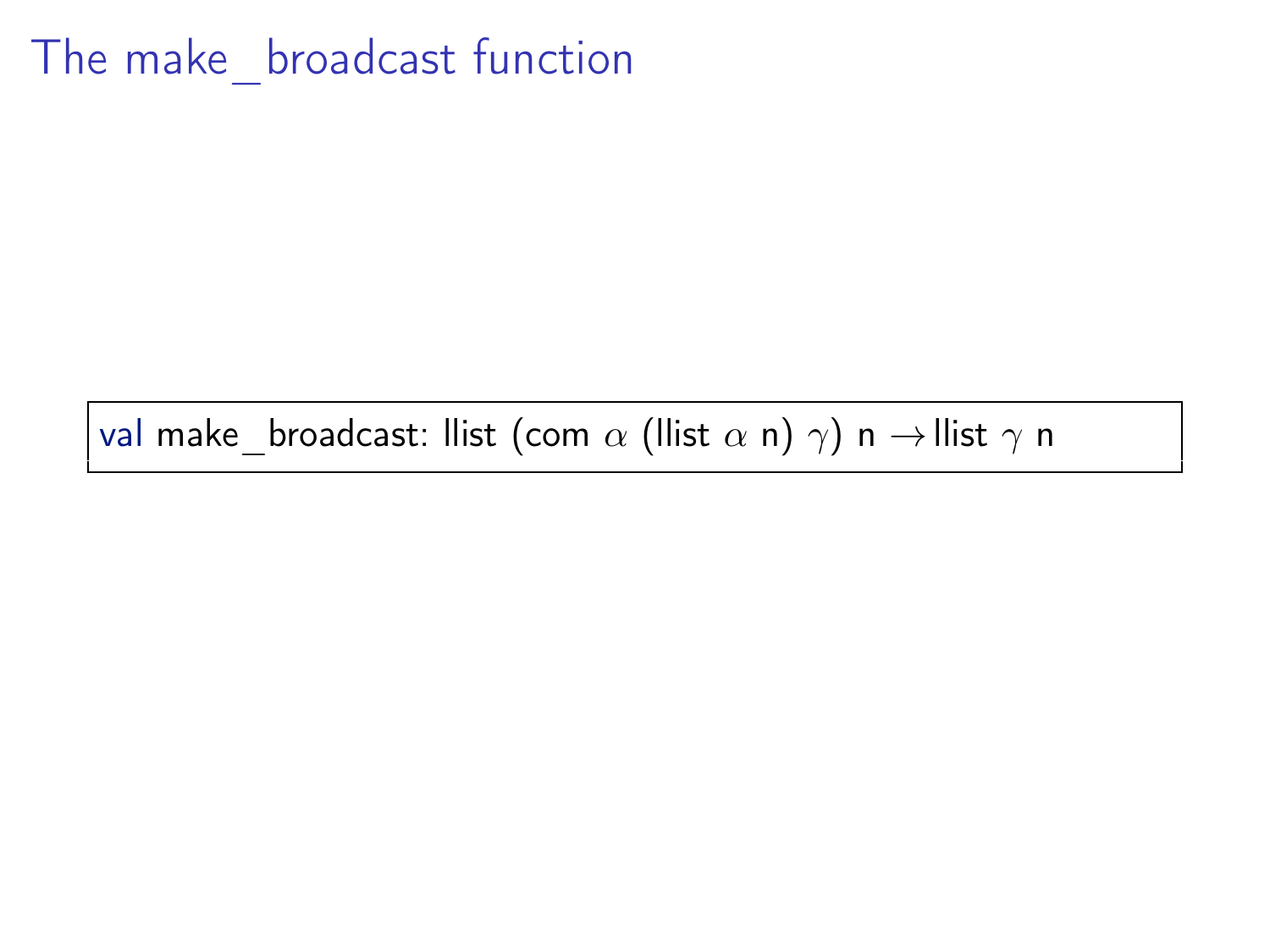# Low-level specification correctness theorems on communicating code

val open share dumb: elem  $k \rightarrow$ com (elem k) (shares n k) (elem k)

```
val open share dumb correct:
  x:shares n k \rightarrow i:nat{i<n} \rightarrowLemma (
    List.index (
      make broadcast (List.map open share dumb x)
     ) i
  = List.fold right (+%) \times 0)
```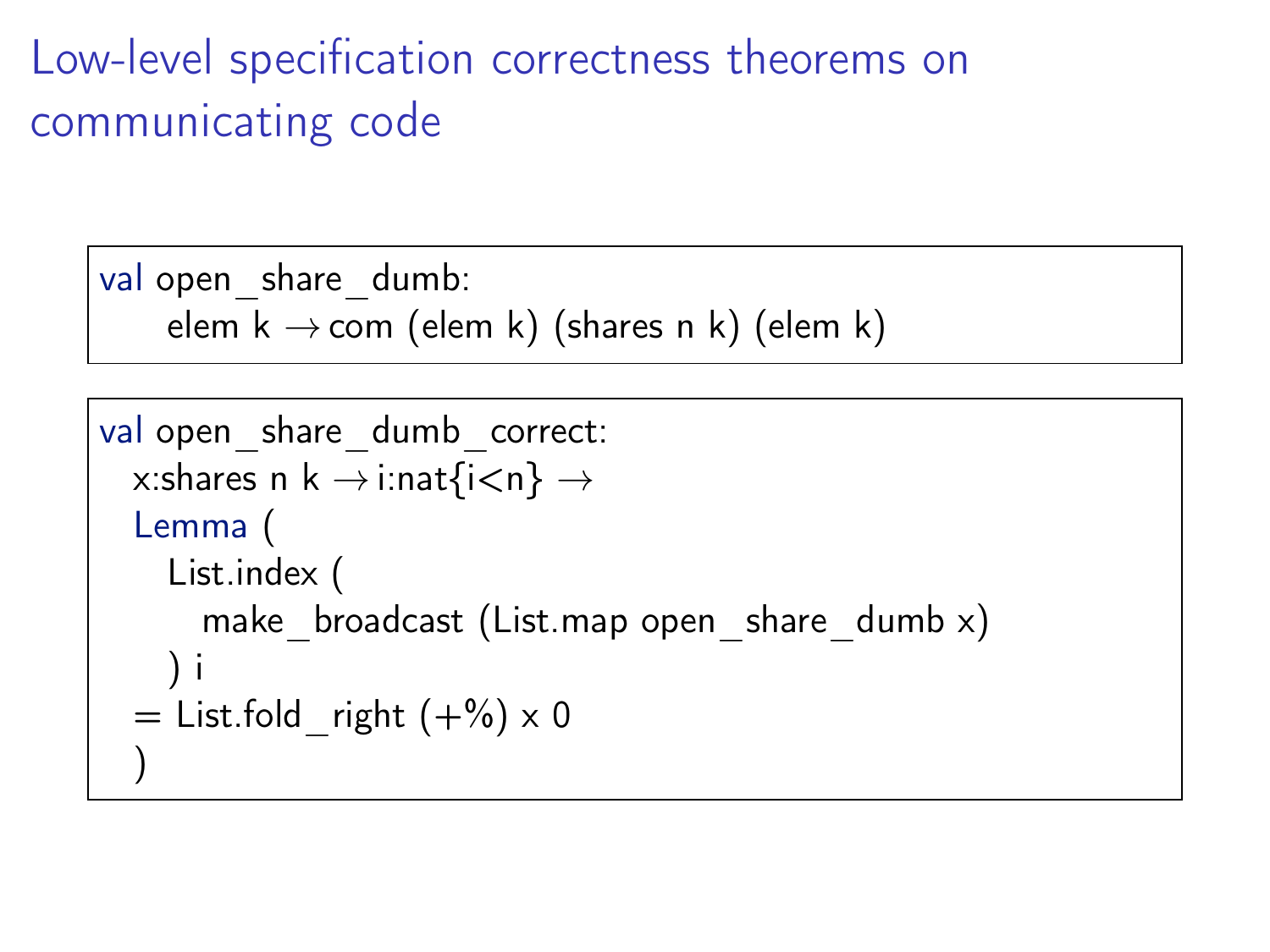# <span id="page-57-0"></span>Table of Contents

[Background](#page-7-0)

[Architecture of this implementation](#page-38-0)

[High-level specification](#page-42-0)

[Low level spec](#page-46-0)

[Conclusion](#page-57-0)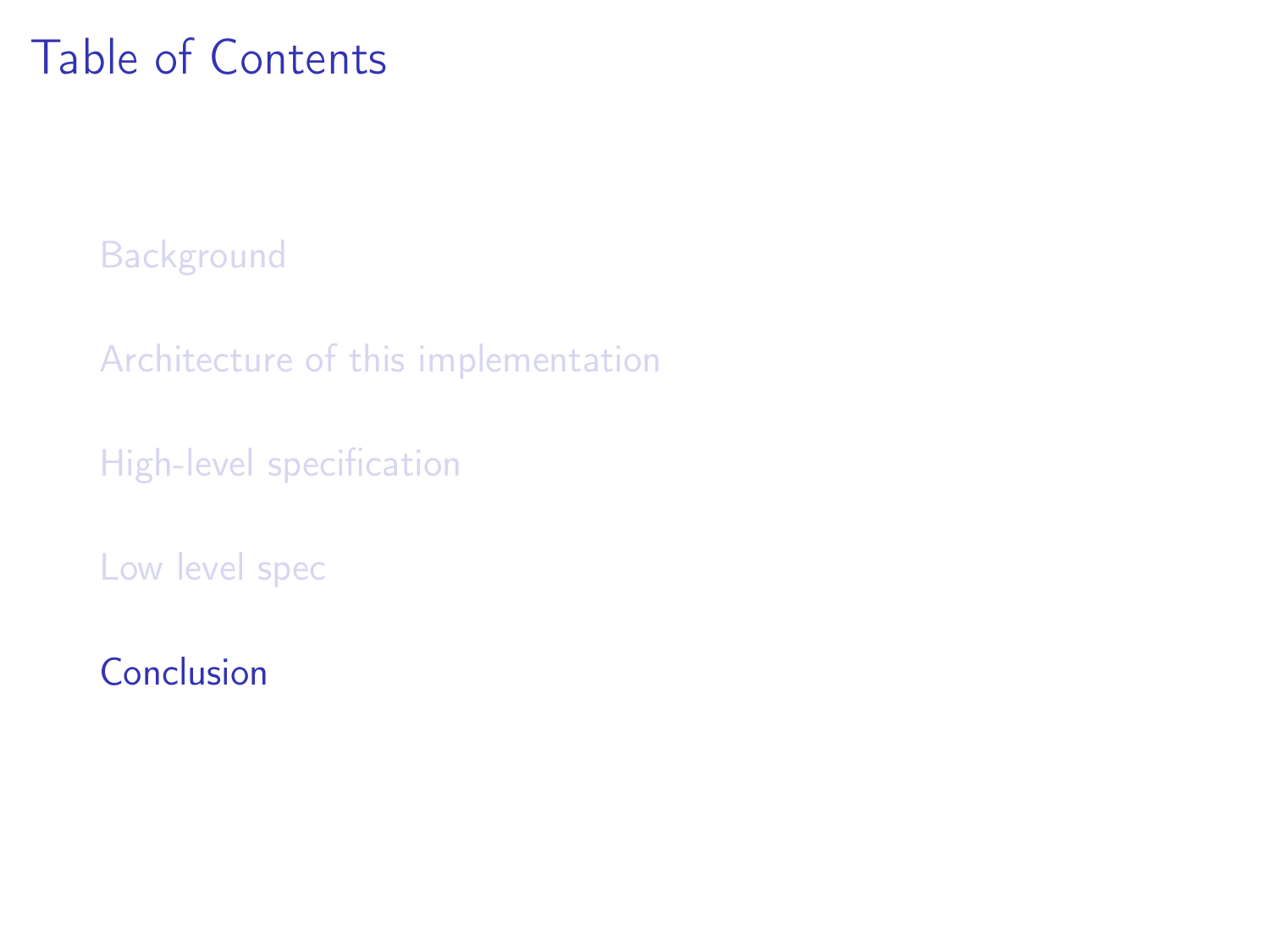# Conclusion

I produced a verified functional implementation of the computing phase of the  $\mathsf{SPD}\mathbb{Z}_{2^k}$  protocol.